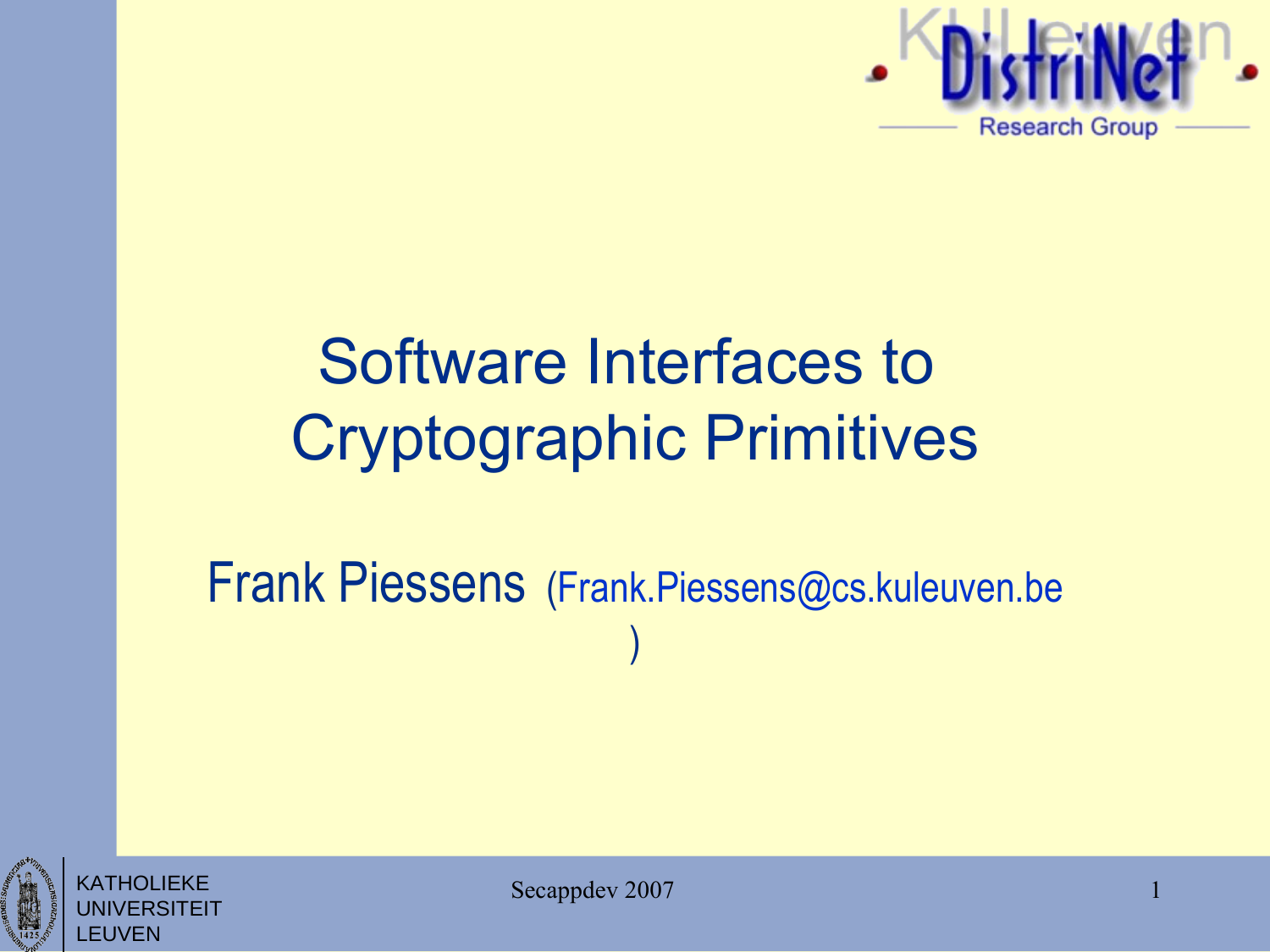#### **Overview**

- Introduction
- Cryptographic Primitives
- Cryptographic API's
- Key Management Issues
- Conclusion



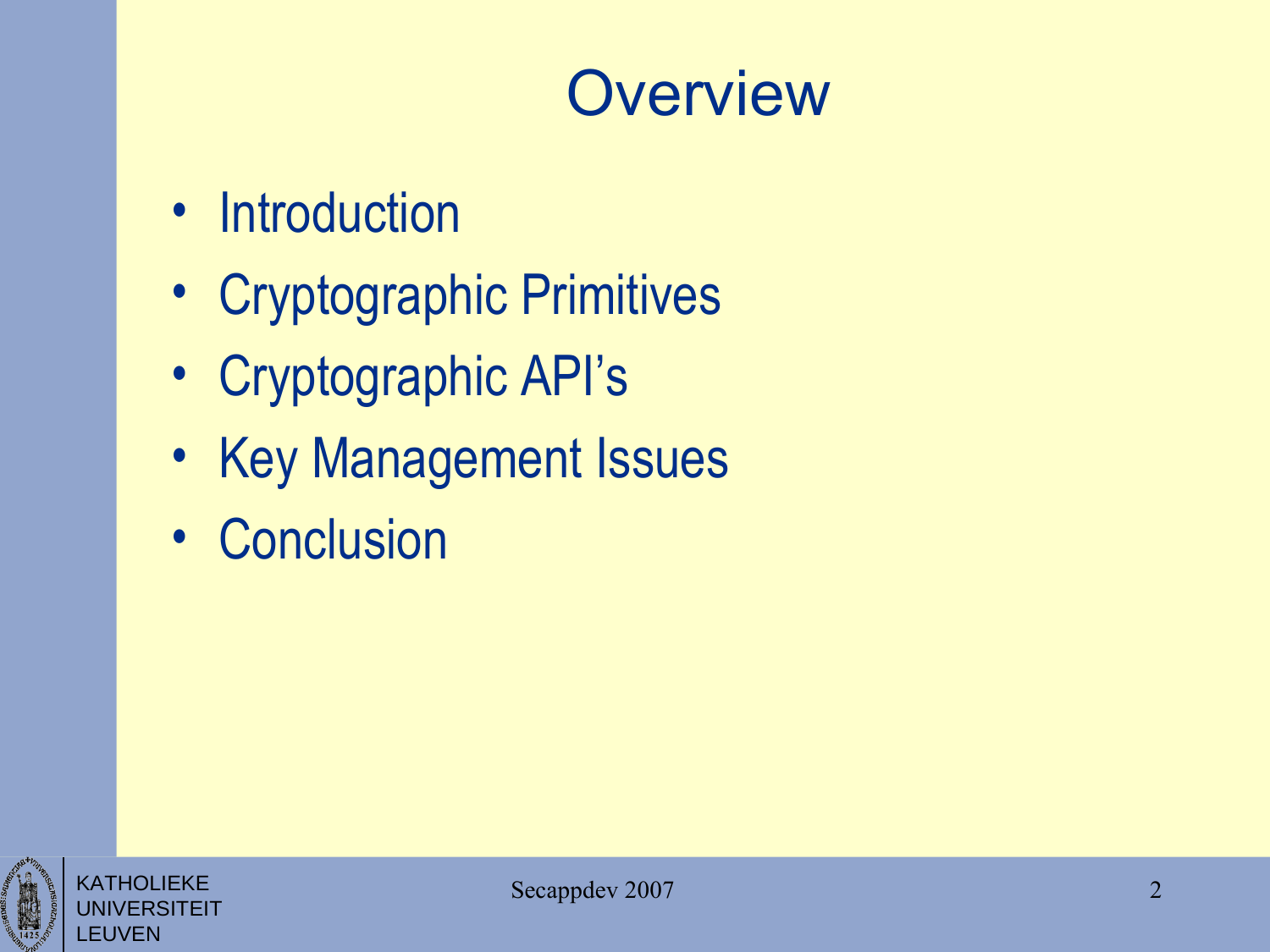# Introduction

- Security = prevention and detection of unauthorized actions on information
- Two important cases:
	- An attacker has access to the raw bits representing the information
		- => need for cryptographic techniques
	- There is a software layer between the attacker and the information
		- => access control techniques

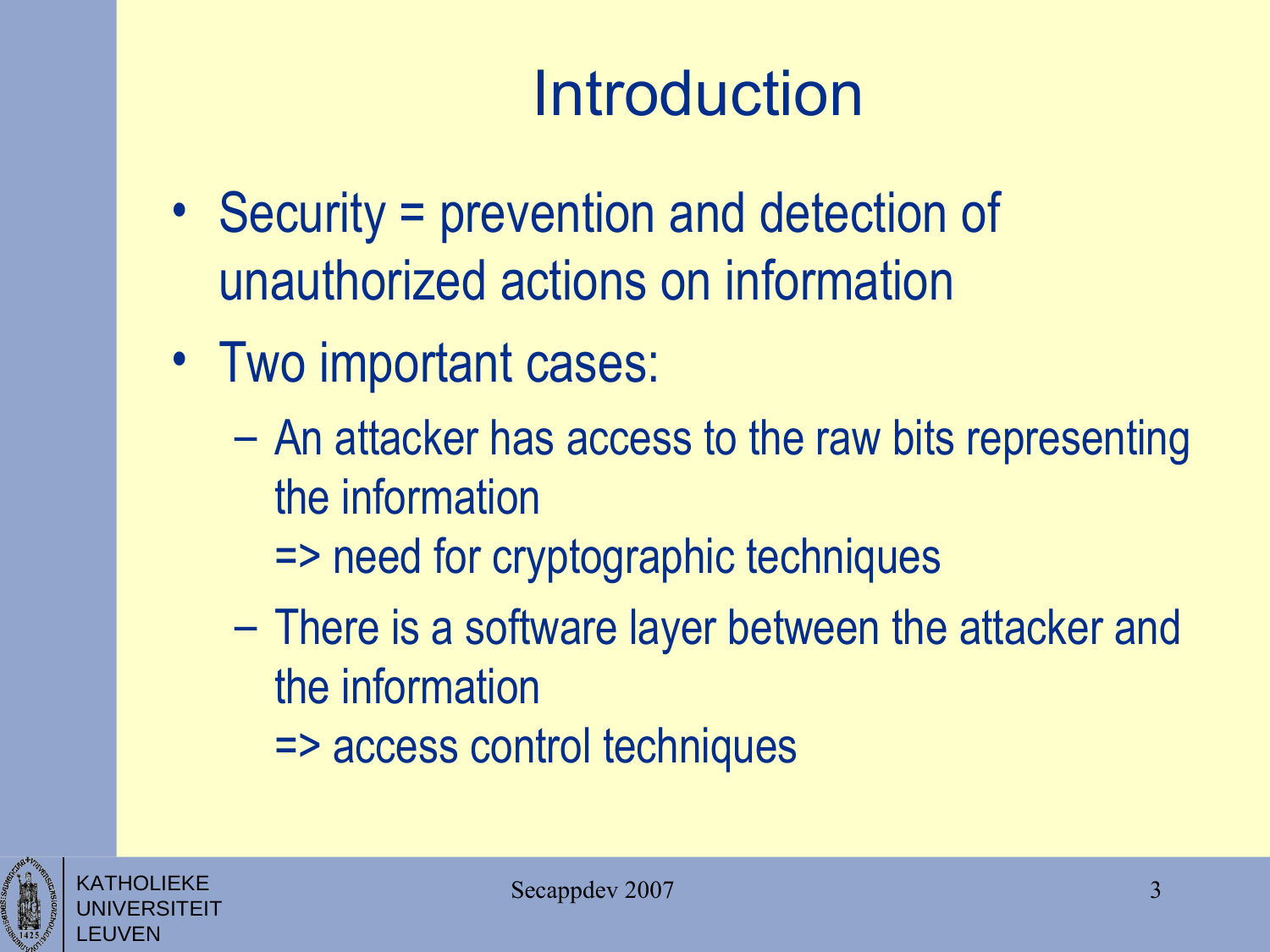# Introduction

- Cryptography builds on algorithms (**primitives**) that guarantee specific information security related security properties
	- E.g. Hash functions, symmetric encryption, ...
	- Precisely specifying the security properties of most primitives is intricate
- To guarantee interesting, more high-level, security properties, primitives are used in cryptographic **protocols**

– E.g. Secure communication, entity authentication, ...



KATHOLIEKE UNIVERSITEIT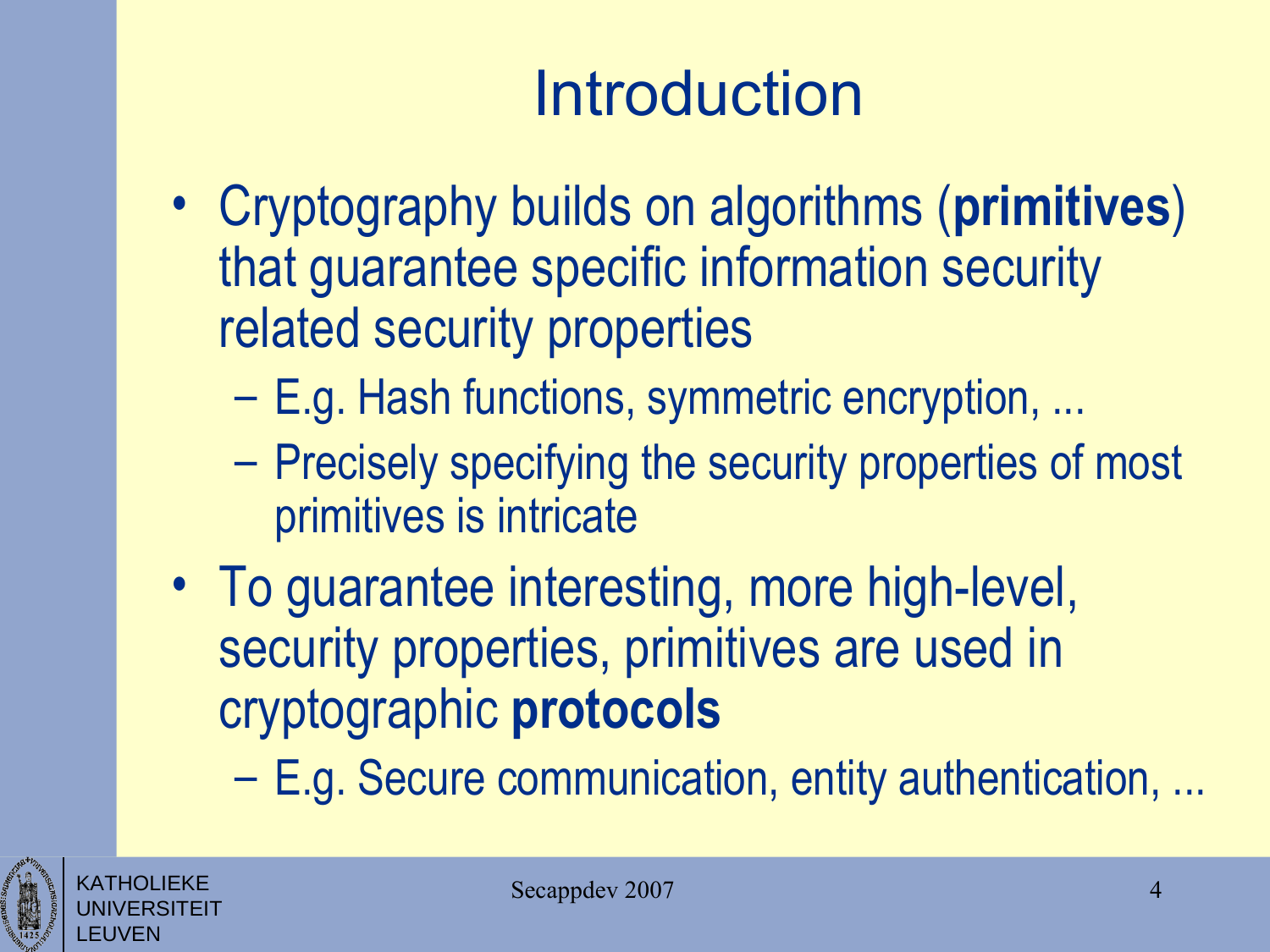# Cryptographic Primitives

- Symmetric cryptography
- Public-key cryptography
- Hash functions
	- Unkeyed hash functions
	- Message Authentication Codes (MAC's)
- Digital signatures
- Secure random numbers



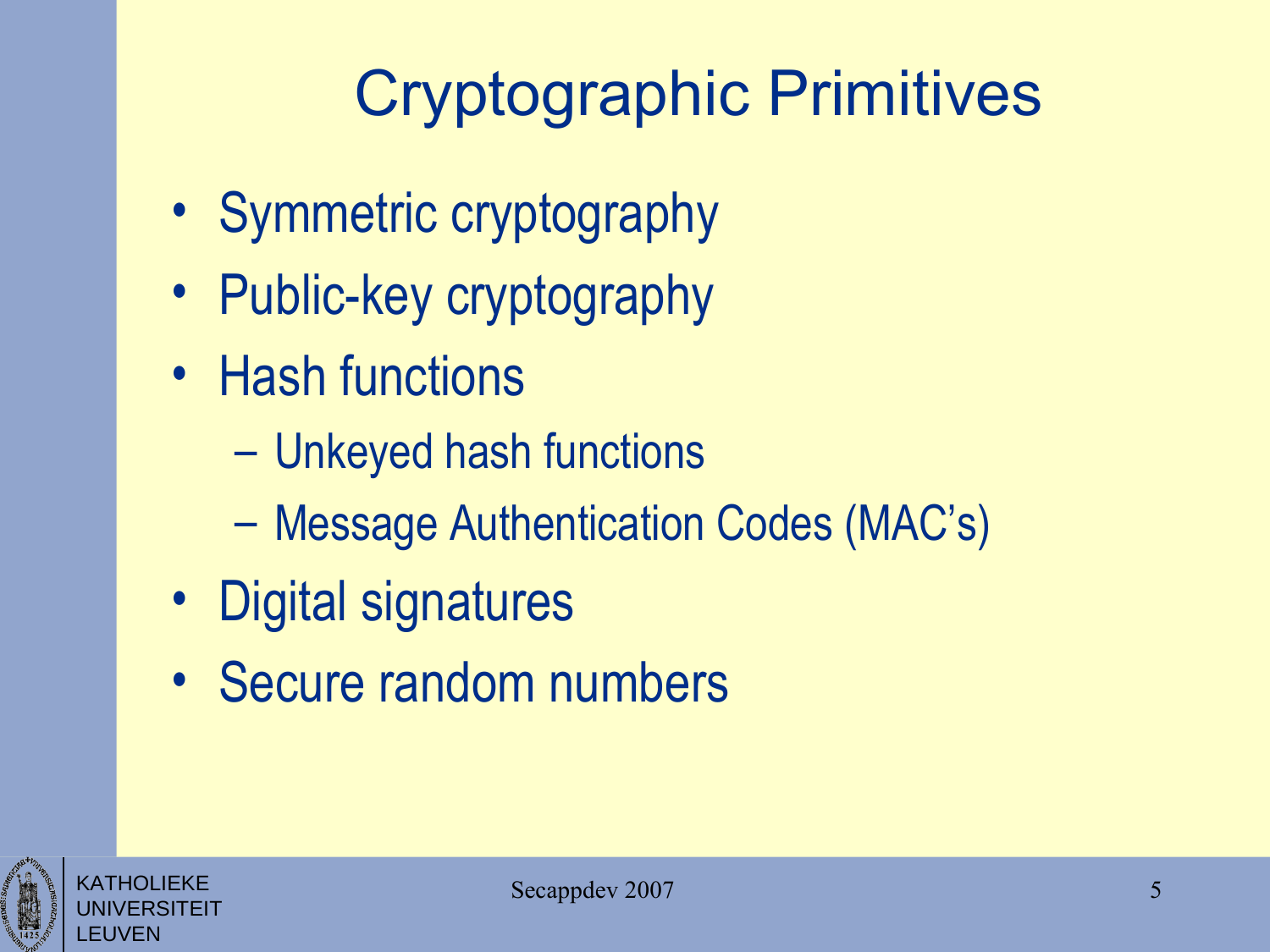# Symmetric Cryptography



• NOTE: Algorithm secrecy  $\leftrightarrow$  key secrecy



KATHOLIEKE UNIVERSITEIT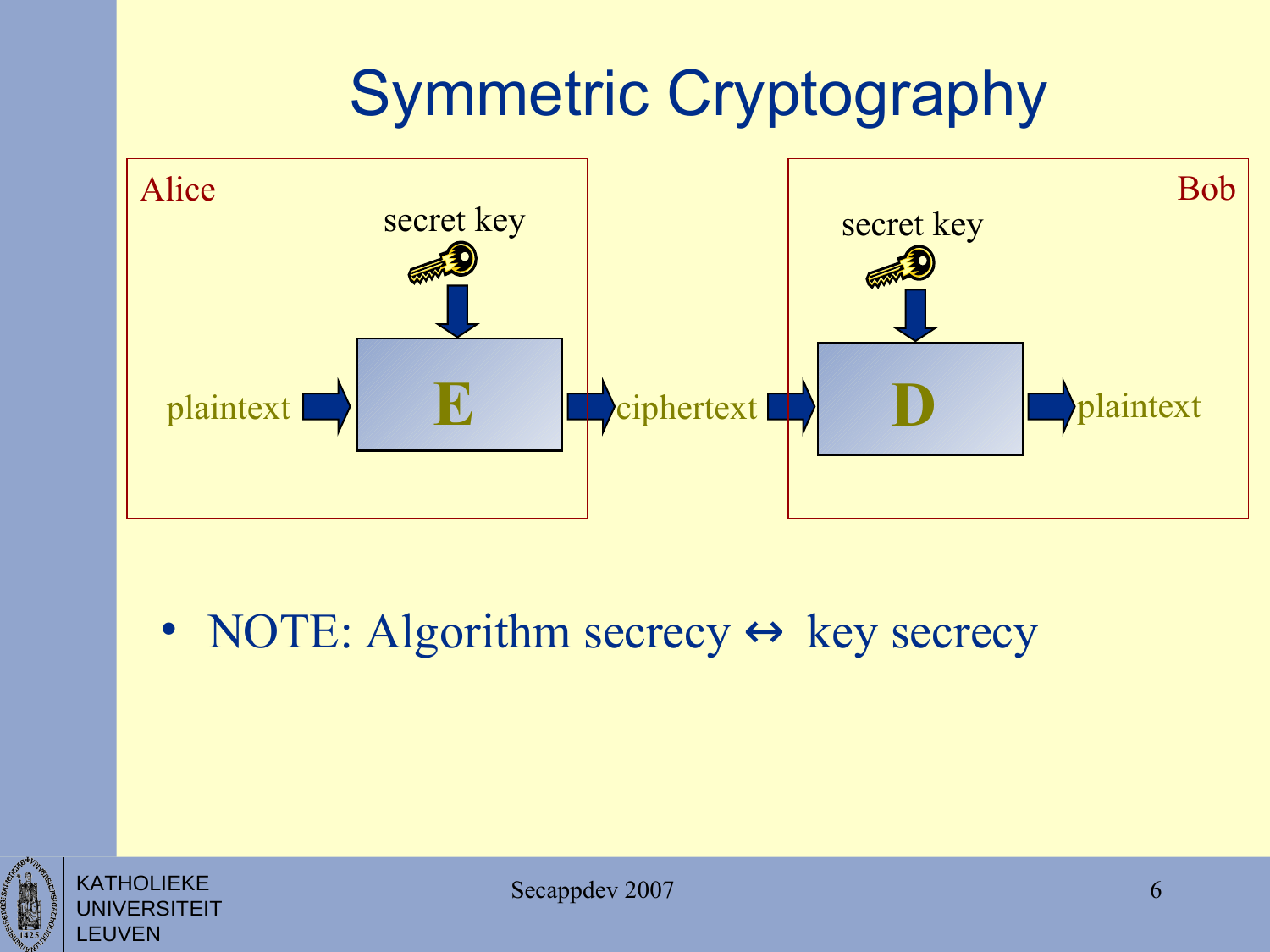# Cryptanalytic Attacks

- Algorithm should be secure against
	- Ciphertext-only attack
		- Find *k* or plaintext given only ciphertext.
	- Known-plaintext attack
		- Find *k* given  $\langle M_1, C_1 \rangle$ ,  $\langle M_2, C_2 \rangle$ , ...
	- Chosen-plaintext attack
		- Known-plaintext, but adversary chooses  $M_1, M_2, ...$
	- Chosen-ciphertext
		- Known-plaintext, but adversary chooses  $C_1, C_2, ...$
- Security depends on:
	- Algorithm: use well-known algorithms
	- Key-length: longer keys improve security



KATHOLIEKE UNIVERSITEIT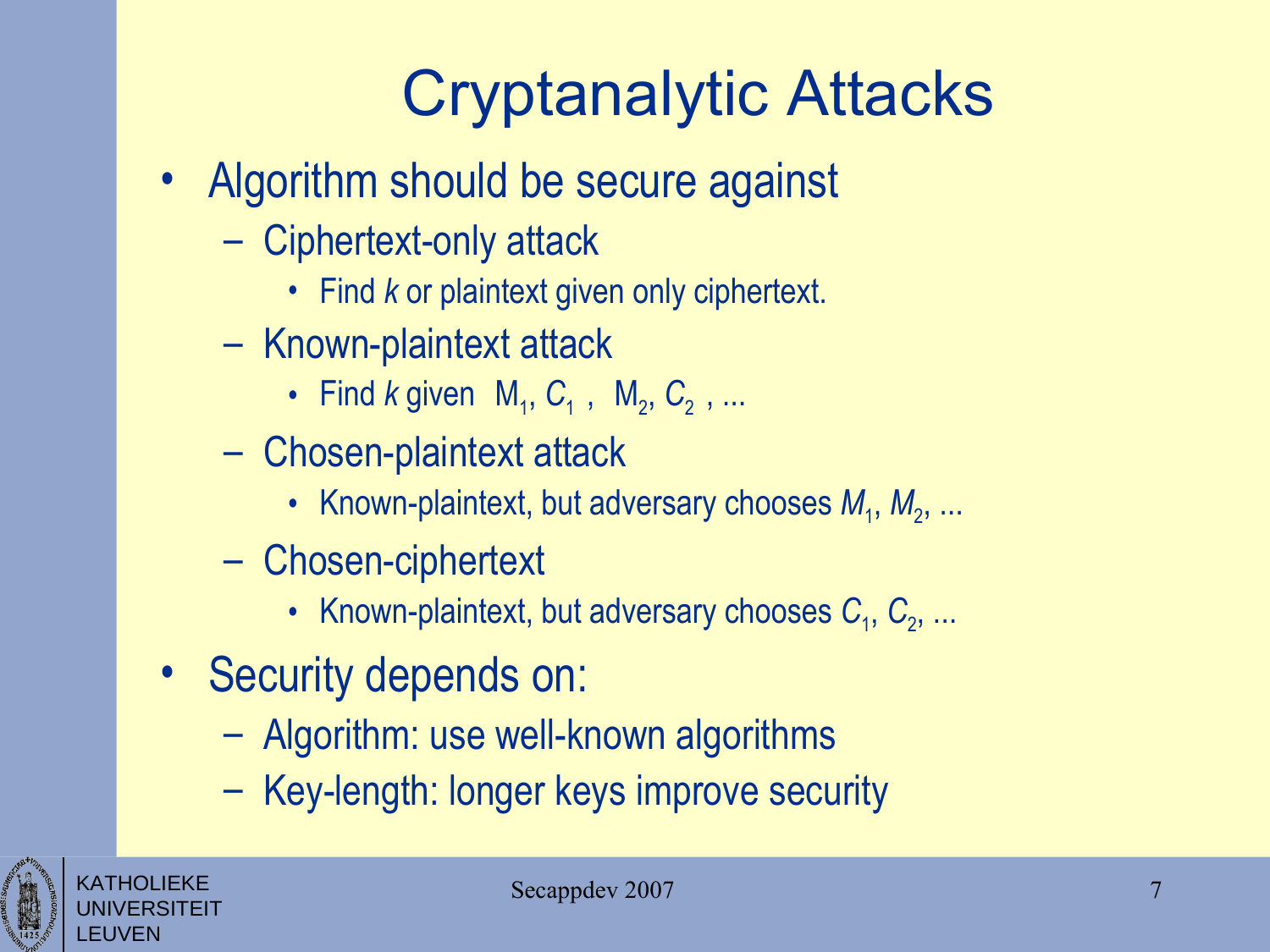# Block ciphers and stream ciphers

- Block ciphers encrypt fixed-size input blocks
	- *Padding* may be necessary.
		- E.g. PKCS#7 padding
	- Different *modes* of operation on arbitrary sized streams (see next slide)
	- Block size influences security of the cipher
- Stream ciphers can encrypt bit-by-bit
	- E.g. one-time-pad
	- Key stream generators

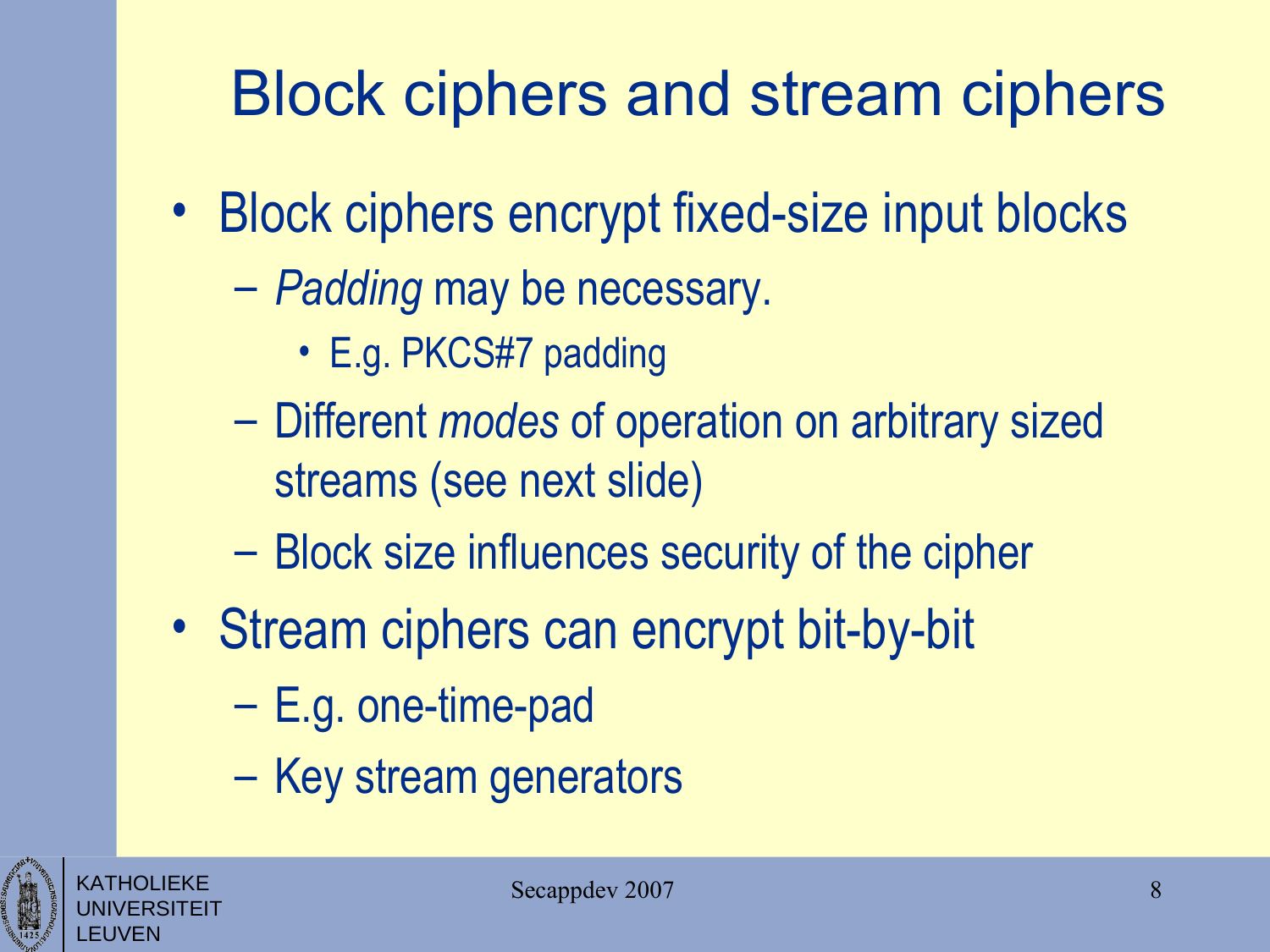# Encryption modes (block ciphers)

• Electronic Codebook (ECB)



• Cipher Block Chaining (CBC)





KATHOLIEKE

LEUVEN

**'ERSITEIT**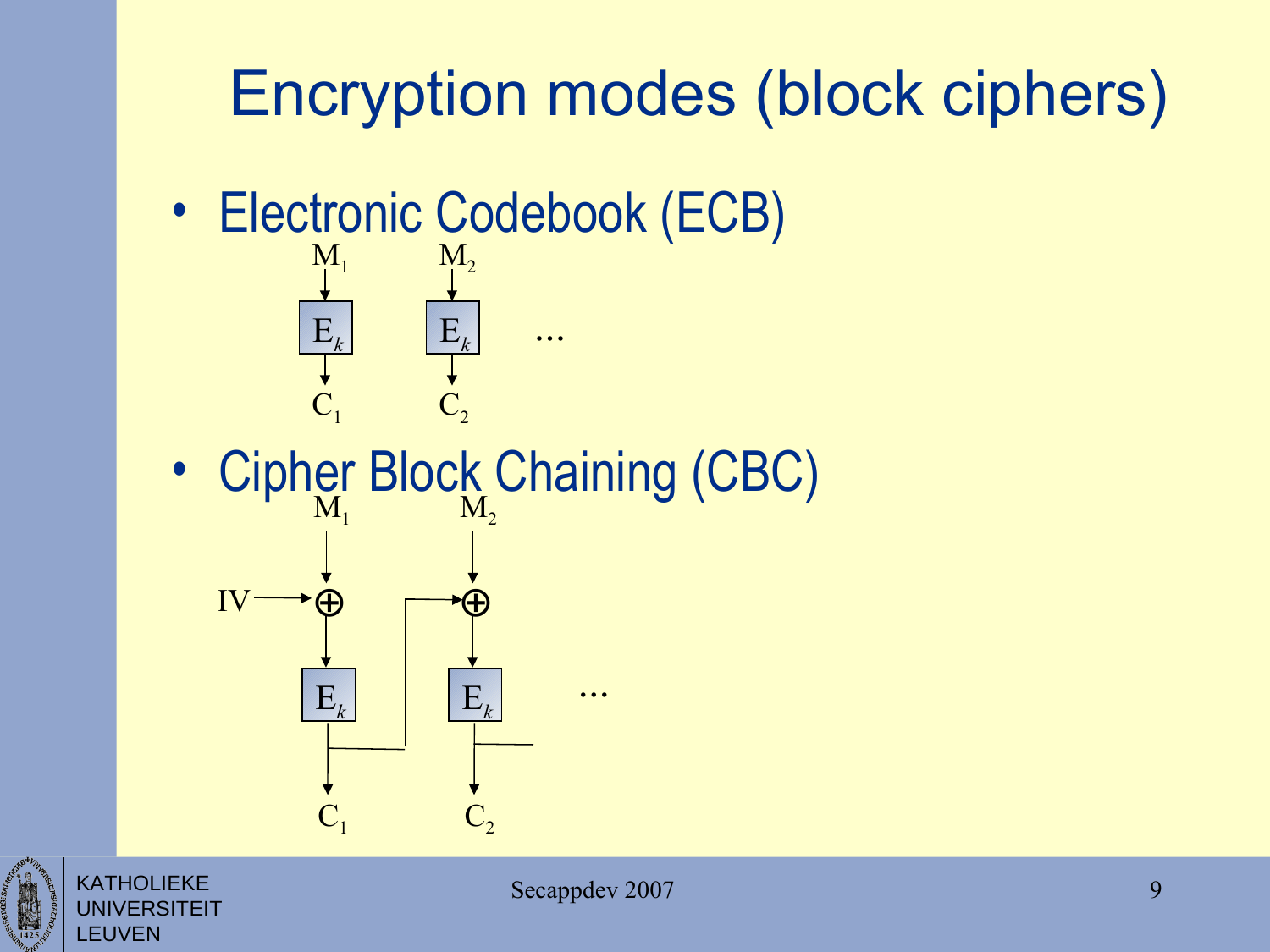

#### **Cleartext**

#### DES / ECB

#### DES / CBC



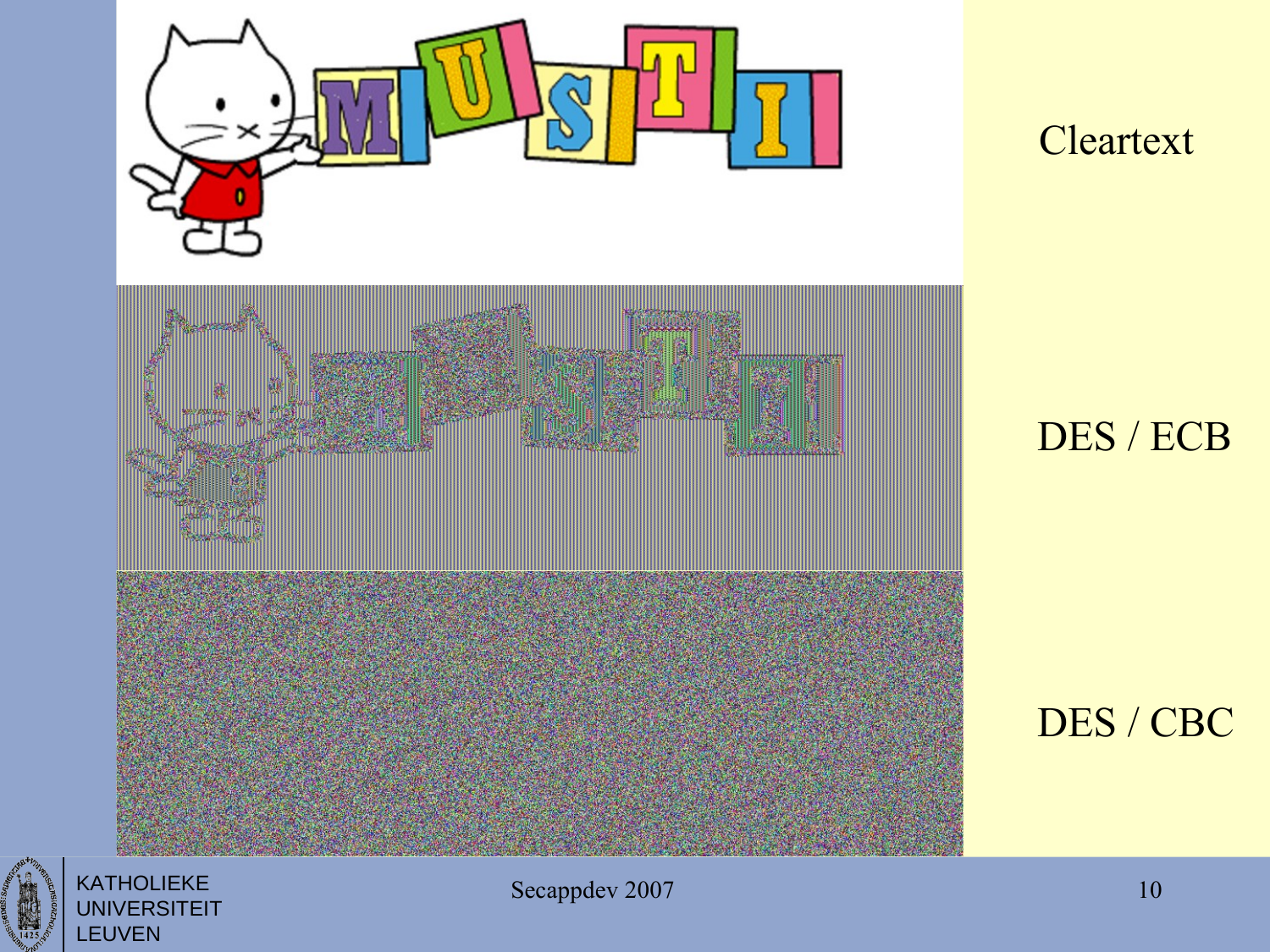# Real-world Algorithms

- DES (Data Encryption Standard)
	- Designed by IBM in 1970's, influenced by NSA
	- 64-bit blocks, 56-bit key (too short nowadays)
- Triple DES
	- Three DES encryptions with independent keys
- AES (Advanced Encryption Standard) / Rijndael
	- Made in Belgium
	- Variable key/block length; standards 128, 192 or 256 bits
- RC4
	- Proprietary stream cipher of RSA Labs



KATHOLIEKE UNIVERSITEIT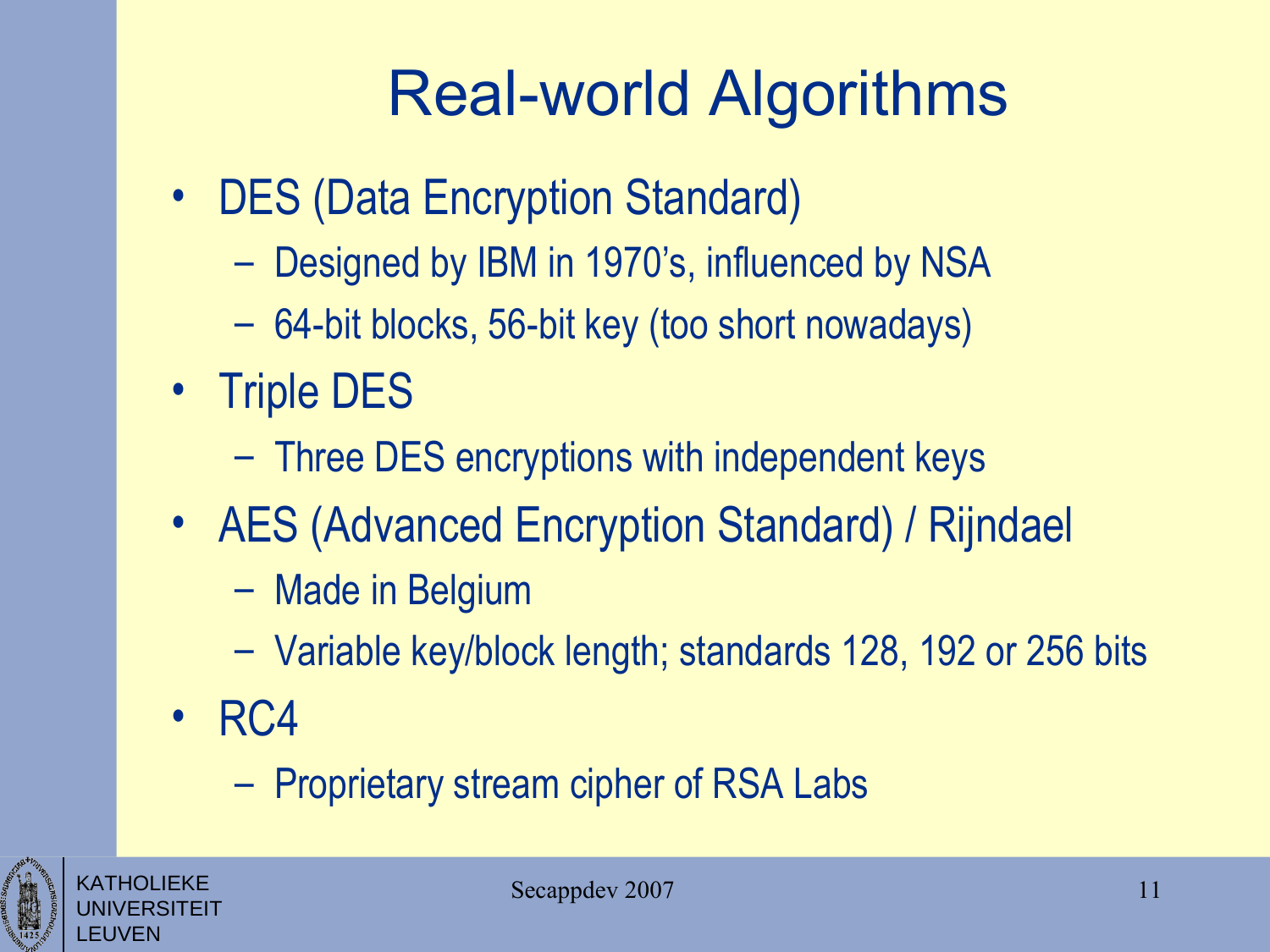# Public-key Cryptography



- Key generation algorithm
- Should be secure against the same attacks as symmetric encryption
- Easier key management (see later) but slower



KATHOLIEKE UNIVERSITEIT

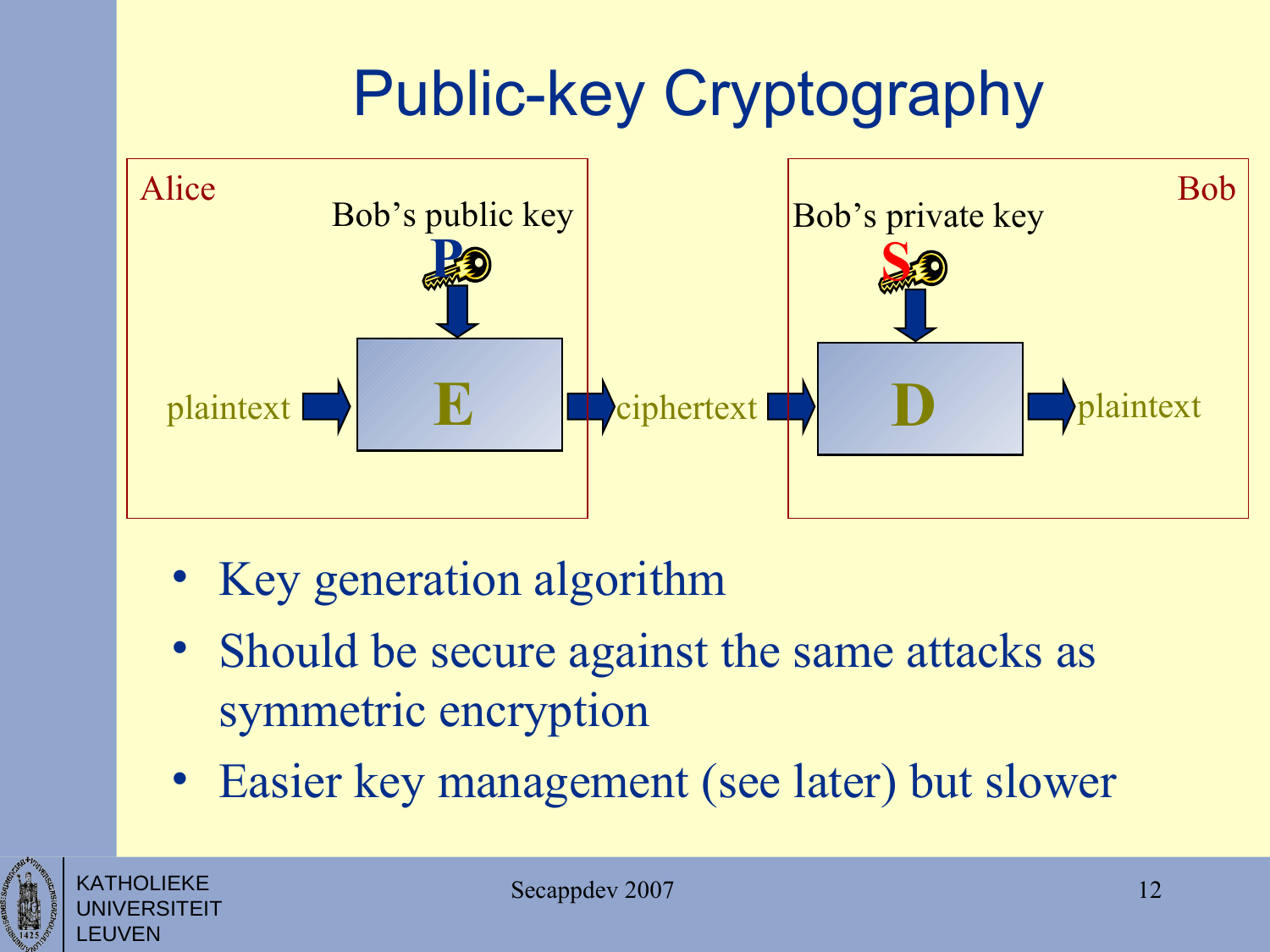# Public-key Cryptography

- Public-key ciphers are all block ciphers
	- Block size is much larger than for symmetric ciphers
	- Typically only single block encryption to encrypt a symmetric key
	- Padding is more elaborate to deal with small message space attacks
		- *Randomization* of the plaintext



KATHOLIEKE UNIVERSITEIT

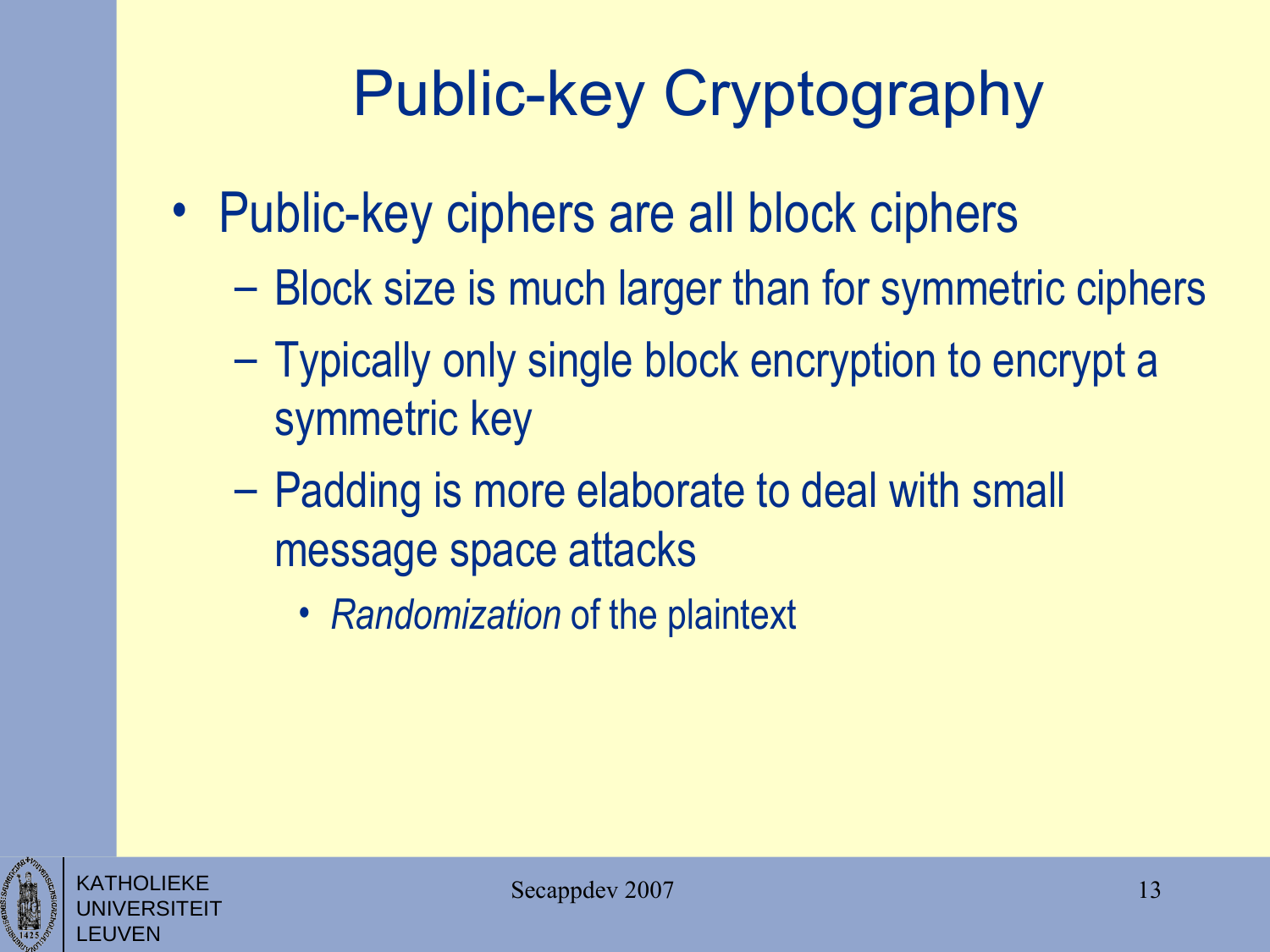# Real-world Algorithms

- RSA (Rivest, Shamir, Adleman)
	- Widely used: de facto standard for public-key cryptography
	- Variable key length
	- Based on problem of factoring large integers
- ECC (Elliptic Curve Cryptography)
	- For wireless and embedded environments
- Others exist but not frequently used
	- e.g. Rabin, ElGamal, ...
- Padding algorithms
	- PKCS#1 v1.5
	- OAEP



KATHOLIEKE UNIVERSITEIT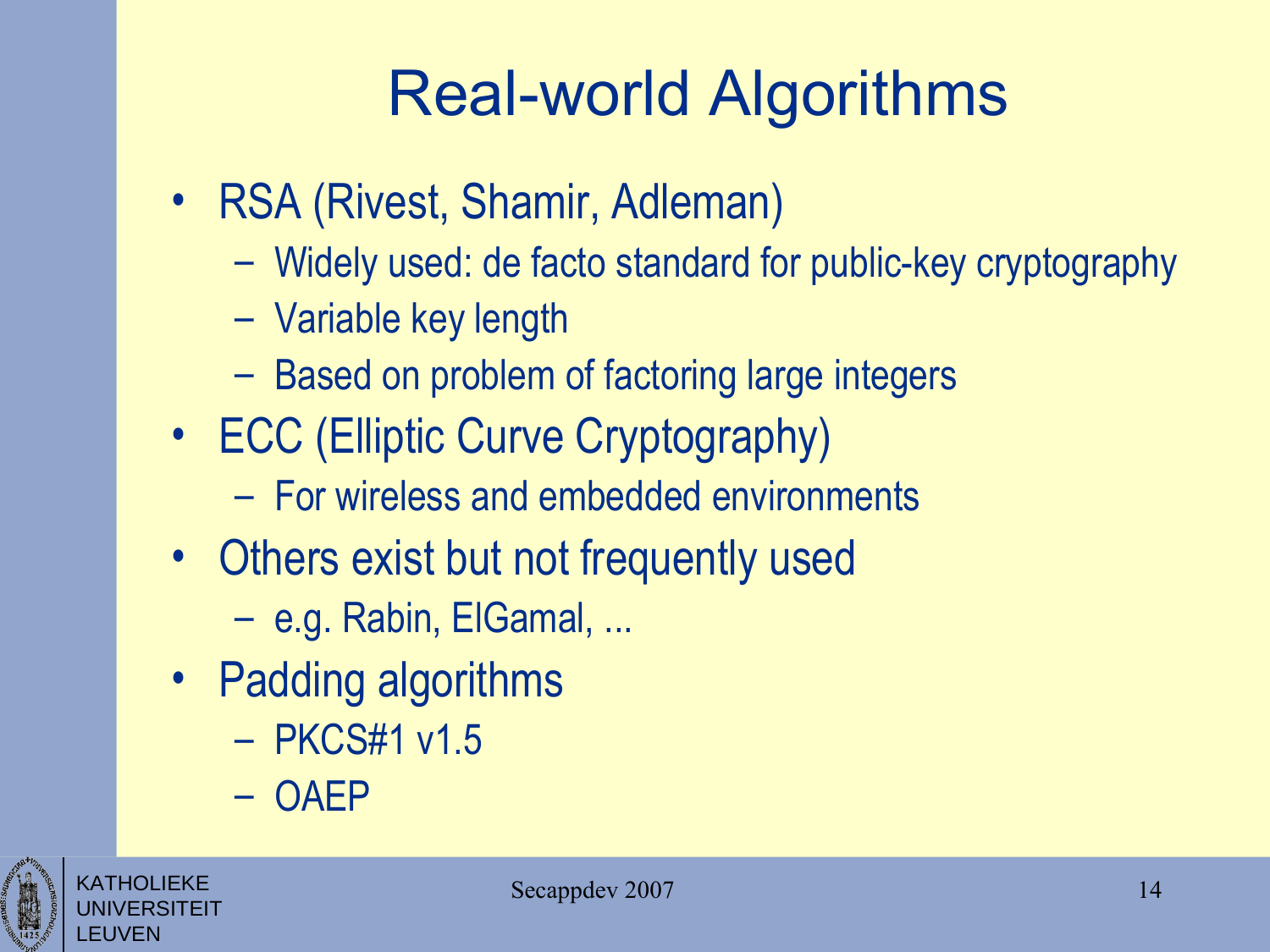#### Notational Conventions

- Notation for keys:
	- Symmetric key: K,  $K_{AB}$
	- $-$  A's public key:  $\mathsf{PK}_\mathsf{A}$ **P**<br>森

– A's private key:  $\mathsf{SK}_\mathsf{A}$ **S**

- Notation for encryption:
	- $-$  ciphertext = {plaintext} $K$
	- $-$  ciphertext = {plaintext}PK



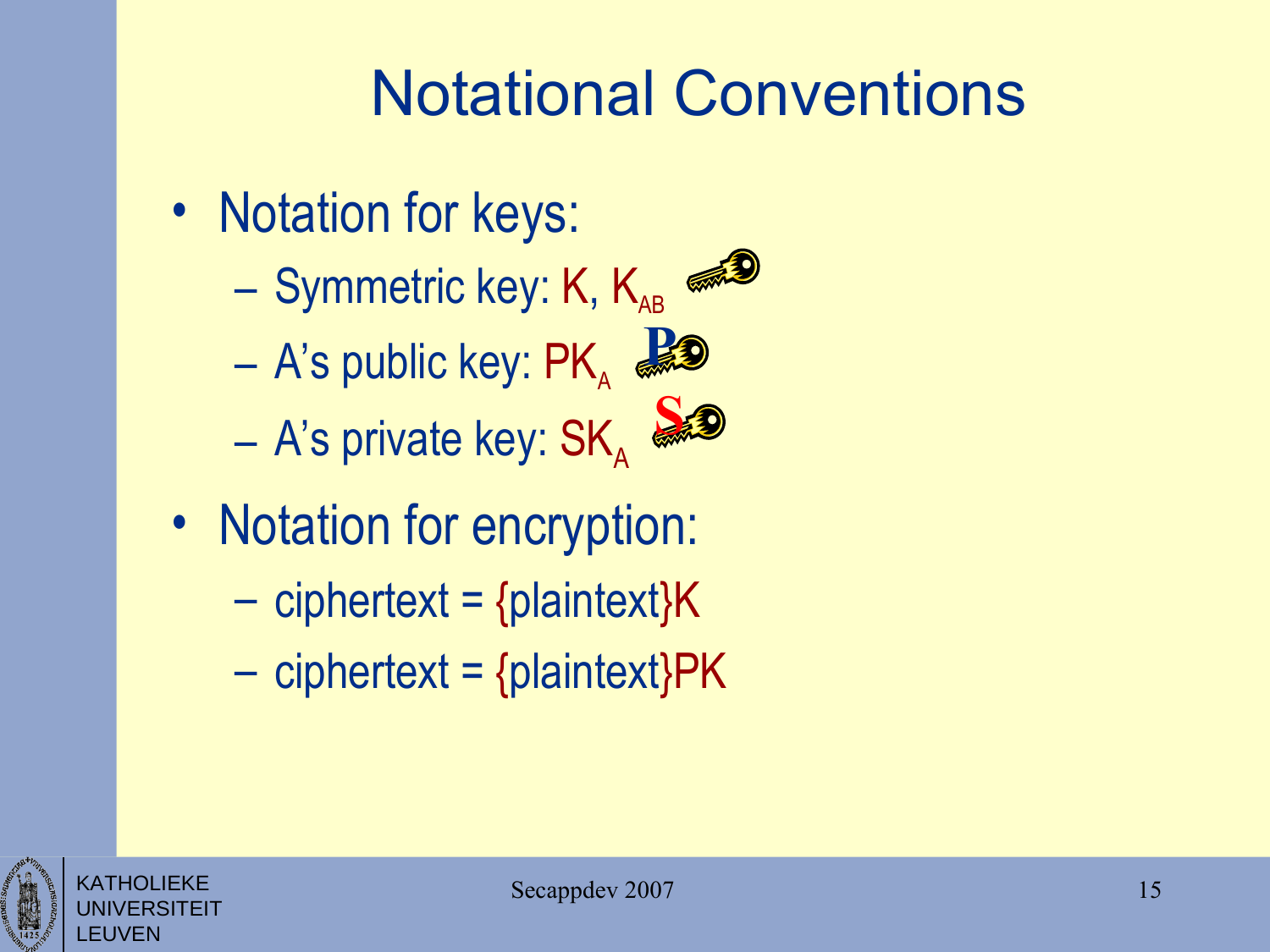# Hash Functions

- Definition
	- Maps arbitrary strings on fixed-length hash values
	- "Fingerprint" of message
	- AKA *Message Digest*
- Cryptographic hash functions are:
	- One way
	- Collision resistant
- Two flavours: keyed (MAC's) and unkeyed



KATHOLIEKE UNIVERSITEIT

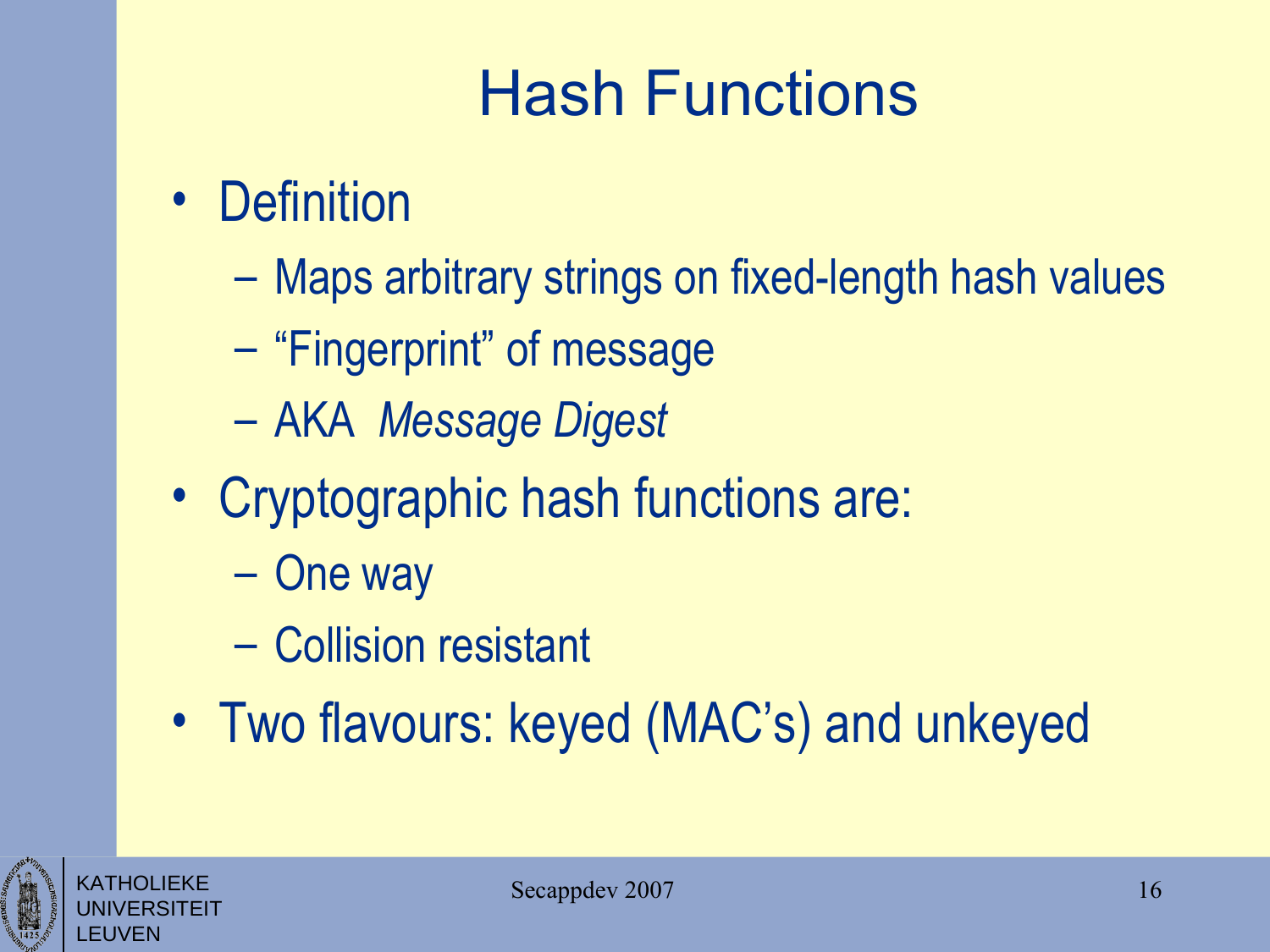# Unkeyed Hash Functions



- One way:
	- Easy to compute hash value for message
	- Hard to find message with specific hash value
- Collision resistant:
	- Hard to find second message with same hash value
- Used for detecting unauthorized changes
	- e.g. Detection of virus infection



KATHOLIEKE UNIVERSITEIT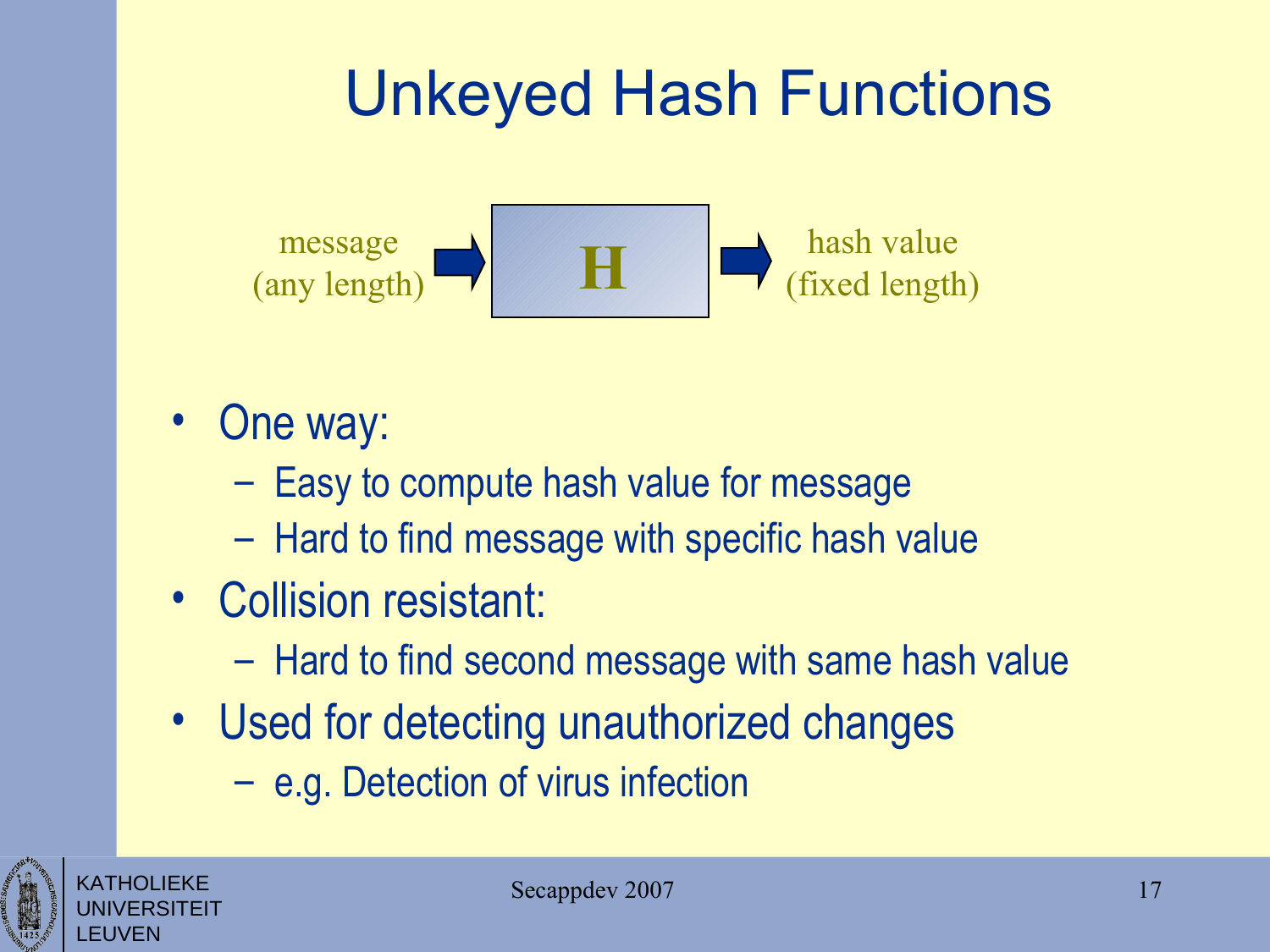# Message Authentication Codes



- Properties:
	- One way
	- Collision resistant
	- Protected by secret key:
		- Computing and checking impossible without key
- Used for message integrity check



KATHOLIEKE UNIVERSITEIT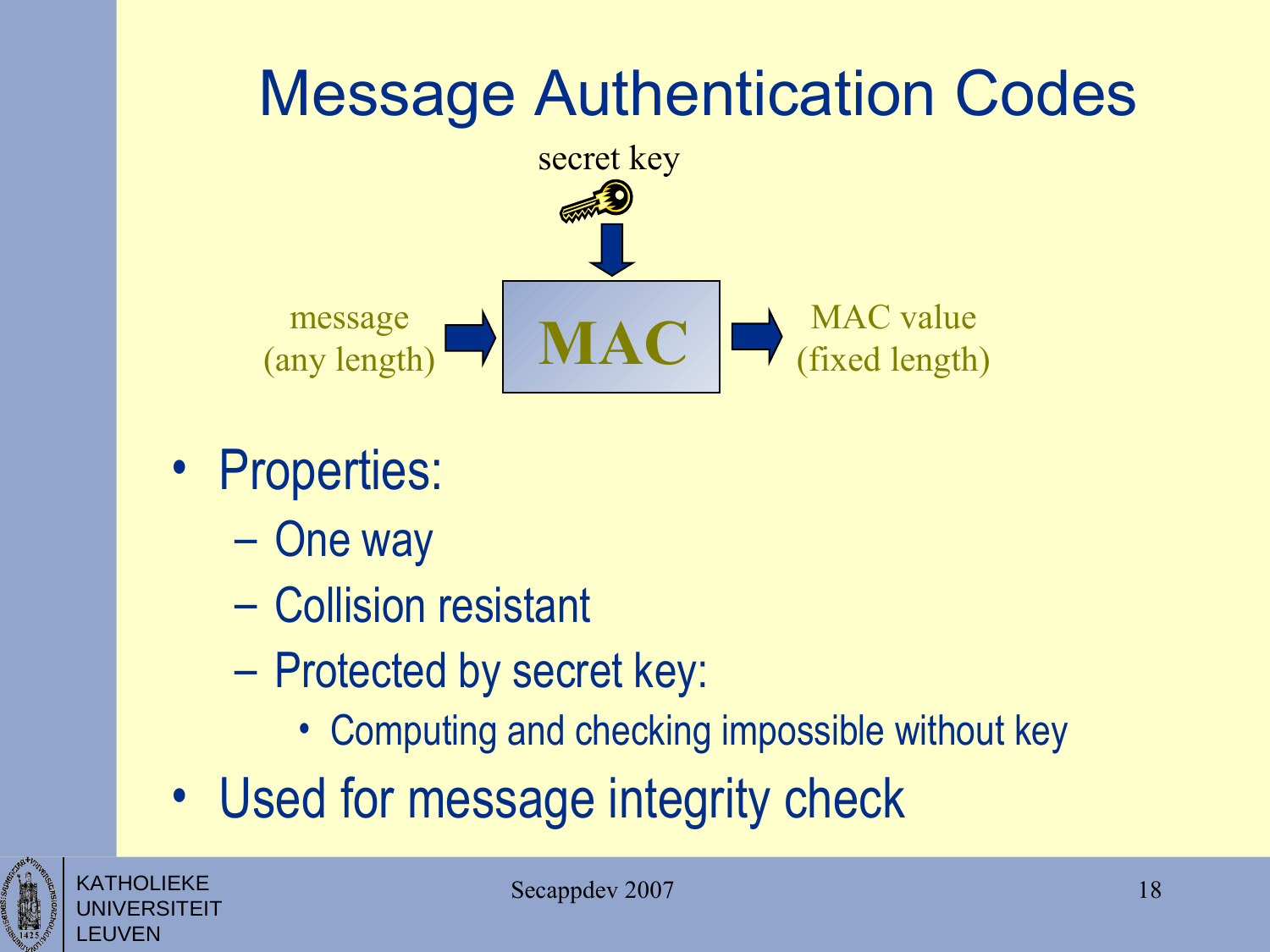# Real-world Algorithms

- Unkeyed hash functions:
	- SHA-1 (Secure Hash Algorithm)
		- Designed by NSA
		- Arbitrary-length input  $\rightarrow$  160-bit output
		- Known attacks -> now considered insecure
	- MD-5 (Message Digest)
		- By Ron Rivest
		- Arbitrary-length input  $\rightarrow$  128-bit output
		- Known attacks -> now considered insecure
	- SHA-2 / 256 and SHA-2 / 512



KATHOLIEKE UNIVERSITEIT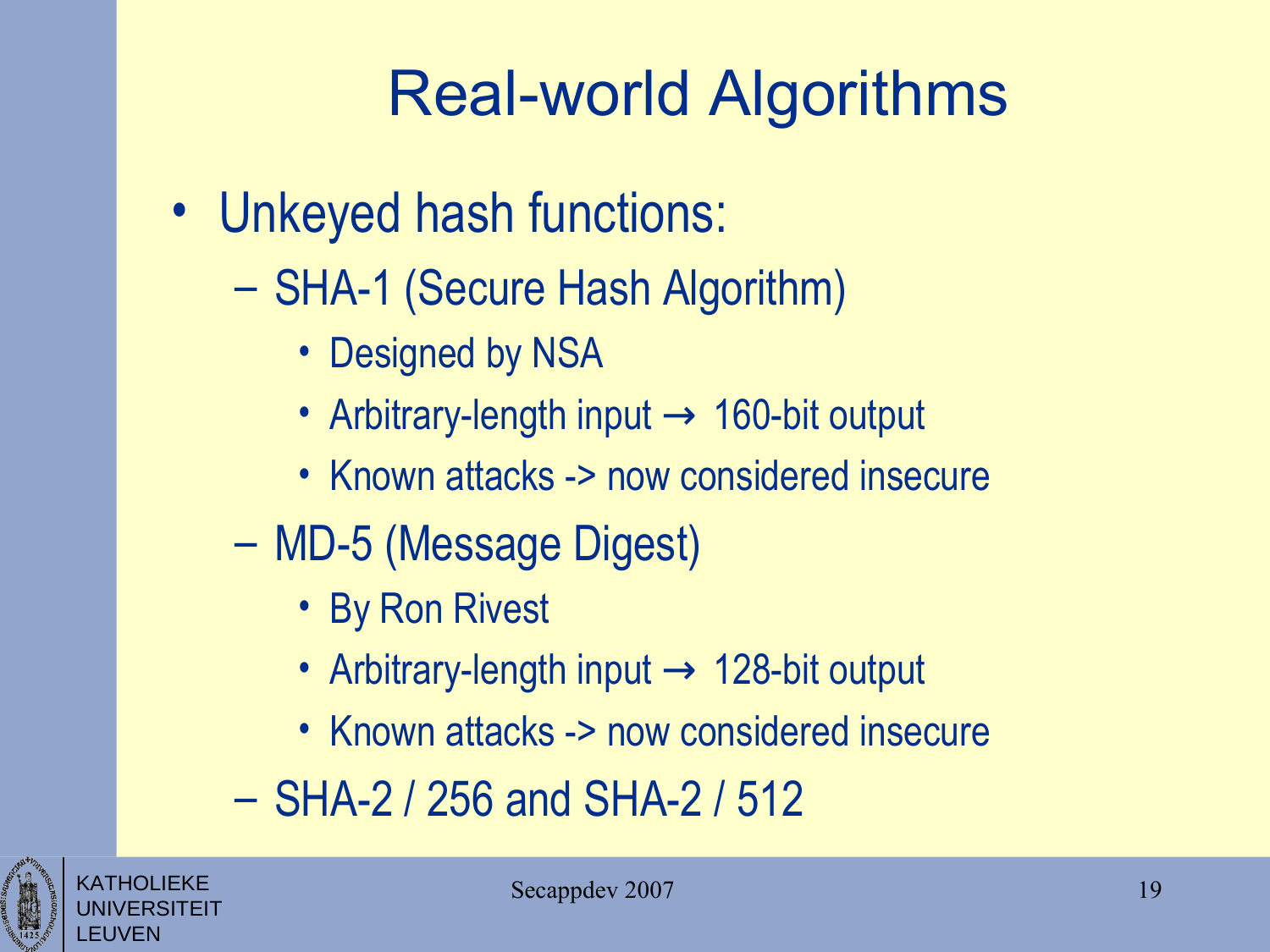## Real-world Algorithms

- MAC's:
	- Any symmetric encryption of any hash function
	- $-$  Using only hash functions: MAC<sub>k</sub>(M) = H(k,M), or better: H-MAC turns any unkeyed hash in a MAC
	- DES-CBC-MAC: the last block of a CBC encryption



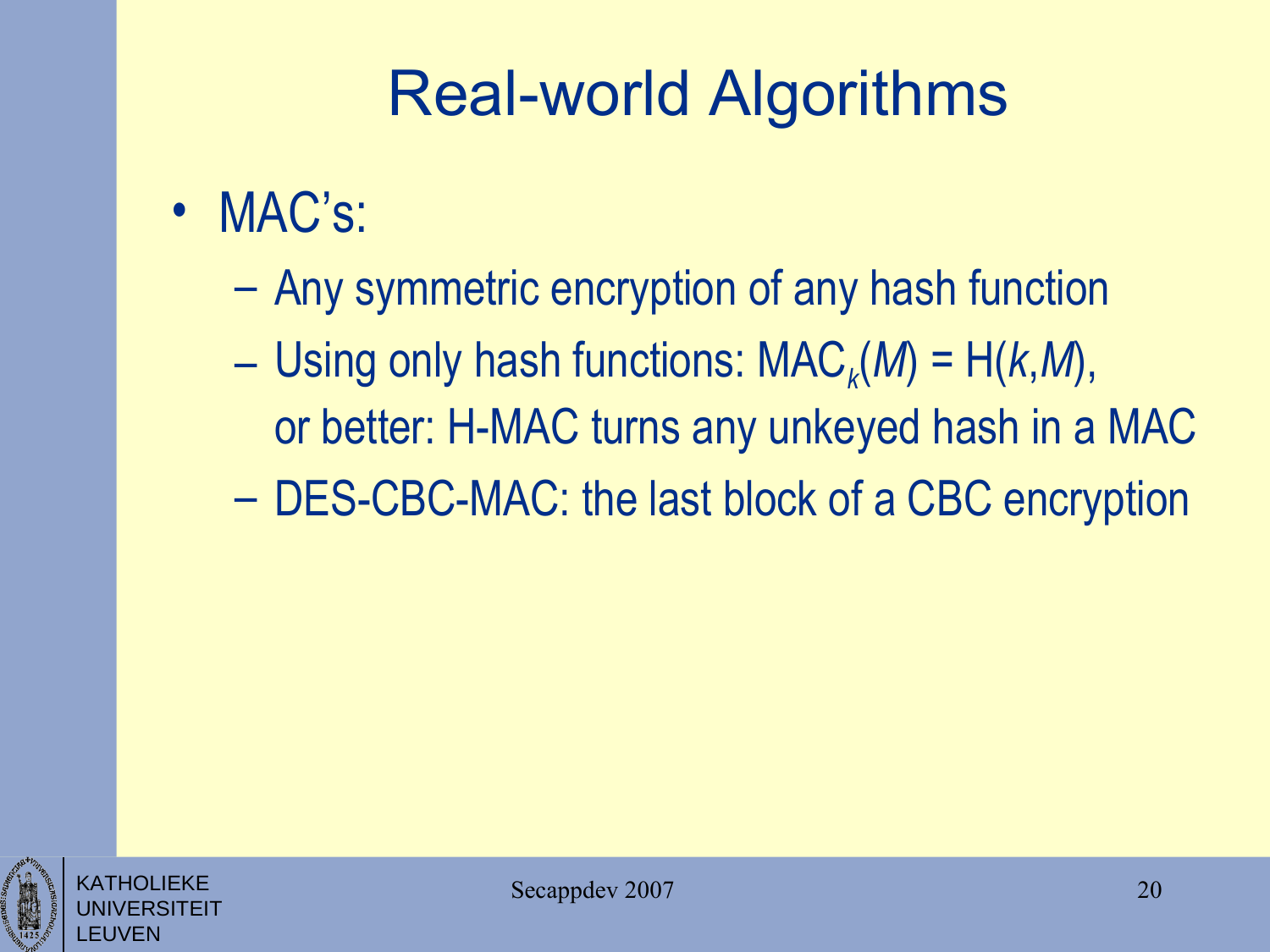# Digital Signatures



- Key generation algorithm
- Digital signatures provide:
	- Message origin authentication
	- Non repudiation

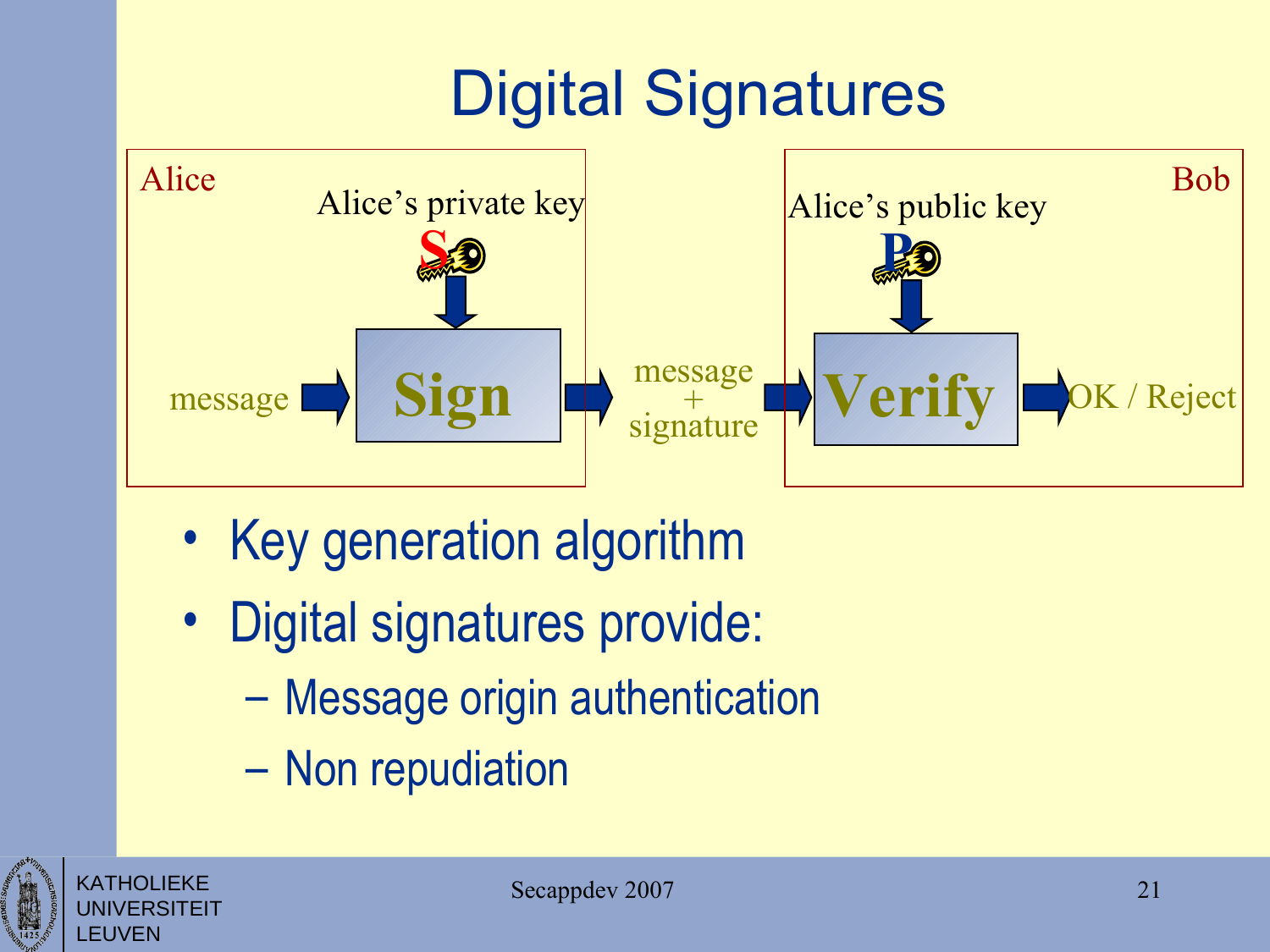# Digital Signatures

- Digital signatures also operate on fixed size input blocks
	- Padding is necessary but has completely different requirements than padding for encryption
		- E.g. no randomization
	- To sign arbitrary sized messages
		- Sign a hash of the message
- Standardized signature schemes specify how hashing and padding must be used



KATHOLIEKE UNIVERSITEIT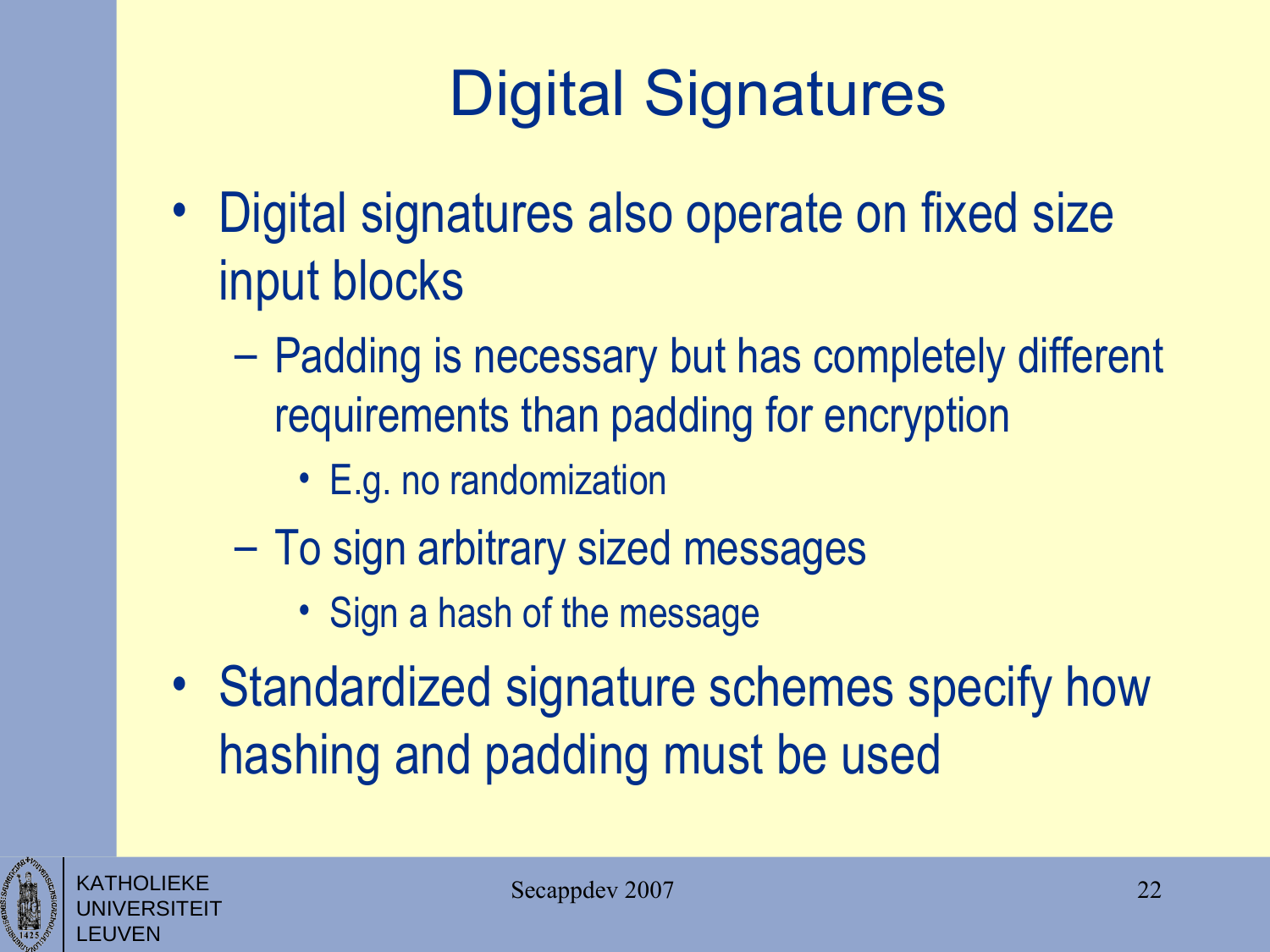# Real-world Algorithms

- RSA
	- Public key and private key are interchangeable
	- Signature = encryption with private key
	- Verification = decryption with public key
- DSA (Digital Signature Algorithm)
	- Designed by NSA
	- Key length from 512 to 1024 bits
- Elliptic curve variant of DSA (ECDSA)

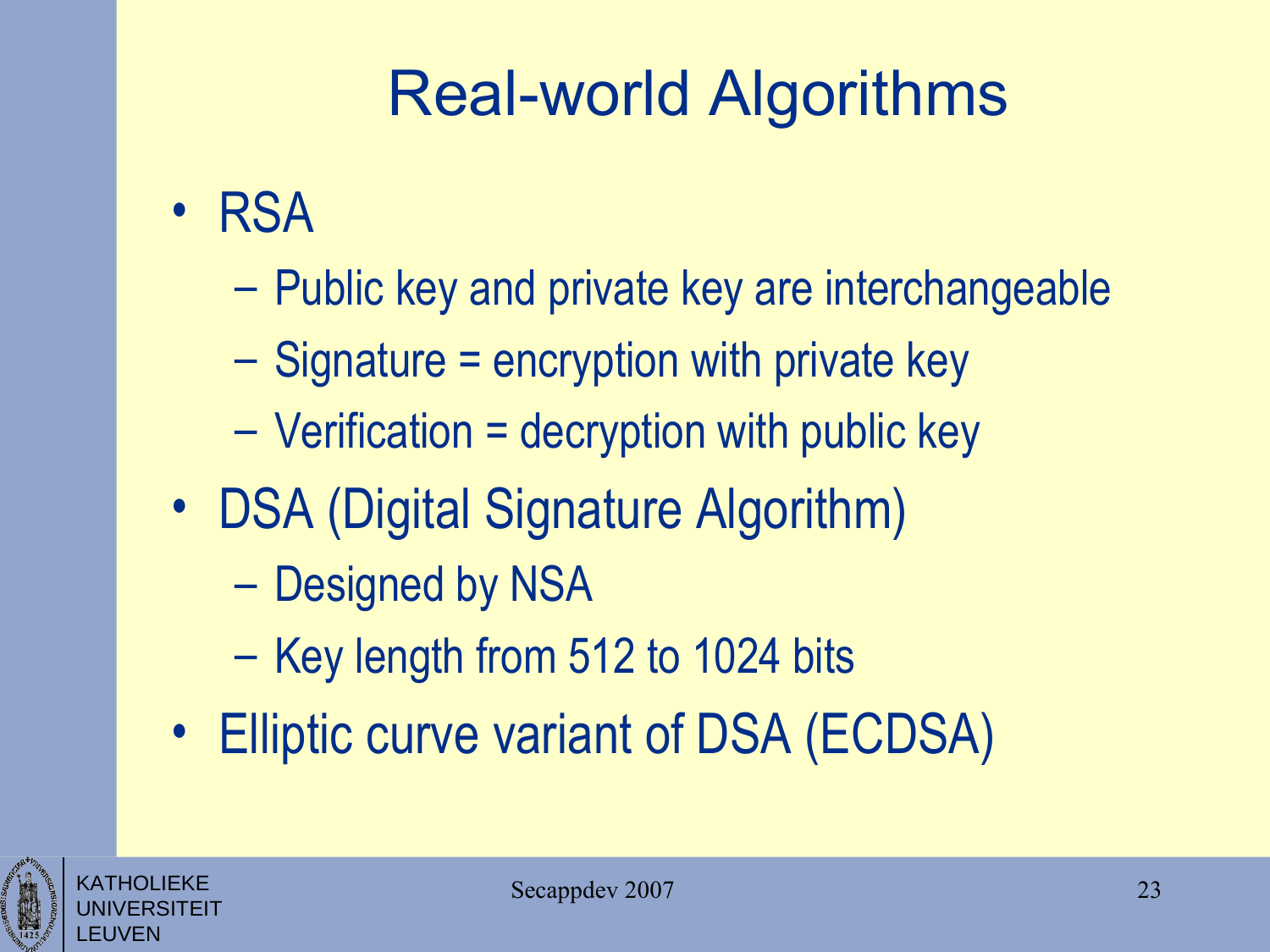## Notational Conventions

- MAC's:
	- MAC value = [message]K
- Digital Signatures:
	- signature = [message]SK



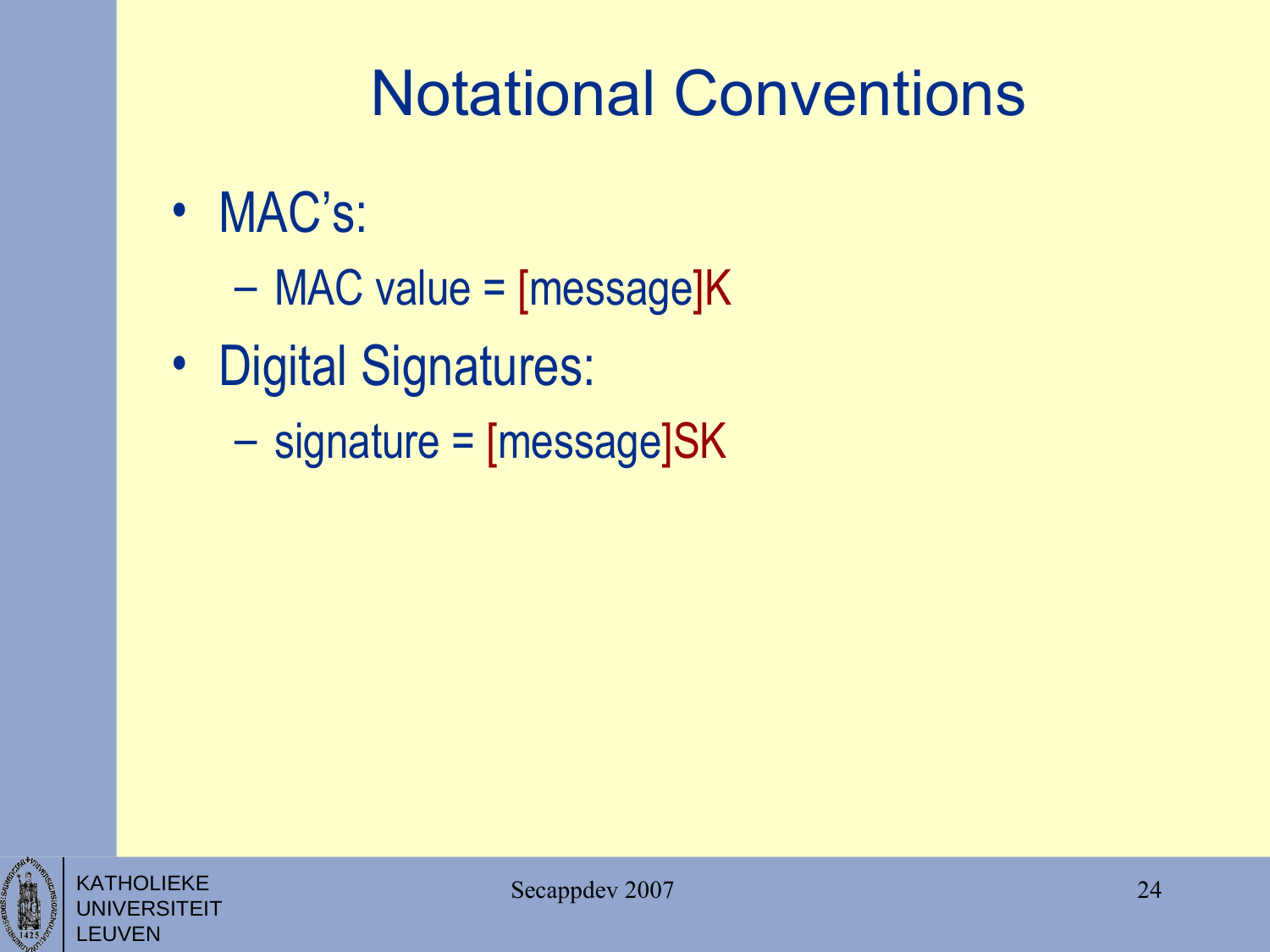#### Secure Random Numbers

- True randomness is slow to obtain:
	- physical processes: noise diode, coin tosses, …
	- timing user interface events
- Solution: Pseudo-Random Generators
	- John von Neumann: "*Anyone who considers arithmetical methods of producing random digits is, of course, in a state of sin*"
	- generate many (seemingly) random numbers starting from one seed



KATHOLIEKE UNIVERSITEIT

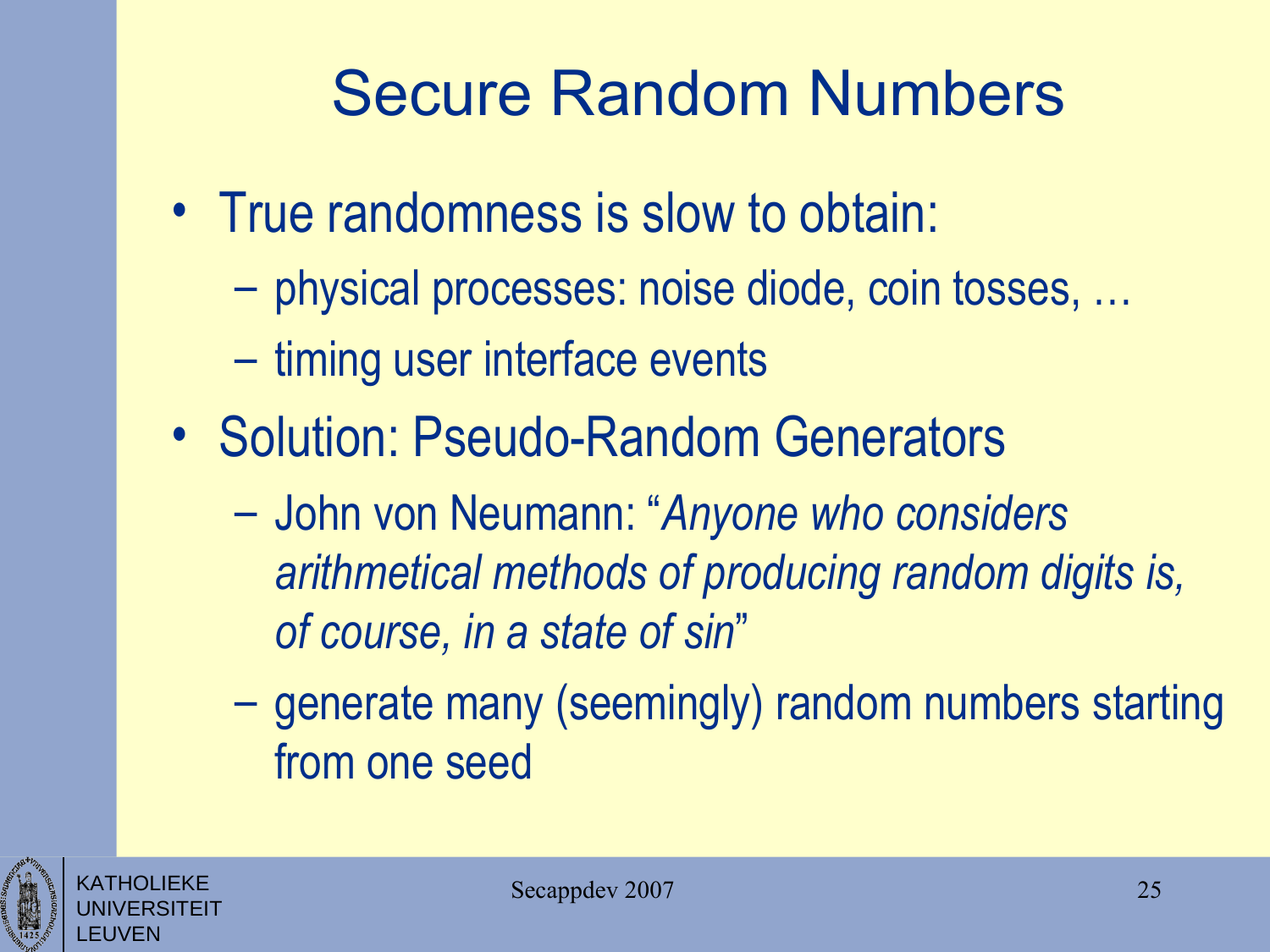## Secure Random Numbers

- Importance of random number generation:
	- Generating cryptographic keys
	- Generating "challenges" in cryptographic protocols
- Cryptographically secure randomness
	- Passes all statistical tests of randomness
	- Impossible to predict next bit from previous output bits
- Do not use a built-in random generator that uses an unknown algorithm!

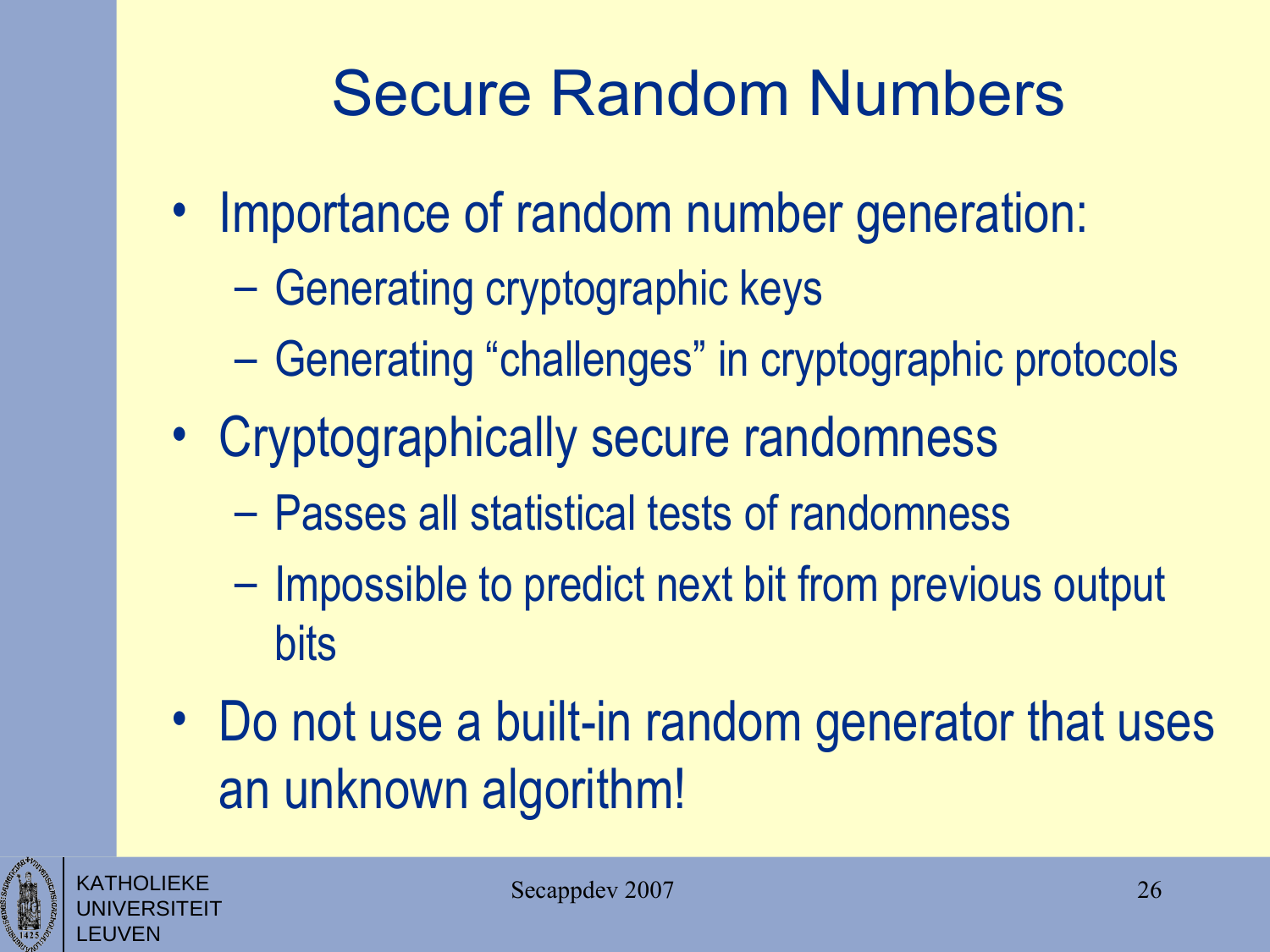# **Conclusions**

- Designing cryptographic primitives is *extremely hard*
	- never try to design your own algorithms, use wellknown algorithms
- Implementing cryptographic primitives is *extremely hard*
	- whenever possible, use a crypto library or API from a reputable vendor



![](_page_26_Picture_6.jpeg)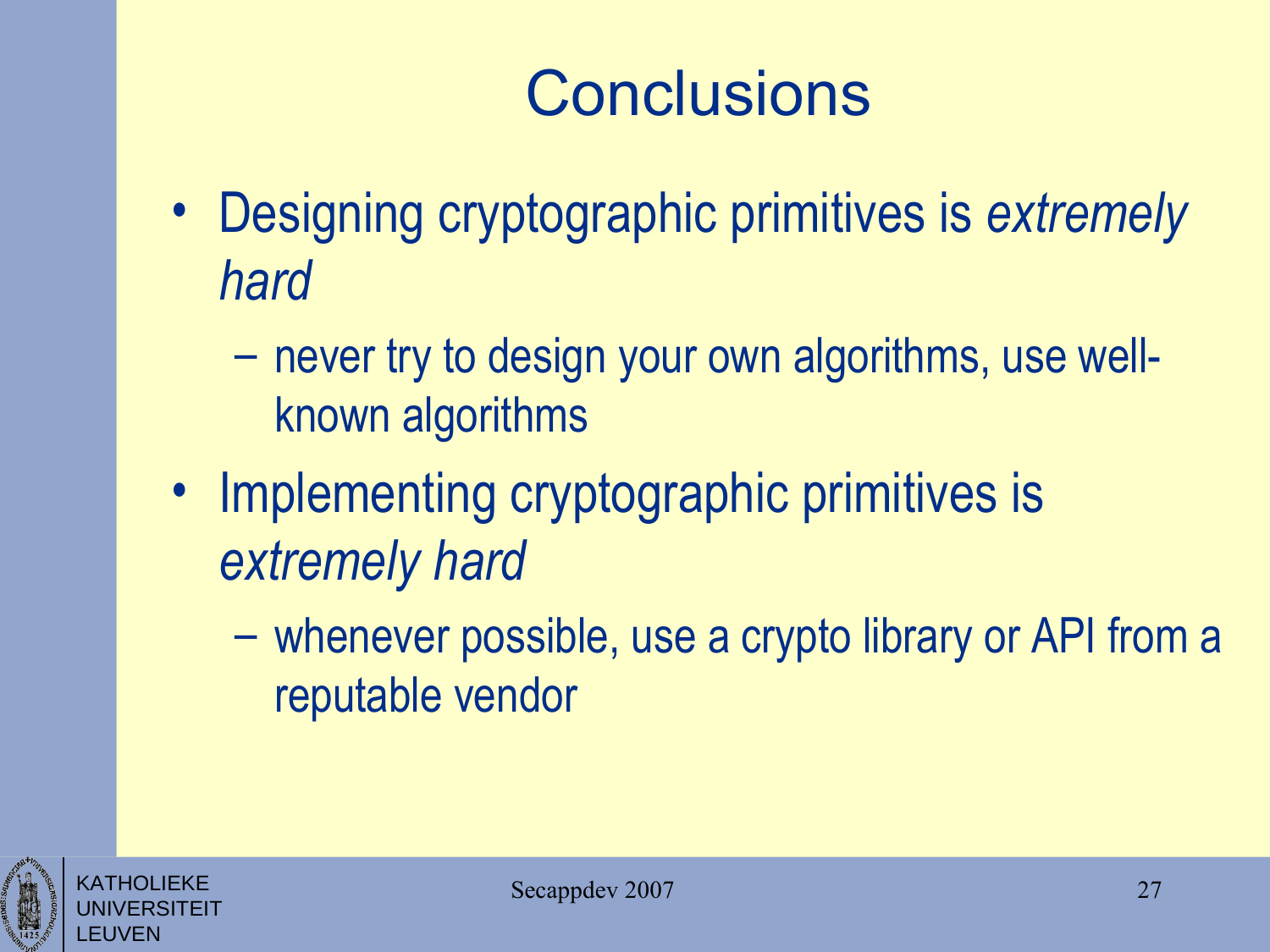#### **Overview**

- Introduction
- Cryptographic Primitives
- Cryptographic API's
- Key Management Issues
- Conclusion

![](_page_27_Picture_6.jpeg)

![](_page_27_Picture_7.jpeg)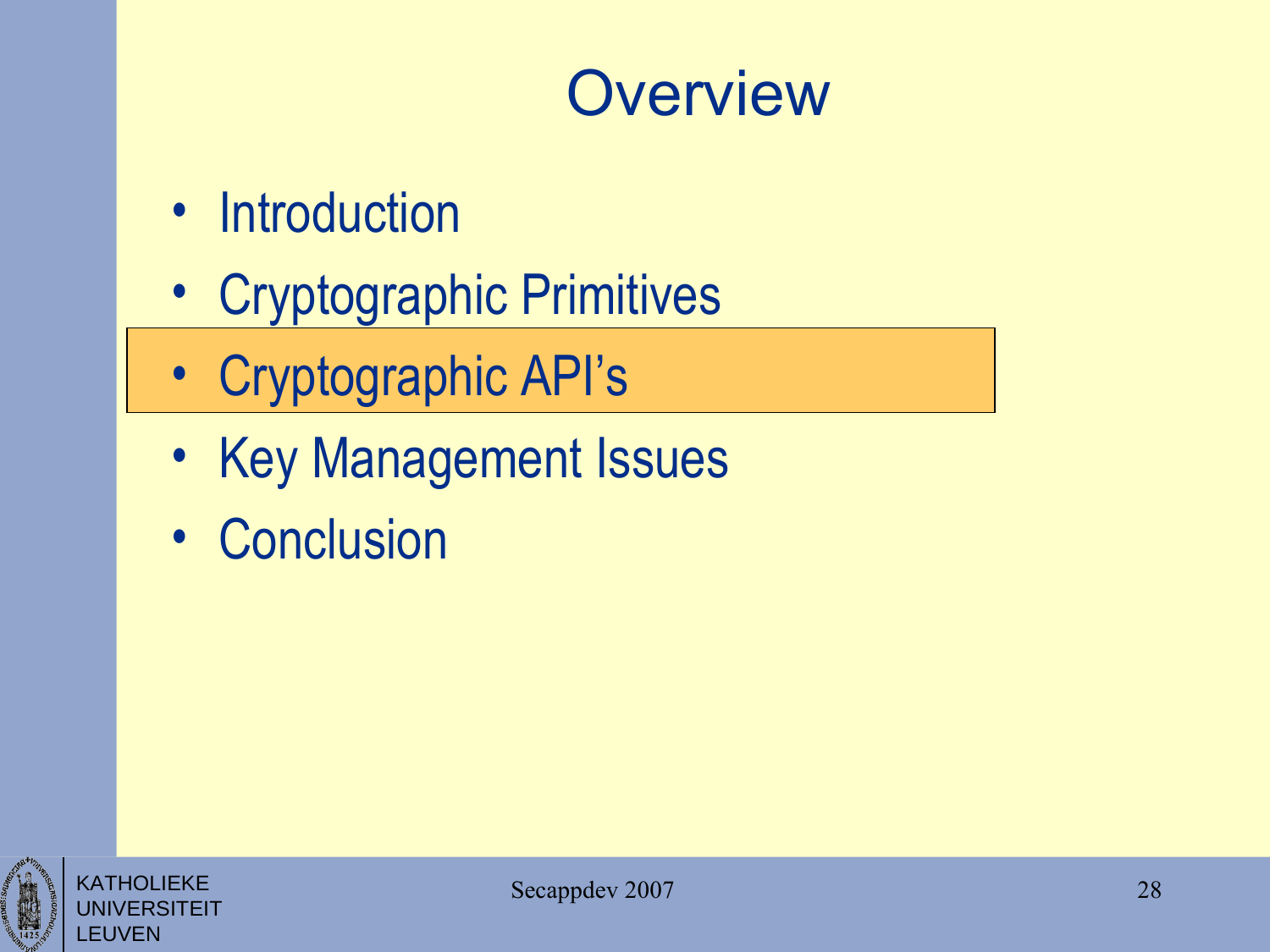# Cryptographic API's

- Design principles of modern API's: 10 多
	- Cryptographic Service Providers (CSP's) and cryptographic frameworks
	- The Java Cryptography Architecture and Extensions (JCA/JCE)
	- The .NET cryptographic library
	- Conclusion

![](_page_28_Picture_6.jpeg)

KATHOLIEKE UNIVERSITEIT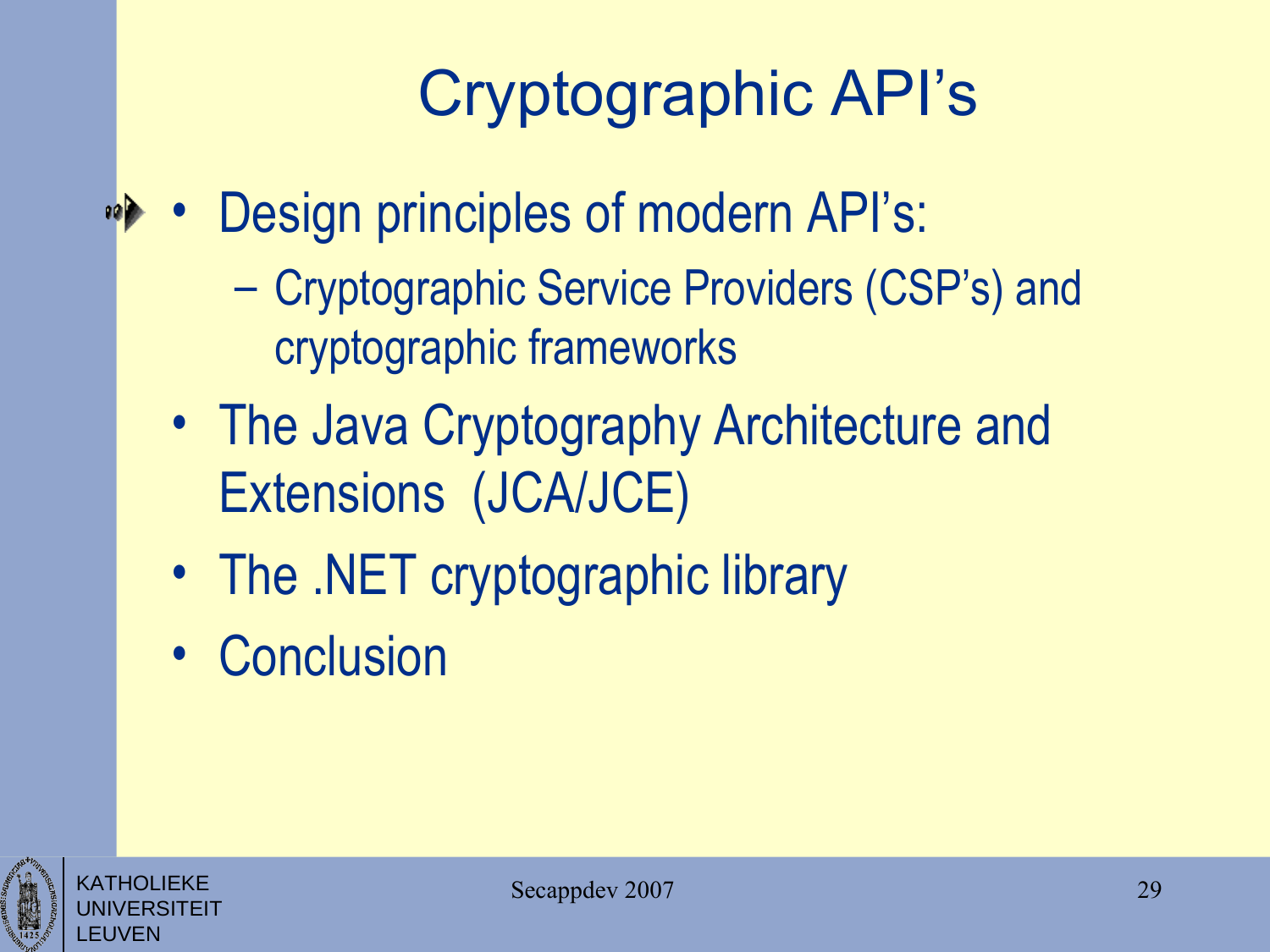# Design principles

- Algorithm independence
	- *Engine* classes
- Implementation independence
	- *Provider* based architecture
- Implementation interoperability
	- *Transparent* and *opaque* data types

#### **Bottom line**: security mechanisms should be easy to change over time

![](_page_29_Picture_8.jpeg)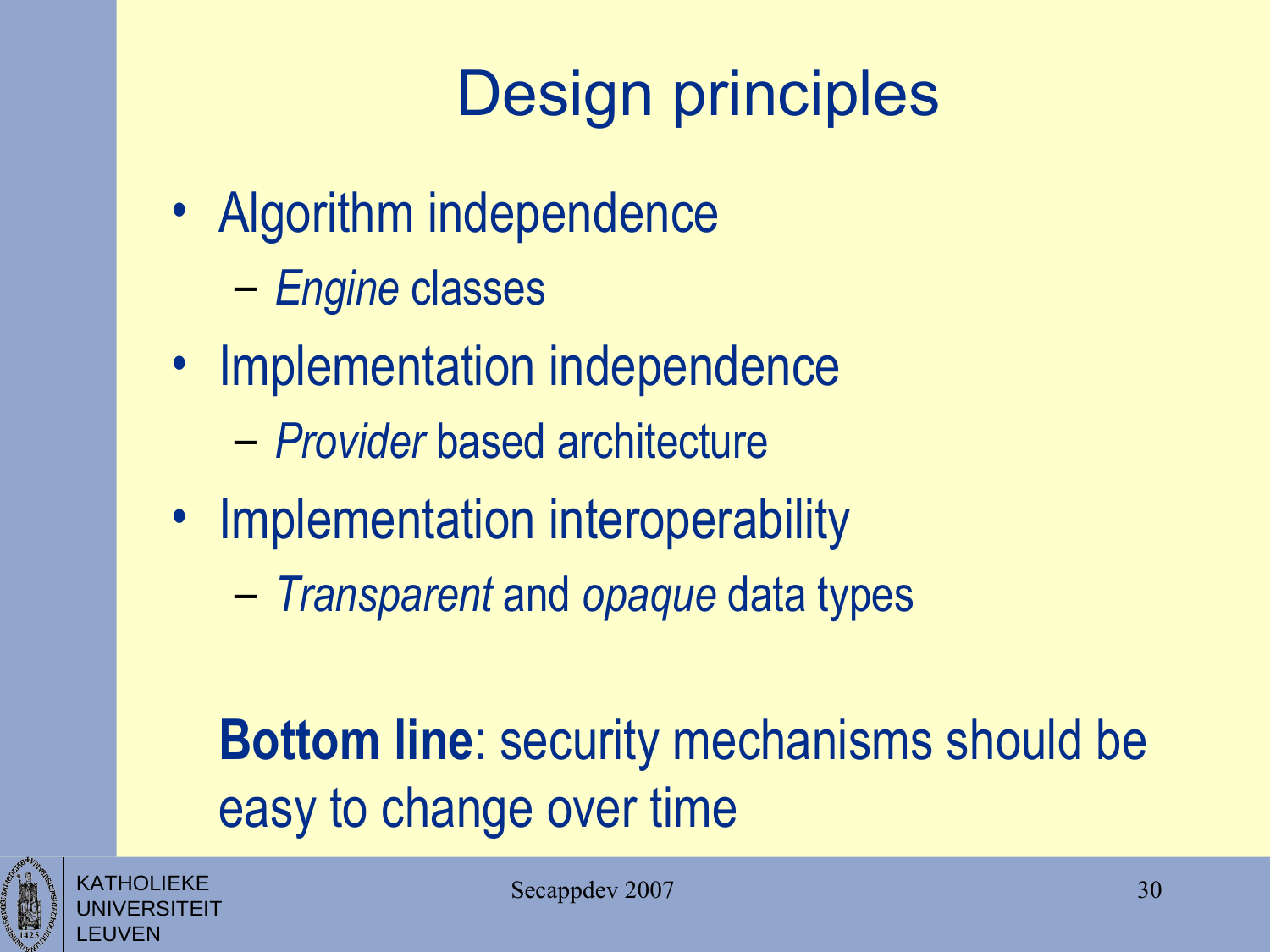# Engine classes

- Abstraction for a cryptographic service
	- Provide cryptographic operations
	- Generate/supply cryptographic material
	- Generate objects encapsulating cryptographic keys
- Define the Cryptographic API
- Bridge pattern or inheritance hierarchy to allow for implementation independence
- Instances created by factory method

![](_page_30_Picture_8.jpeg)

KATHOLIEKE UNIVERSITEIT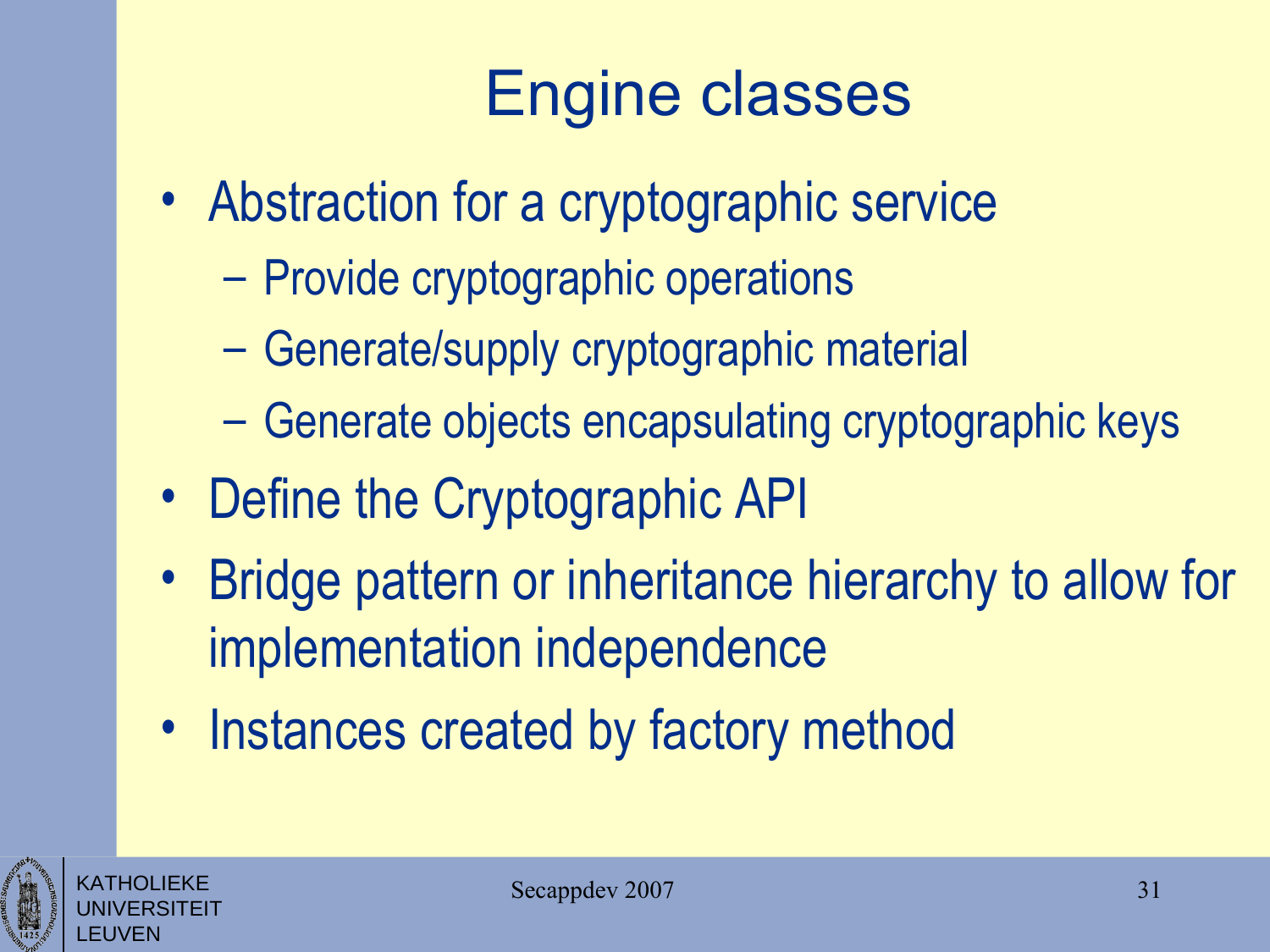# Bridge pattern

![](_page_31_Figure_1.jpeg)

![](_page_31_Picture_2.jpeg)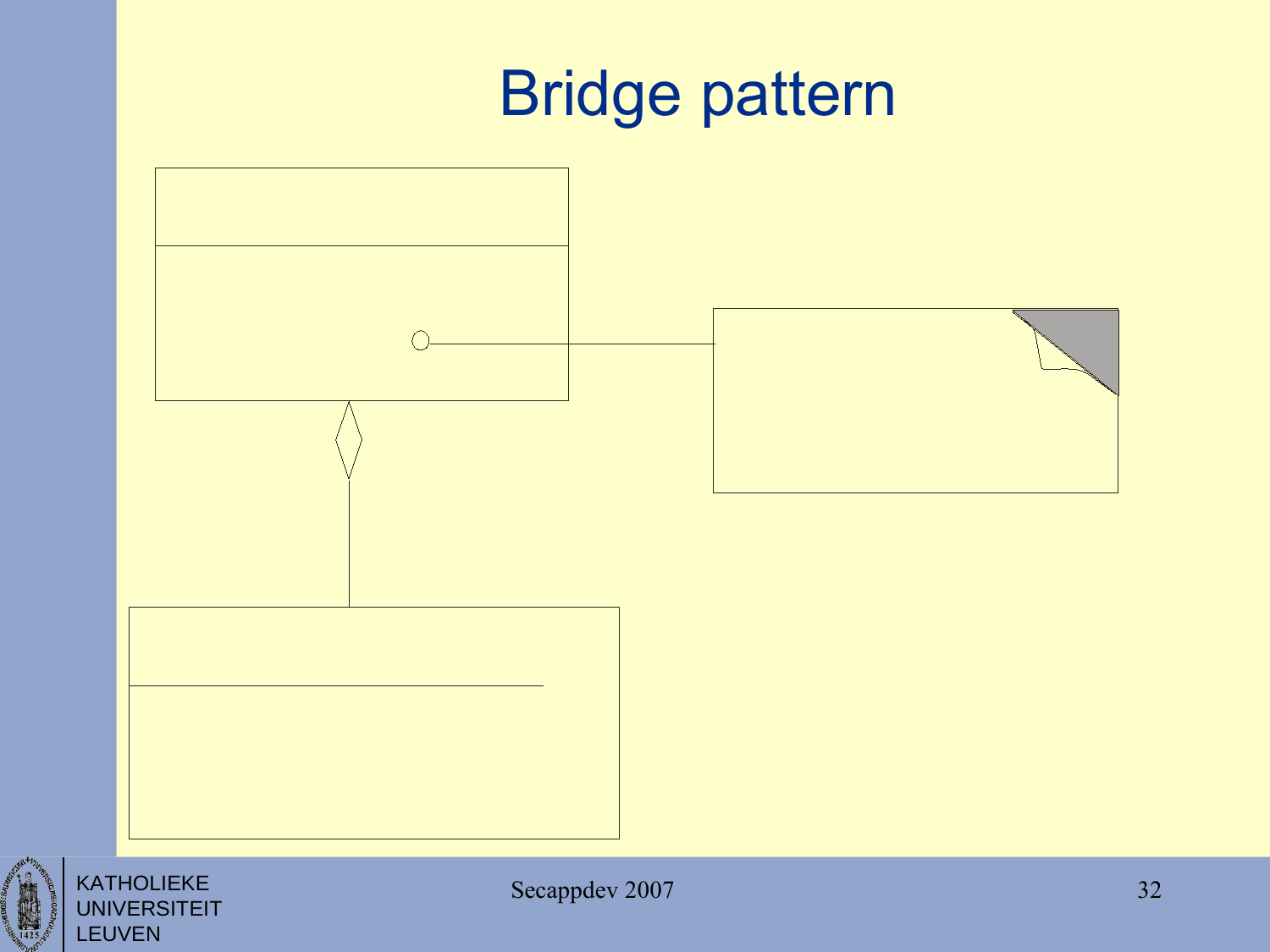#### Inheritance based decoupling

![](_page_32_Figure_1.jpeg)

![](_page_32_Picture_2.jpeg)

KATHOLIEKE **UNIVERSITEIT**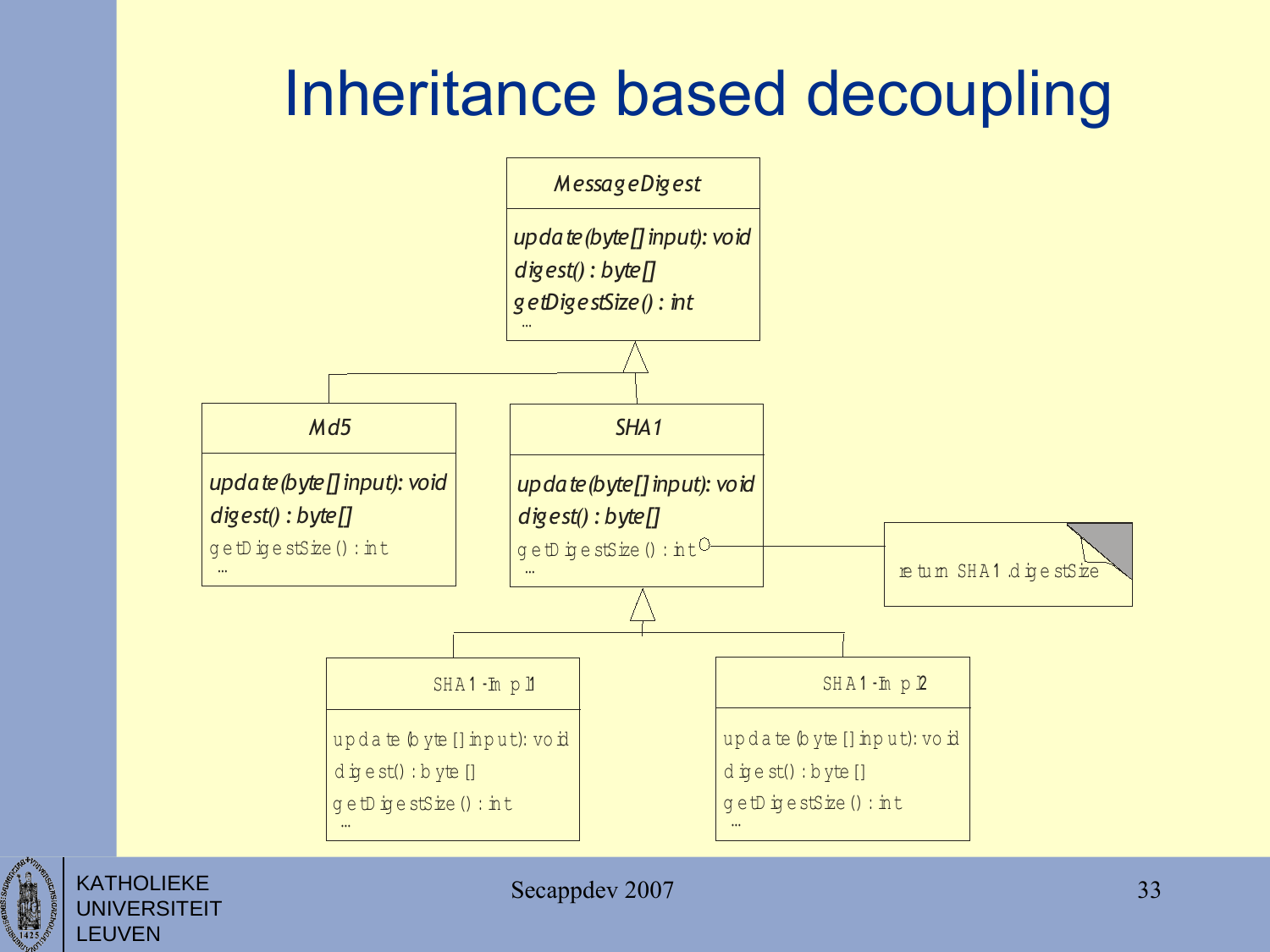#### Opaque vs transparent data

- Representation of data items like keys, algorithm parameters, initialization vectors:
	- Opaque: chosen by the implementation object
	- Transparent: chosen by the designer of the cryptographic API
- Transparent data allow for implementation interoperability
- Opaque data allow for efficiency or hardware implementation

![](_page_33_Picture_6.jpeg)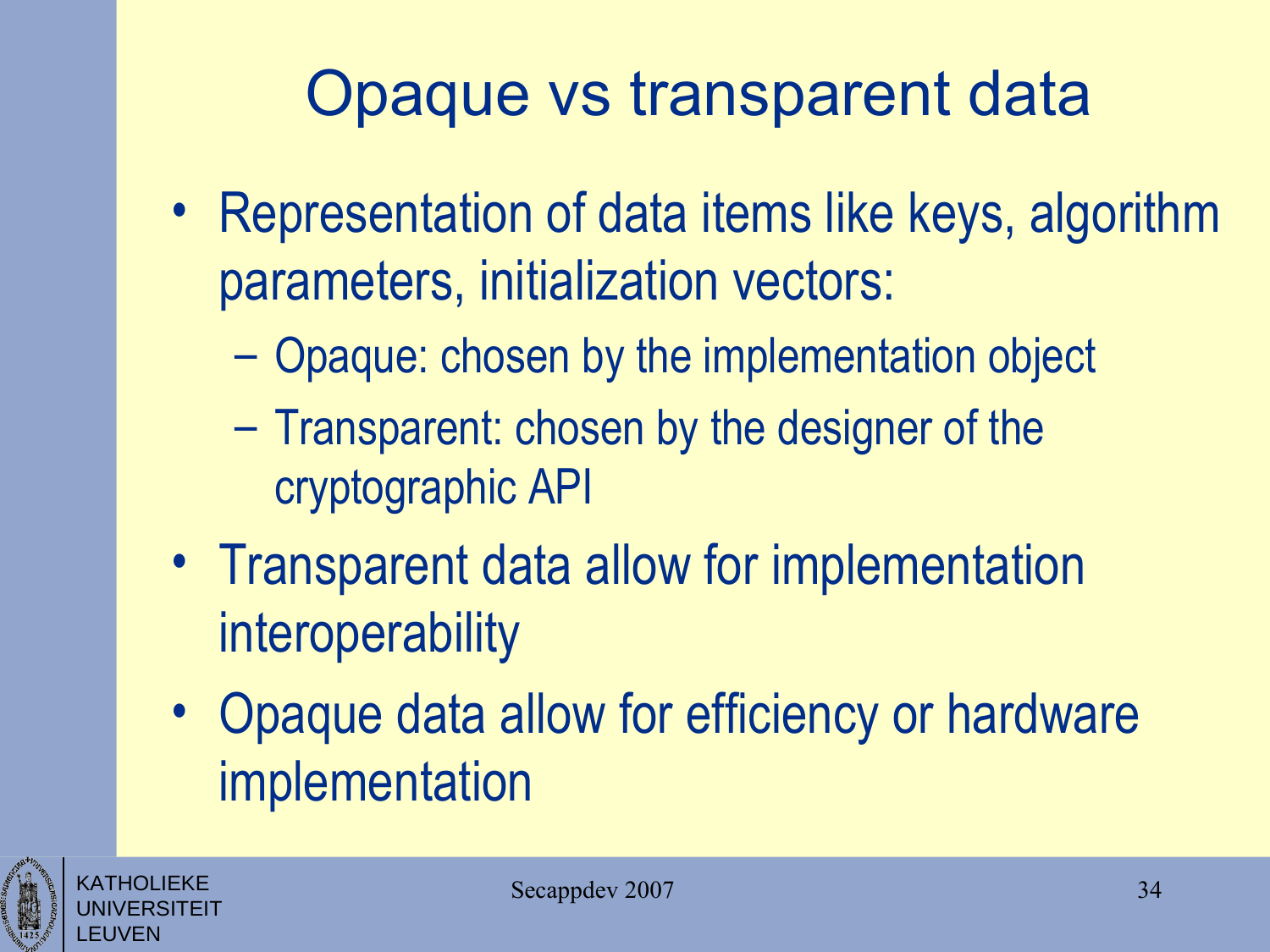# Crypto frameworks and CSP's

- A *cryptographic framework* defines:
	- Engine classes (and possibly algorithm classes)
	- Transparent key and parameter classes
	- Interfaces for opaque keys and parameters
- A *cryptographic service provider* defines:
	- Implementation classes
	- Opaque key and parameter classes
	- Possibly methods to convert between opaque and transparent data

![](_page_34_Picture_9.jpeg)

![](_page_34_Picture_10.jpeg)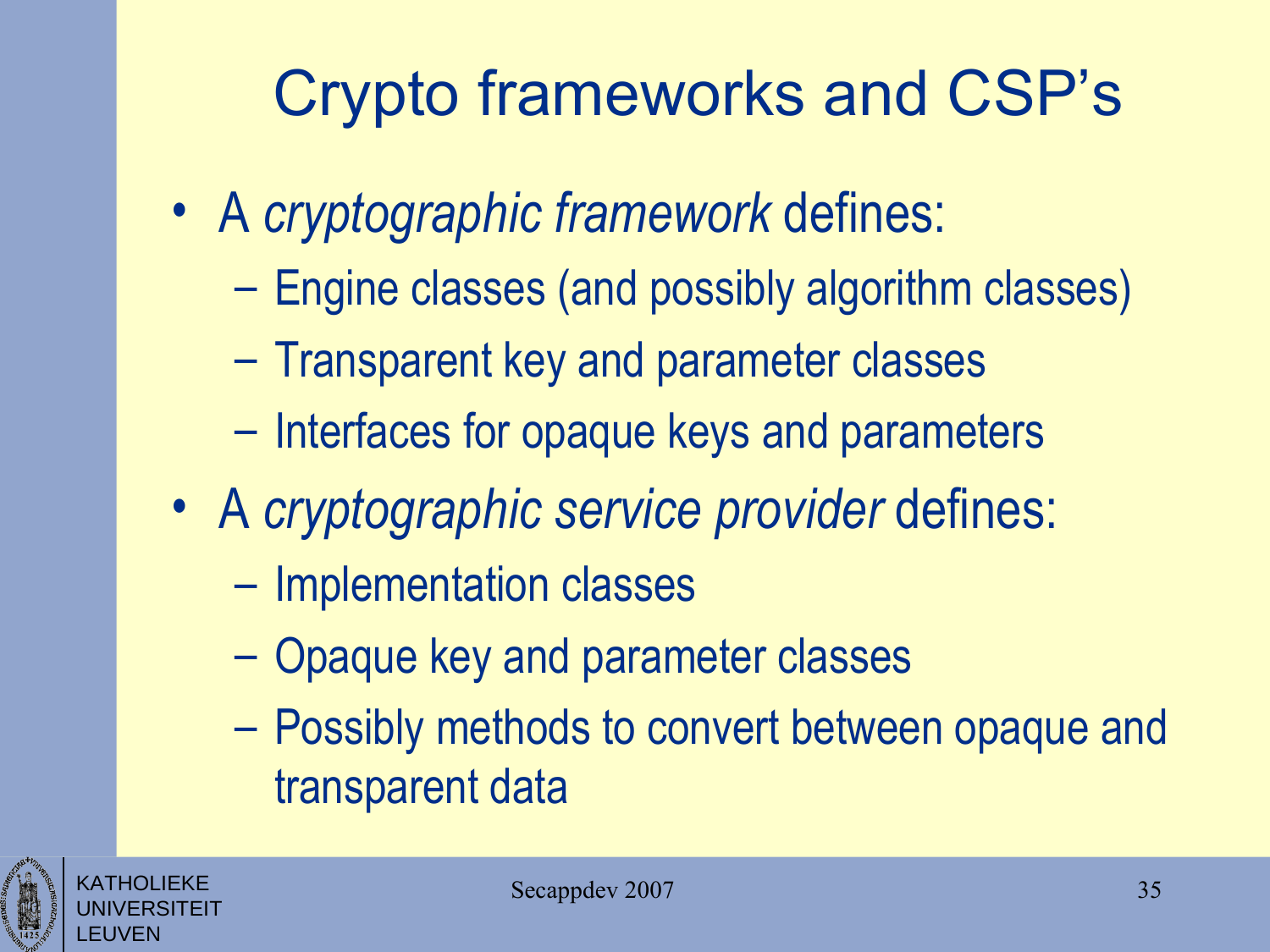# Cryptographic API's

- Design principles of modern API's:
	- Cryptographic Service Providers (CSP's) and cryptographic frameworks
- The Java Cryptography Architecture and Extensions (JCA/JCE)
	- The .NET cryptographic library
	- Conclusion

![](_page_35_Picture_6.jpeg)

KATHOLIEKE UNIVERSITEIT

LEUVEN

**10**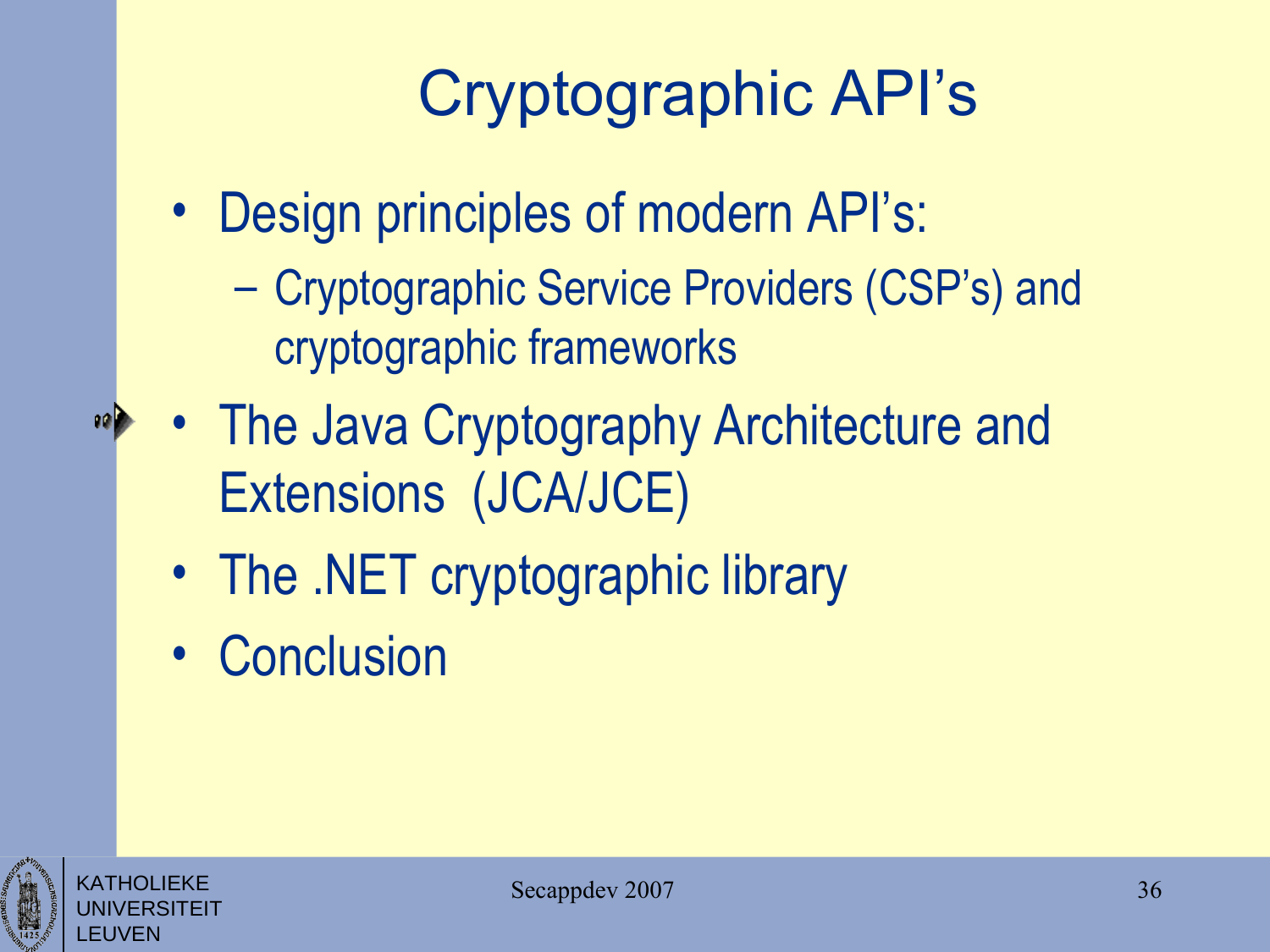# The JCA/JCE

- Java Crypto API structured as a cryptographic framework with CSP's
- Split in:
	- The *Java Cryptography Architecure (JCA)*
	- The *Java Cryptography Extensions (JCE)*
- This split is because of US export-control regulations for cryptography

![](_page_36_Picture_6.jpeg)

KATHOLIEKE UNIVERSITEIT

![](_page_36_Picture_7.jpeg)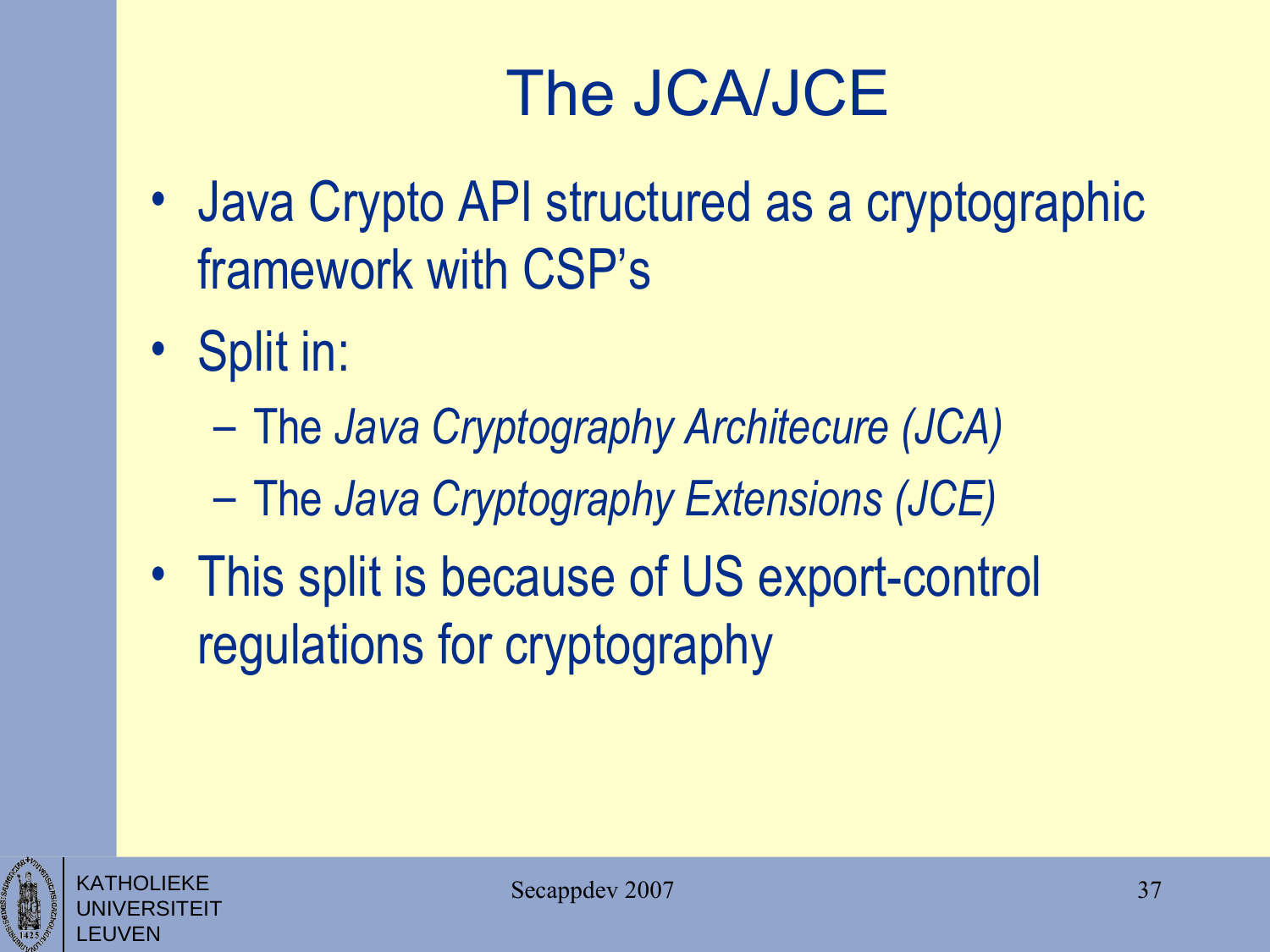## US Export Restrictions

- US consider crypto software as munitions
	- $\rightarrow$  export controls
	- $\rightarrow$  no internal or import controls
- Before January 2000
	- Export of strong encryption products (> 40 bits) forbidden
		- Download is form of export!
	- No restrictions on authentication products
- Since January 2000: relaxed
	- Exception License needed for export
		- Received after technical review by NSA
	- Still forbidden to "Terrorist-7" countries

![](_page_37_Picture_12.jpeg)

KATHOLIEKE UNIVERSITEIT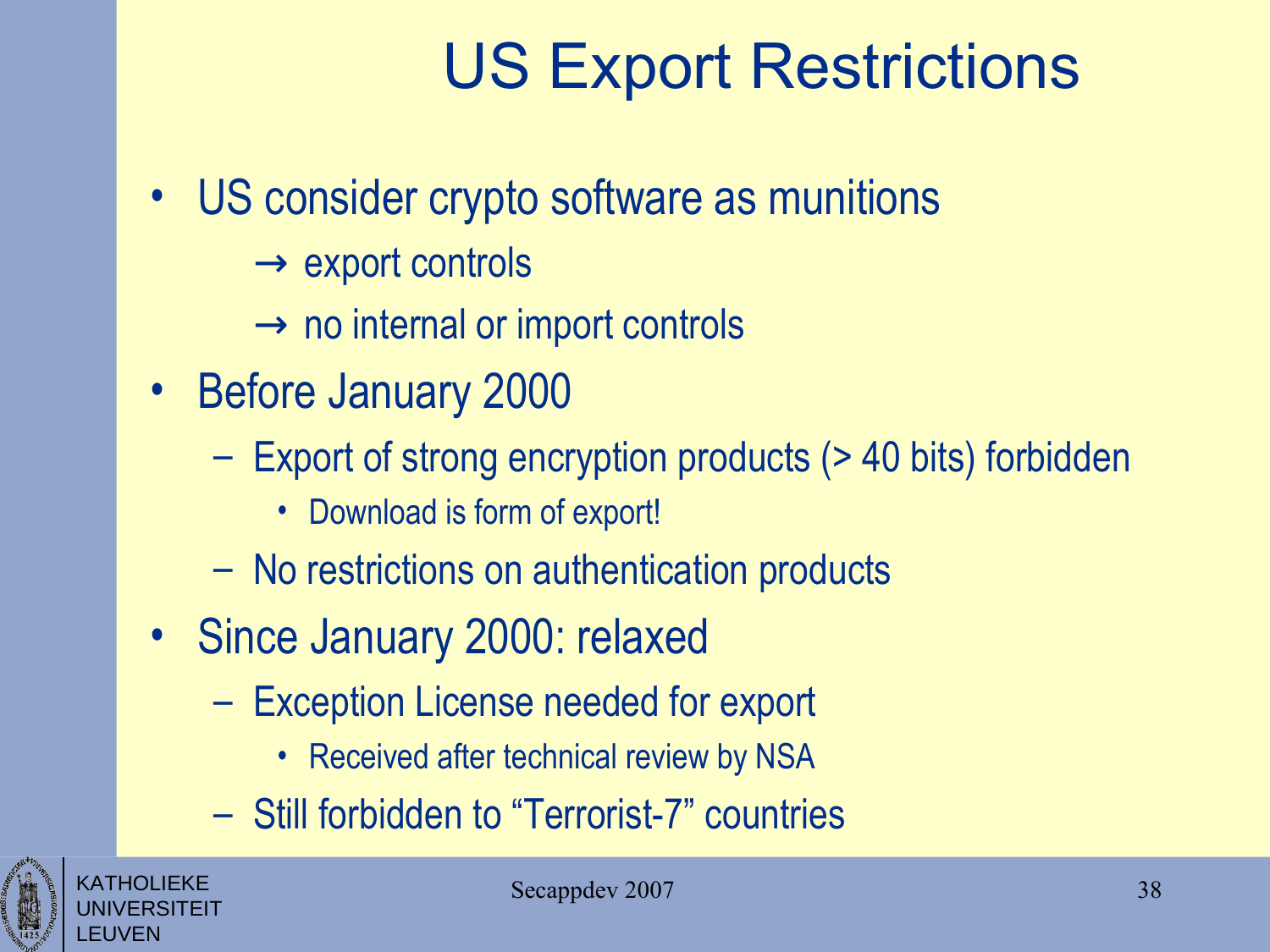# Engine classes (JCA)

java.security.\*

- **MessageDigest** hash functions
- Signature
- SecureRandom
- KeyPairGenerator generate new key pairs
- **KeyFactory** convert existing keys
- **CerticateFactory** 
	- generate certificates from encoded form
- KeyStore database of keys
- AlgorithmParameters
- AlgorithmParameter-Generator

![](_page_38_Picture_12.jpeg)

![](_page_38_Picture_13.jpeg)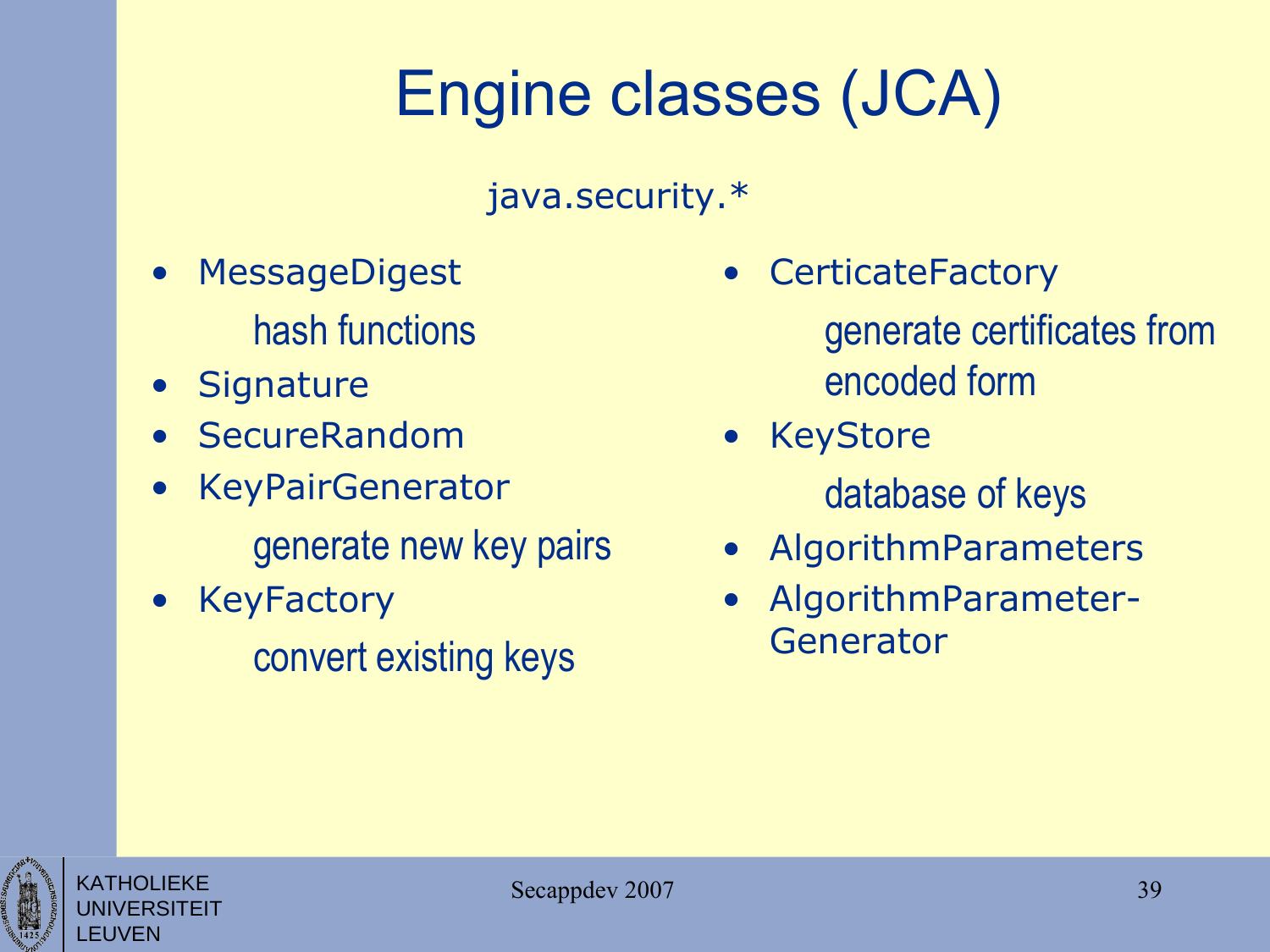# Engine classes (JCE)

javax.crypto.\*

- Cipher encryption, decryption
- Mac
- KeyGenerator
	- generate new symmetric keys
- SecretKeyFactory convert existing keys
- KeyAgreement

![](_page_39_Picture_8.jpeg)

![](_page_39_Picture_9.jpeg)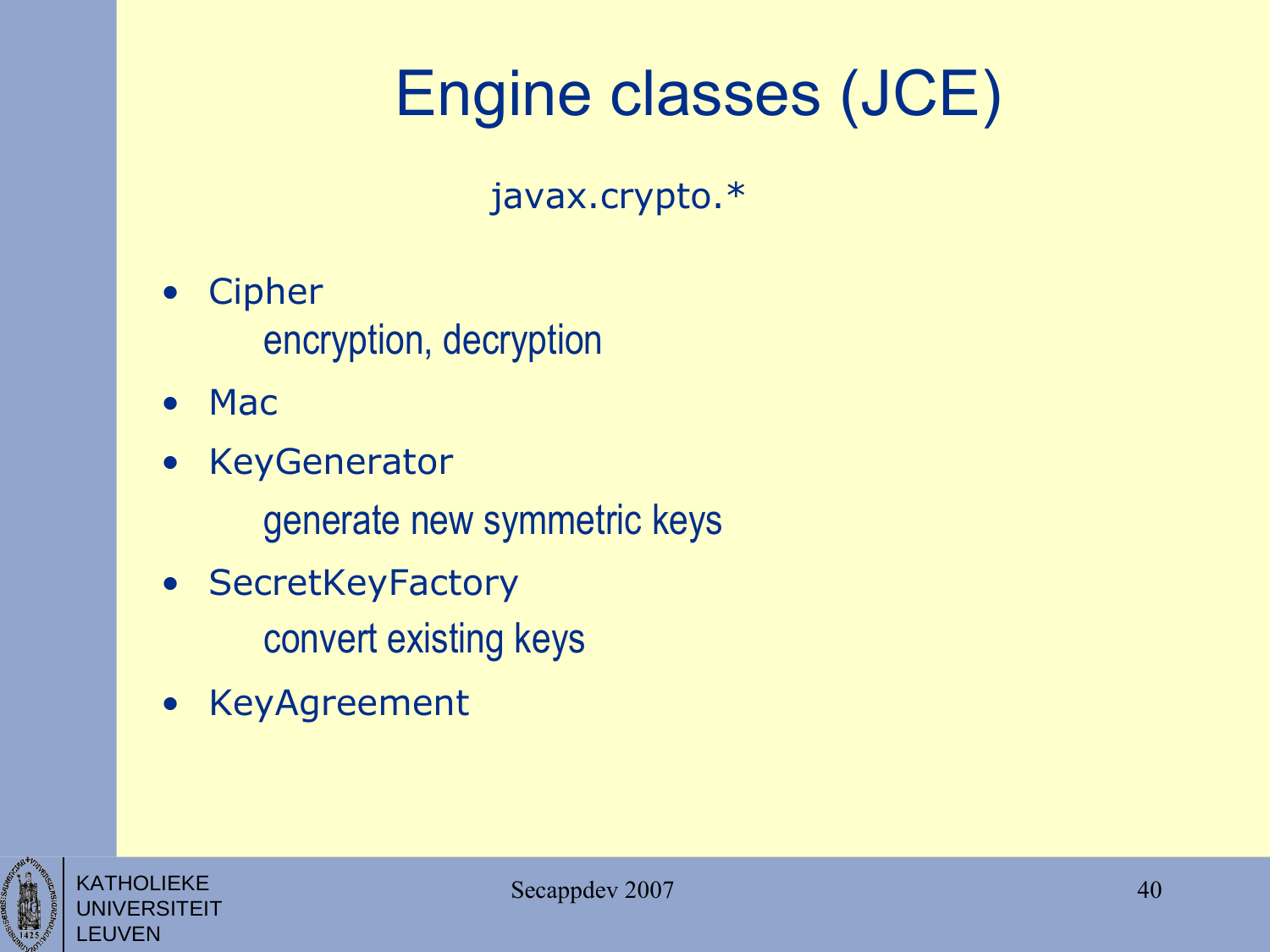# Key Classes

#### Opaque Representation

- No direct access to key material
- Encoded in providerspecific format
- java.security.Key

Transparent Representation

- Access each key material value individually
- Provider-independent format
- java.security.KeySpec

![](_page_40_Figure_9.jpeg)

![](_page_40_Picture_10.jpeg)

KATHOLIEKE UNIVERSITEIT

LEUVEN

**KeyFactory**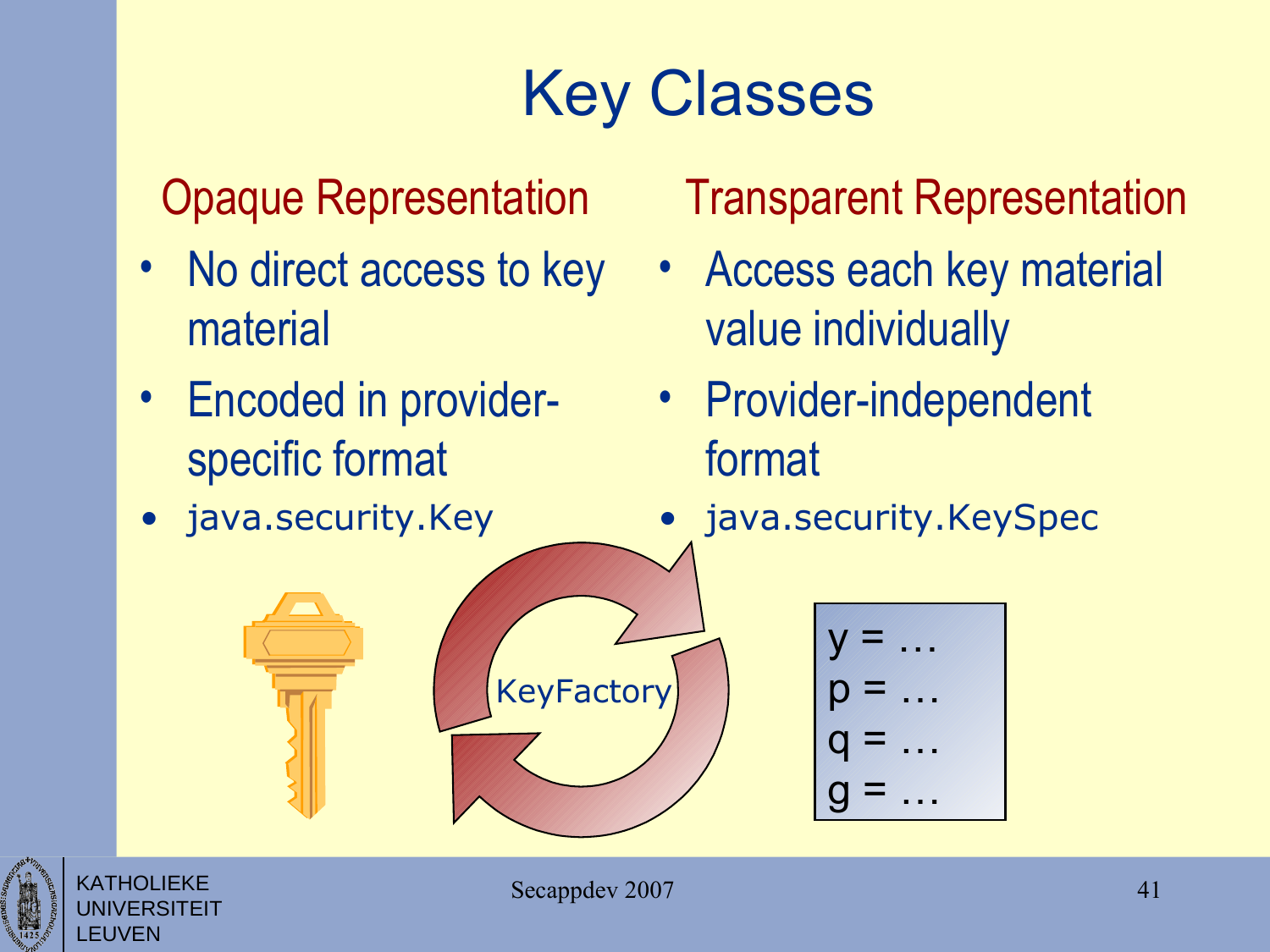### Parameter Classes

#### Opaque Representation

- No direct access to parameter fields
- Encoded in providerspecific format
- AlgorithmParameters

#### Transparent Representation

- Access each parameter value individually
- Provider-independent format
- AlgorithmParameterSpec

![](_page_41_Picture_9.jpeg)

![](_page_41_Figure_10.jpeg)

![](_page_41_Figure_11.jpeg)

KATHOLIEKE UNIVERSITEIT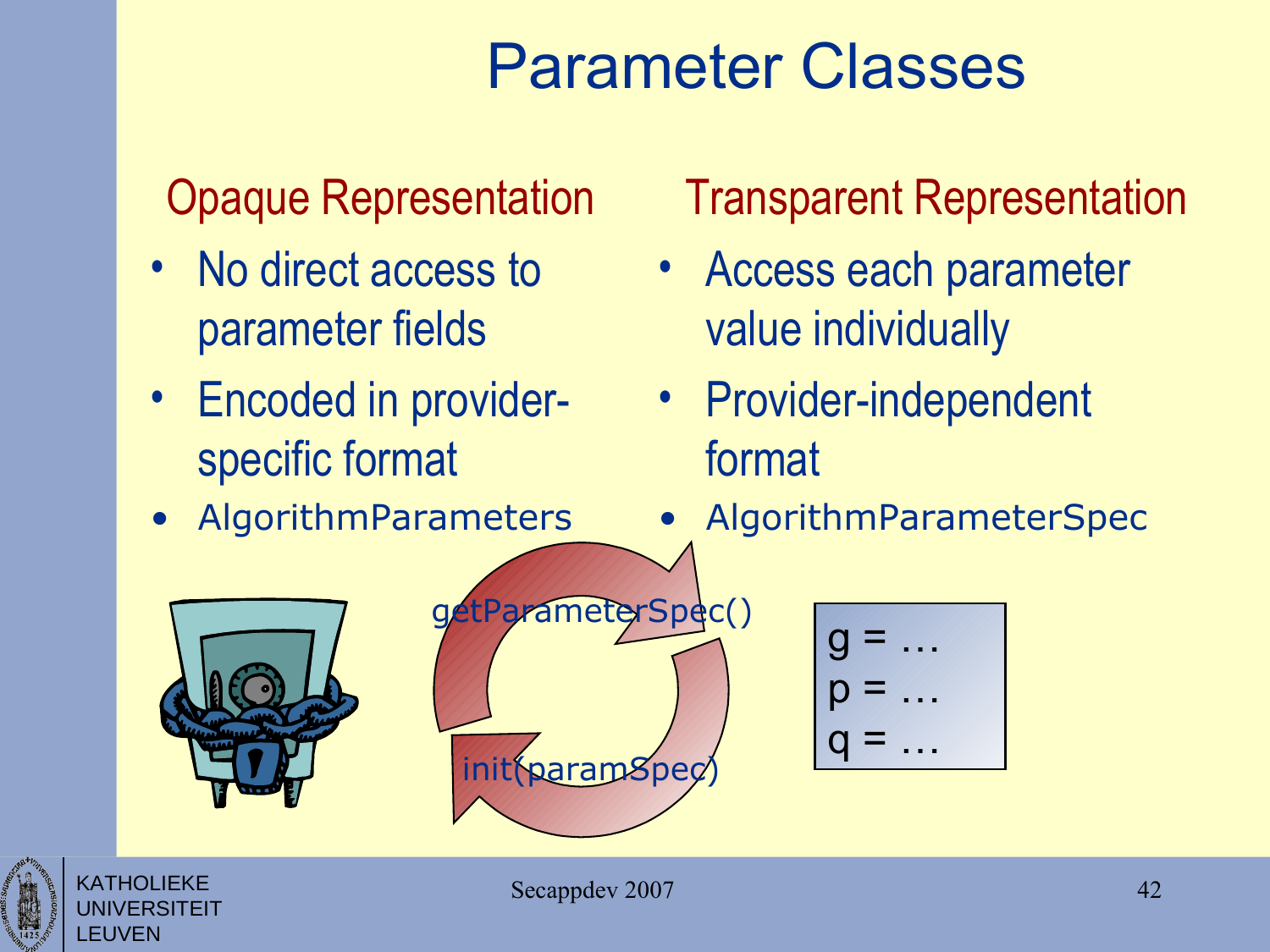## Overall structure of the framework

- Security class encapsulates configuration information (what providers are installed)
- Per provider, an instance of the provider class contains provider specific information (e.g. what algorithms are implemented in what classes)
- Factory method on the engine class interacts with the Security class and provider objects to instantiate a correct implementation object

![](_page_42_Picture_4.jpeg)

![](_page_42_Picture_5.jpeg)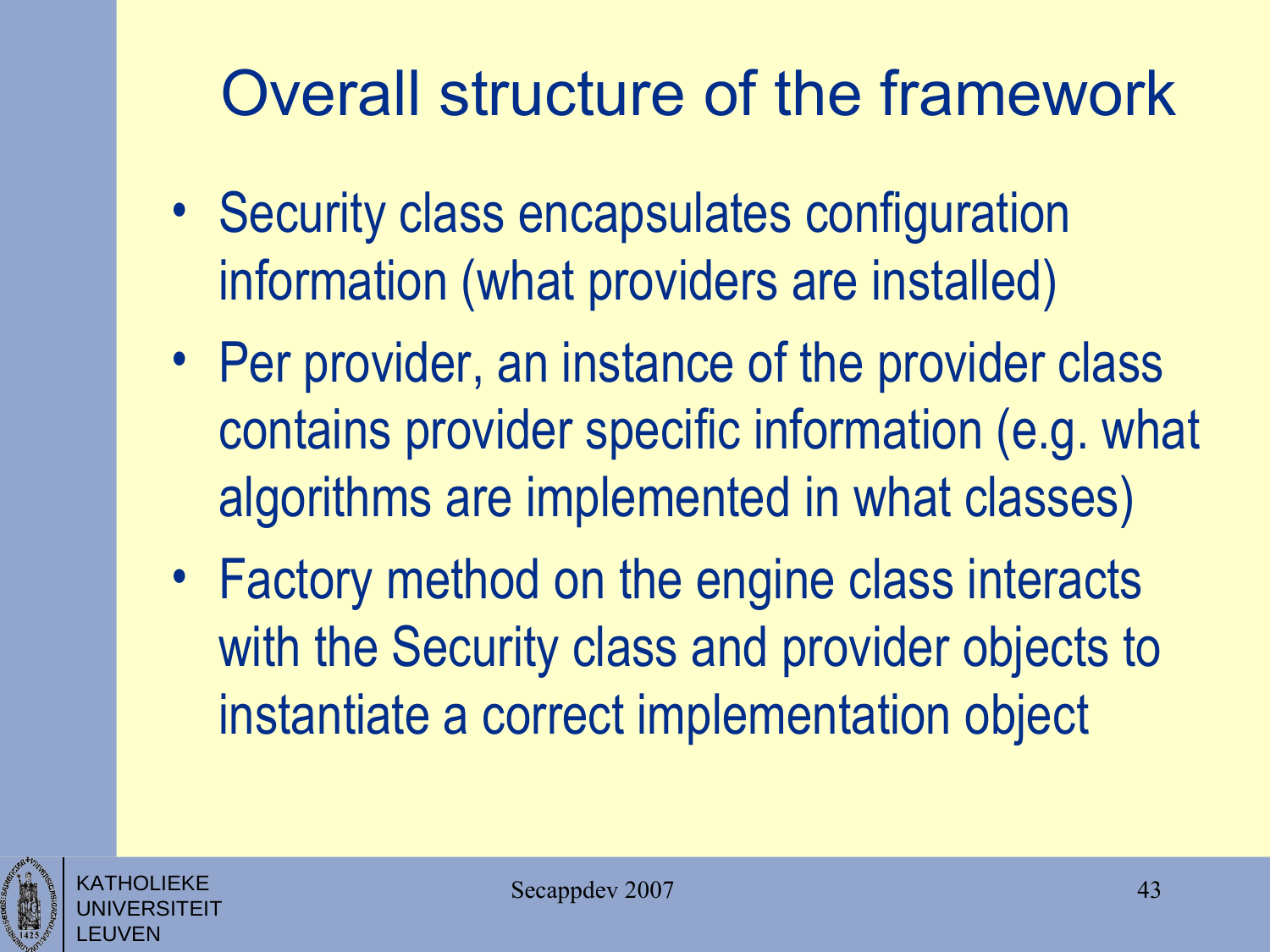![](_page_43_Figure_0.jpeg)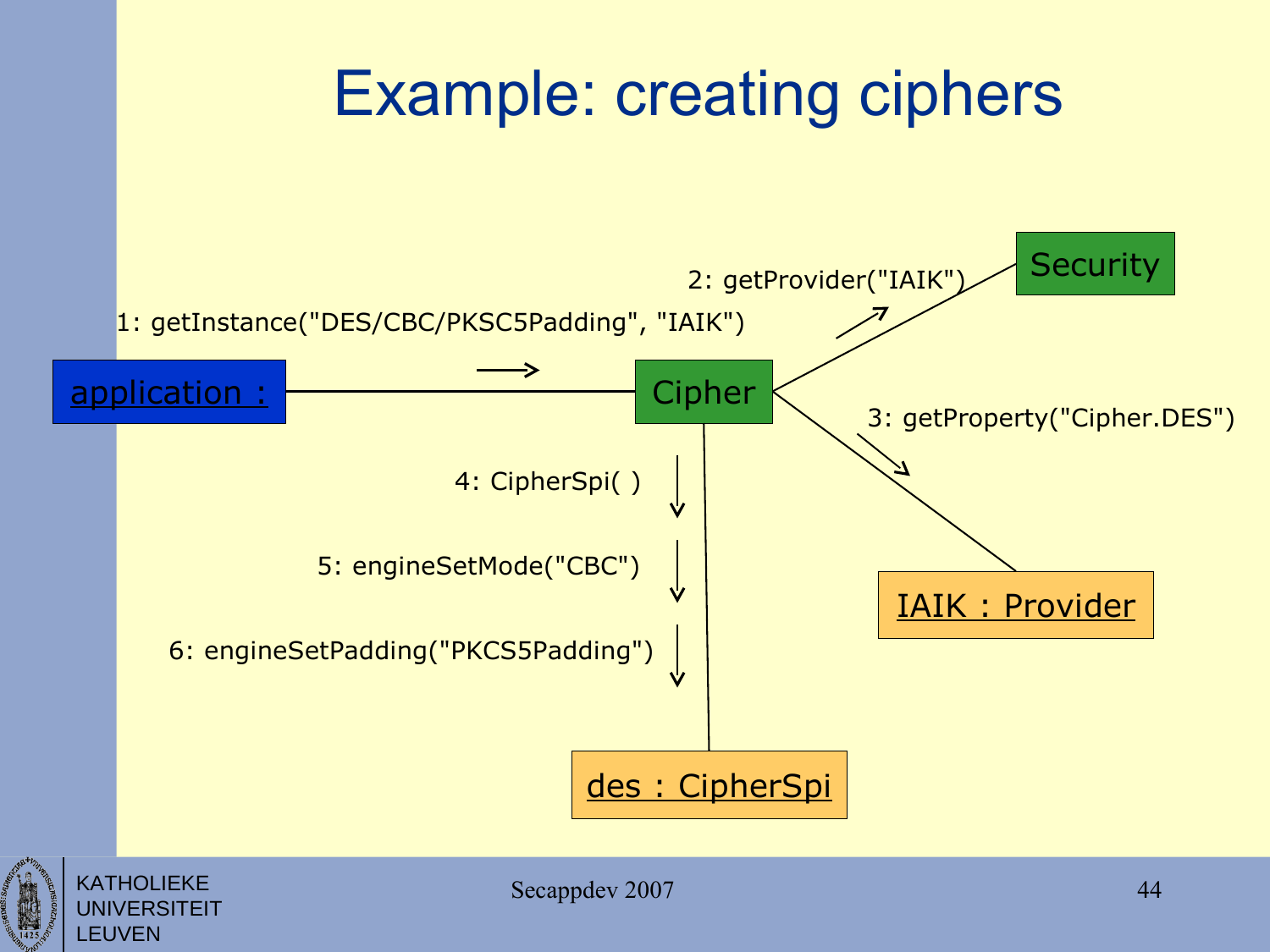# Additional support and convenience classes

- Secure streams
	- For easy bulk encryption and decryption
- Signed objects
	- Integrity checked serialized objects
- Sealed objects
	- Confidentiality protected serialized objects
- Working with certificates
- Keystores

![](_page_44_Picture_9.jpeg)

![](_page_44_Picture_10.jpeg)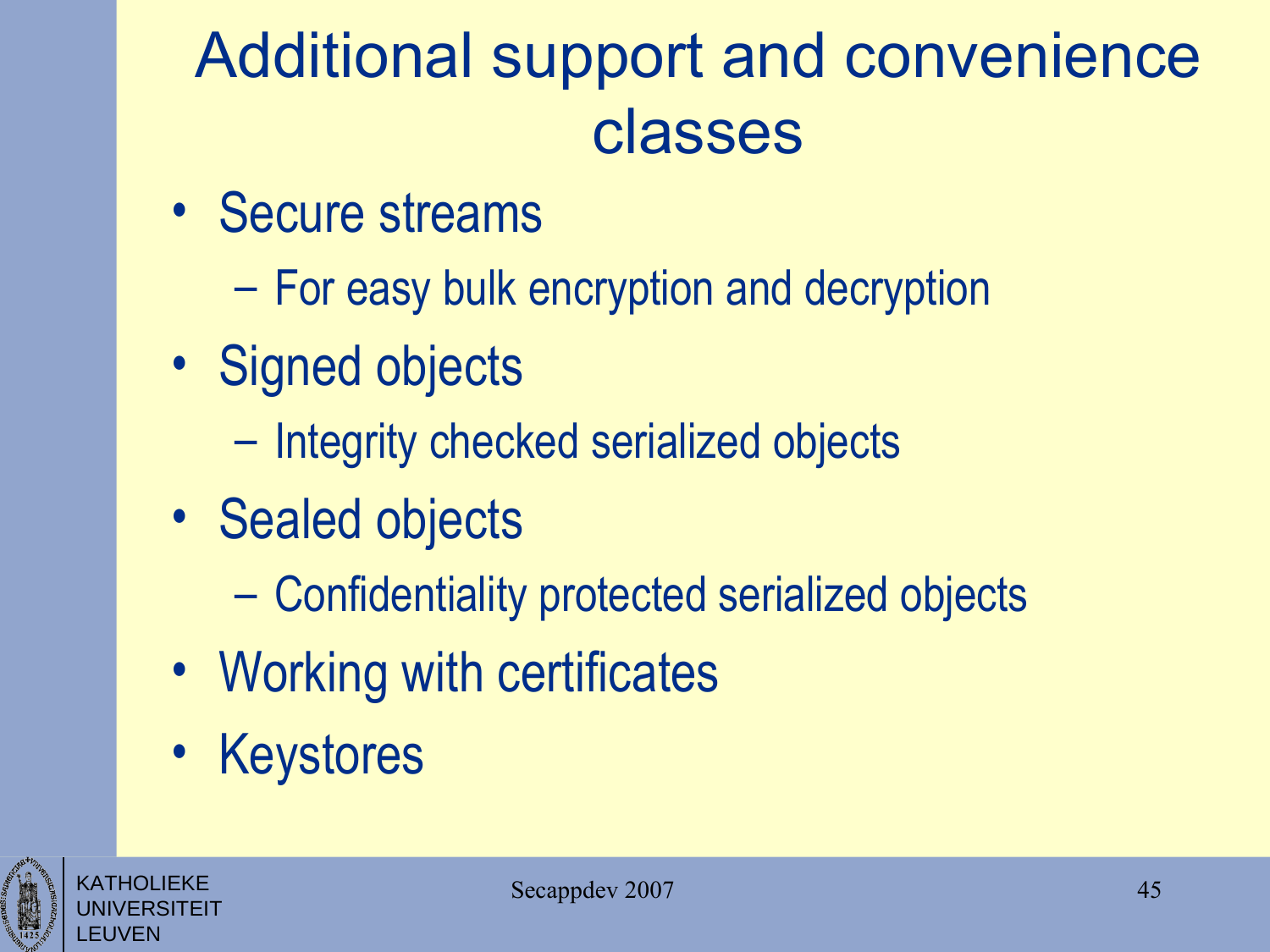# Cryptographic API's

- Design principles of modern API's:
	- Cryptographic Service Providers (CSP's) and cryptographic frameworks
- The Java Cryptography Architecture and Extensions (JCA/JCE)
- The .NET cryptographic library
- Conclusion

![](_page_45_Picture_6.jpeg)

10 D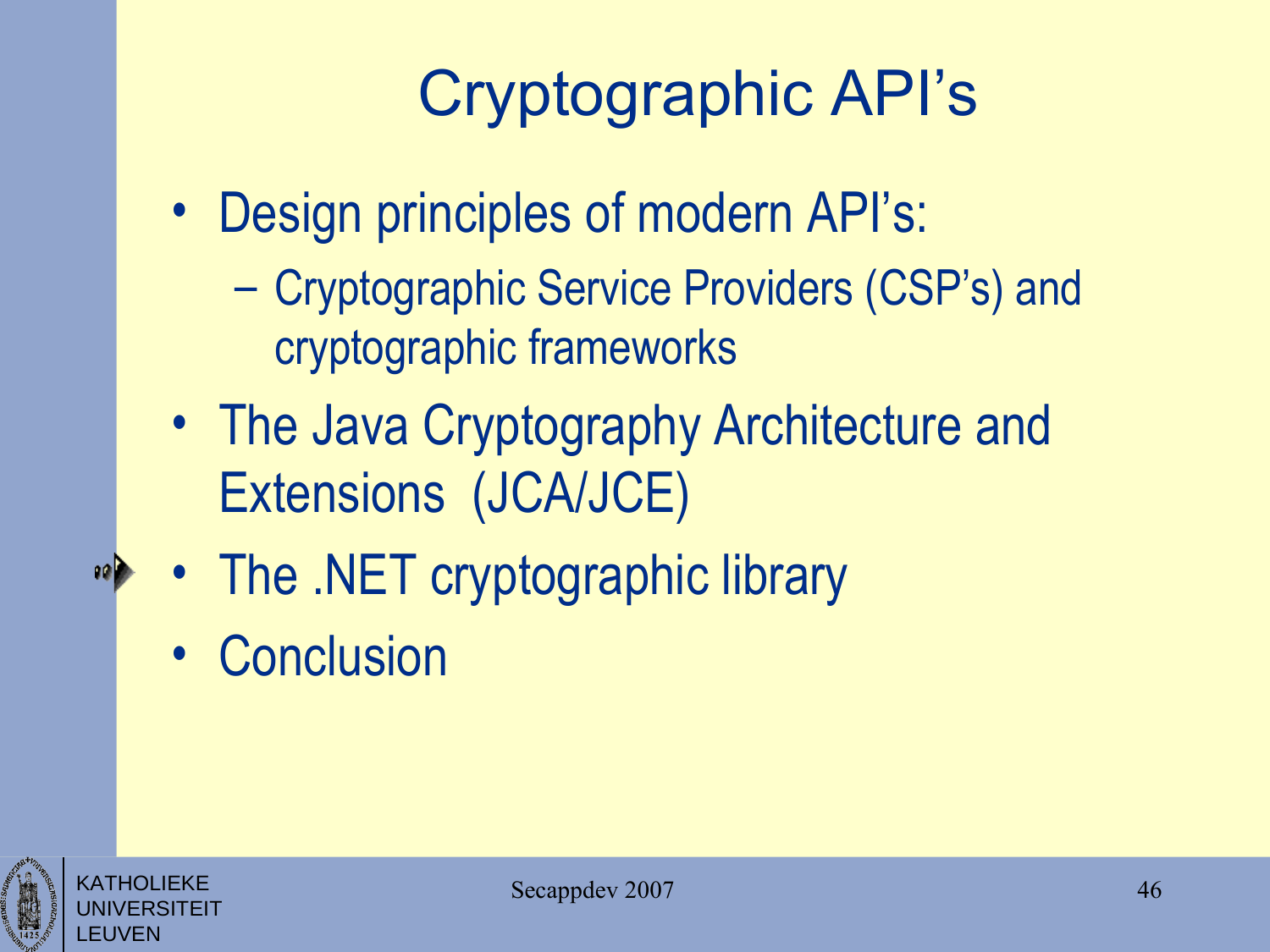# The .NET cryptographic library

- CSP based library that uses inheritance based decoupling
- Bulk data processing algorithms are all made available as ICryptoTransforms
- Essentially 2 methods: TransformBlock() and TransformFinalBlock()

Input block ICryptoTransform Output block

![](_page_46_Picture_5.jpeg)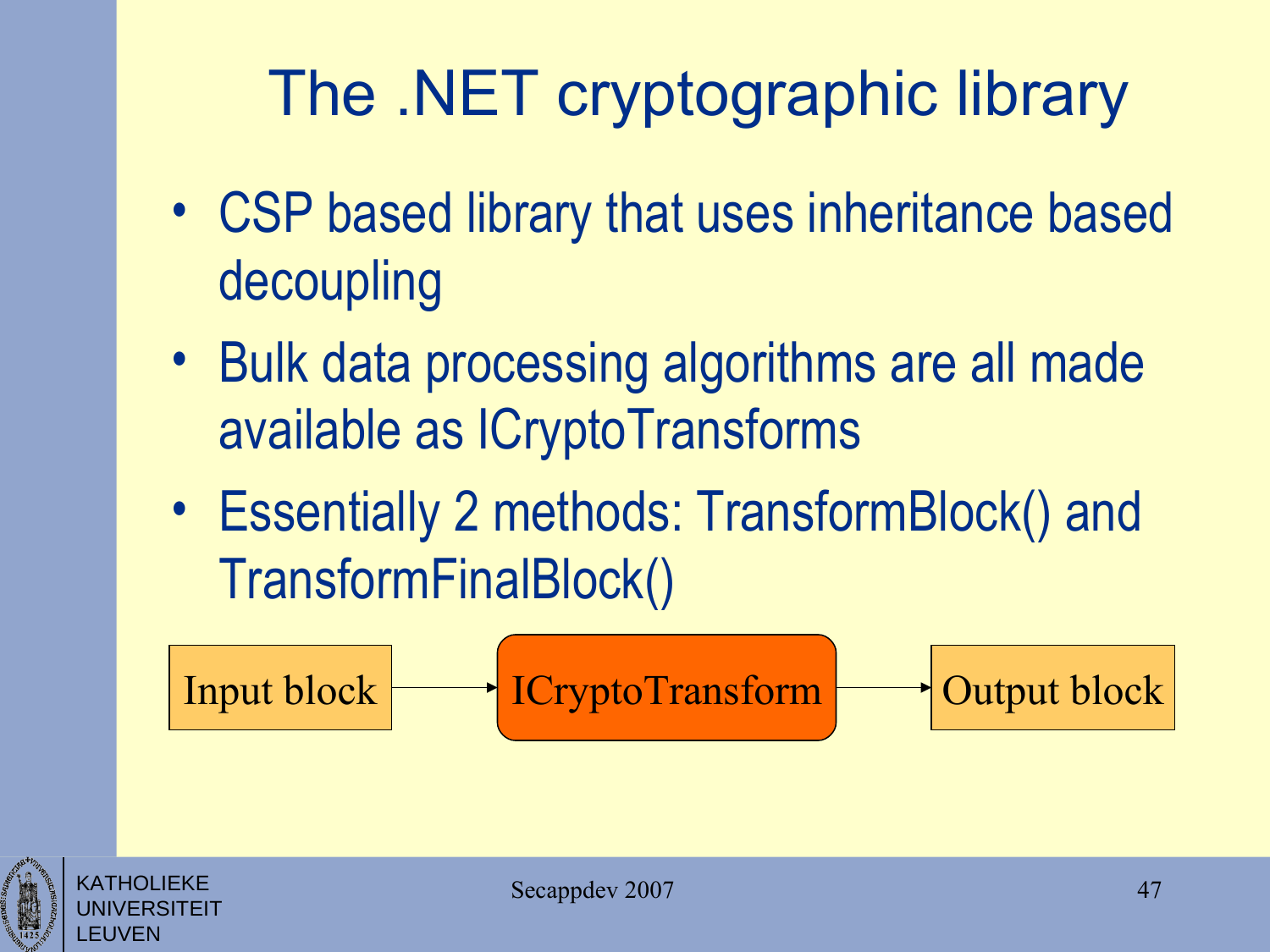# ICryptoTransform and CryptoStream

• ICryptoTransforms can wrap streams E.g. (in read mode)

![](_page_47_Figure_2.jpeg)

![](_page_47_Picture_3.jpeg)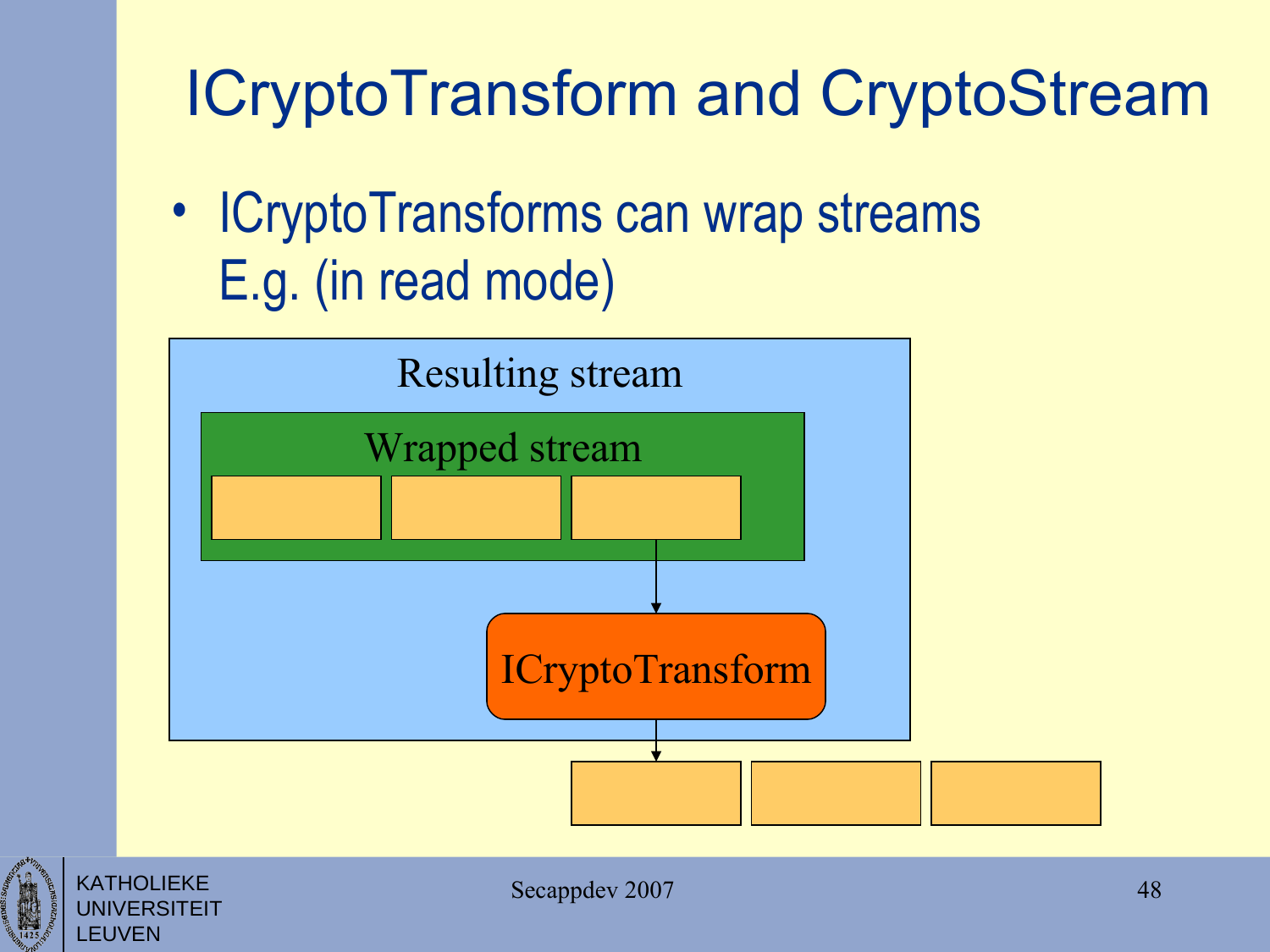## Bulk data engine classes

- SymmetricAlgorithm, with algorithm classes – TripleDES, DES, Rijndael, …
- HashAlgorithm, with algorithm classes – SHA1, MD5, …
- KeyedHashAlgorithm, with algorithm classes – HMACSHA1, MACTripleDES, …

![](_page_48_Picture_4.jpeg)

![](_page_48_Picture_5.jpeg)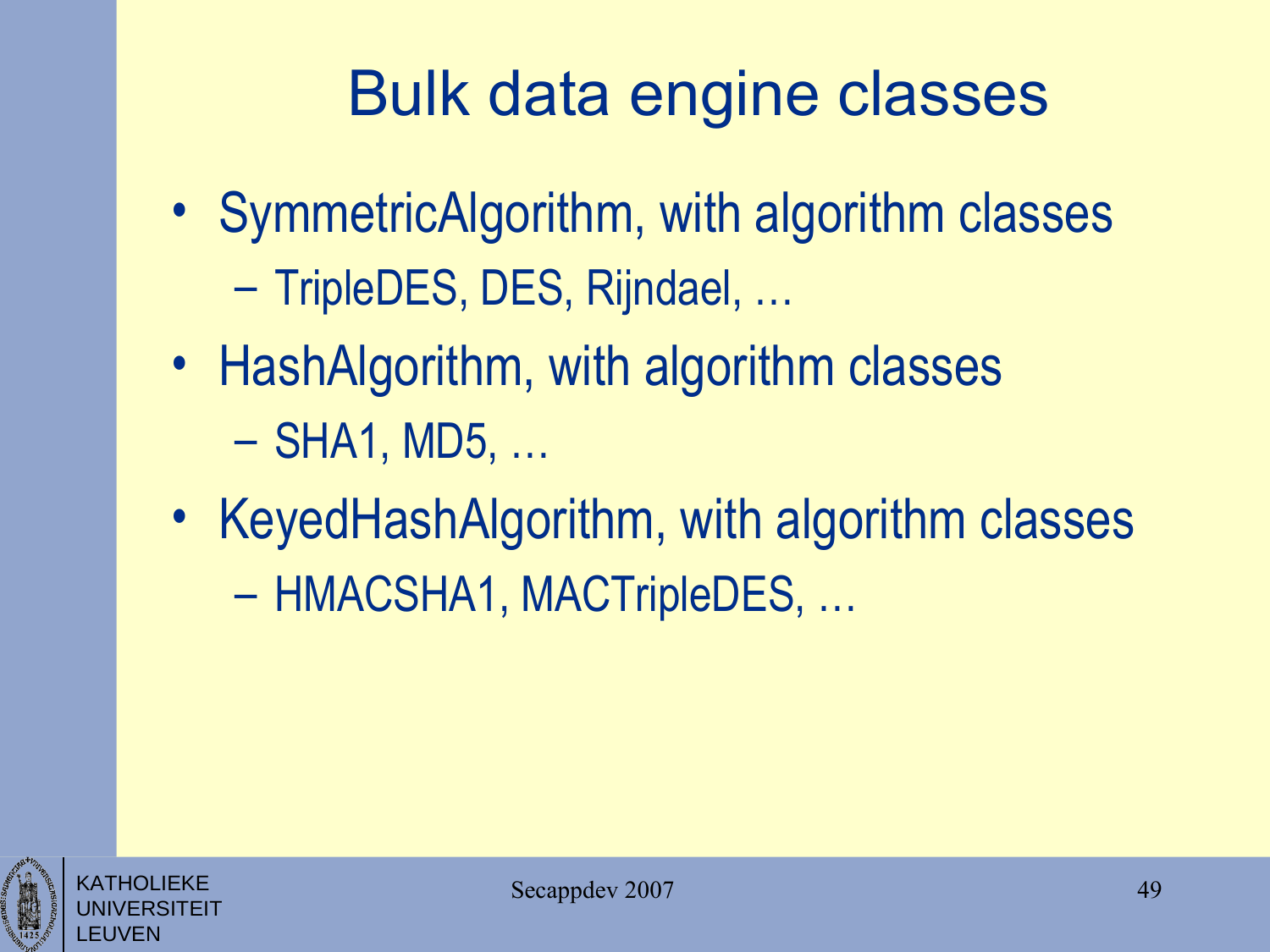#### Asymmetric engine classes

- Generic AsymmetricAlgorithm engine class – RSA and DSA algorithm classes
- Specialized engine classes for typical uses of asymmetric cryptography, that take care of padding and formatting
	- AsymmetricKeyExchangeFormatter
	- AsymmetricSignatureFormatter

![](_page_49_Picture_5.jpeg)

![](_page_49_Picture_6.jpeg)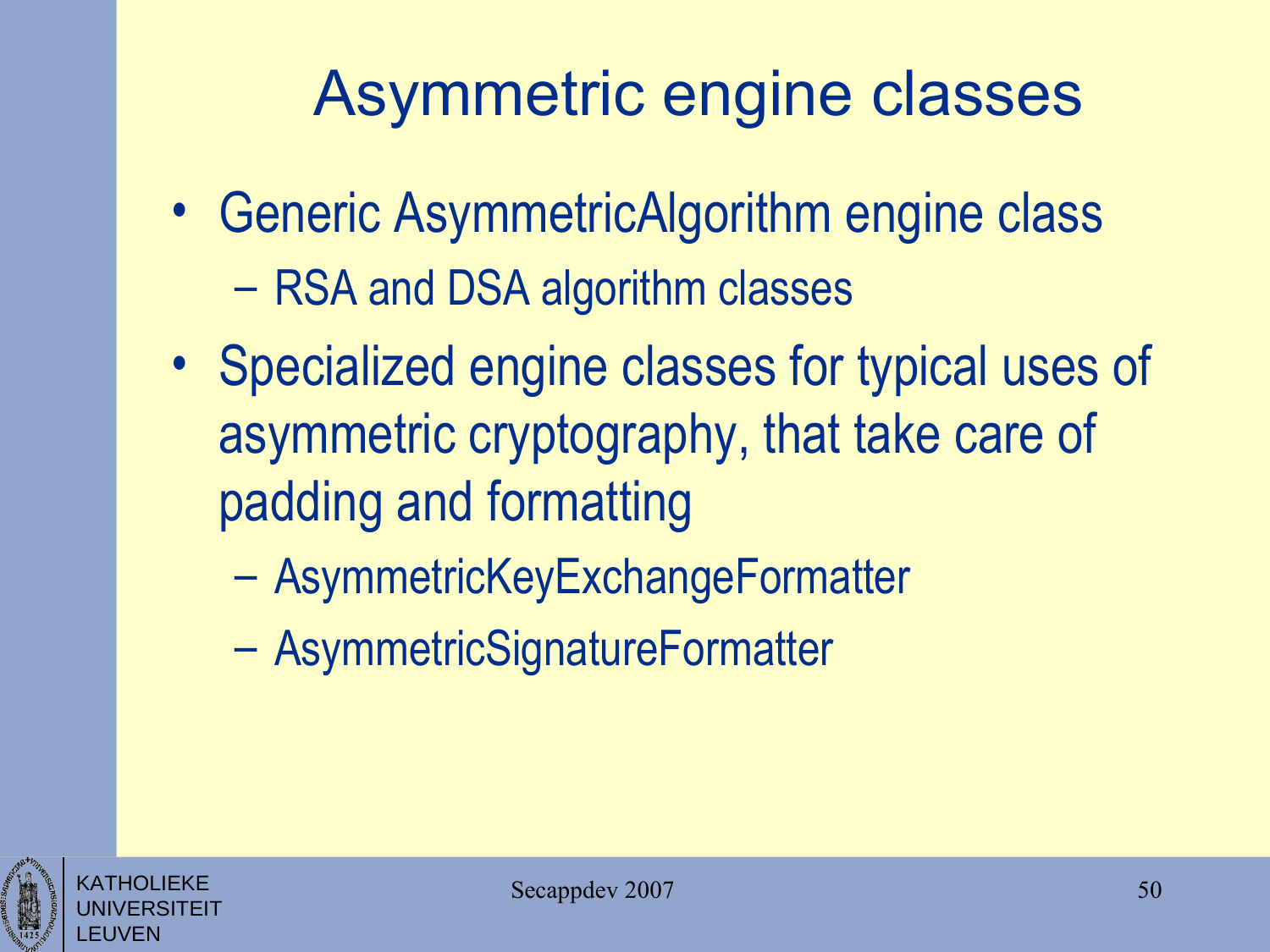# Engine classes for key generation

- RandomNumberGenerator
	- For generating secure random numbers
- DeriveBytes
	- For deriving key material from passwords

![](_page_50_Picture_5.jpeg)

![](_page_50_Picture_6.jpeg)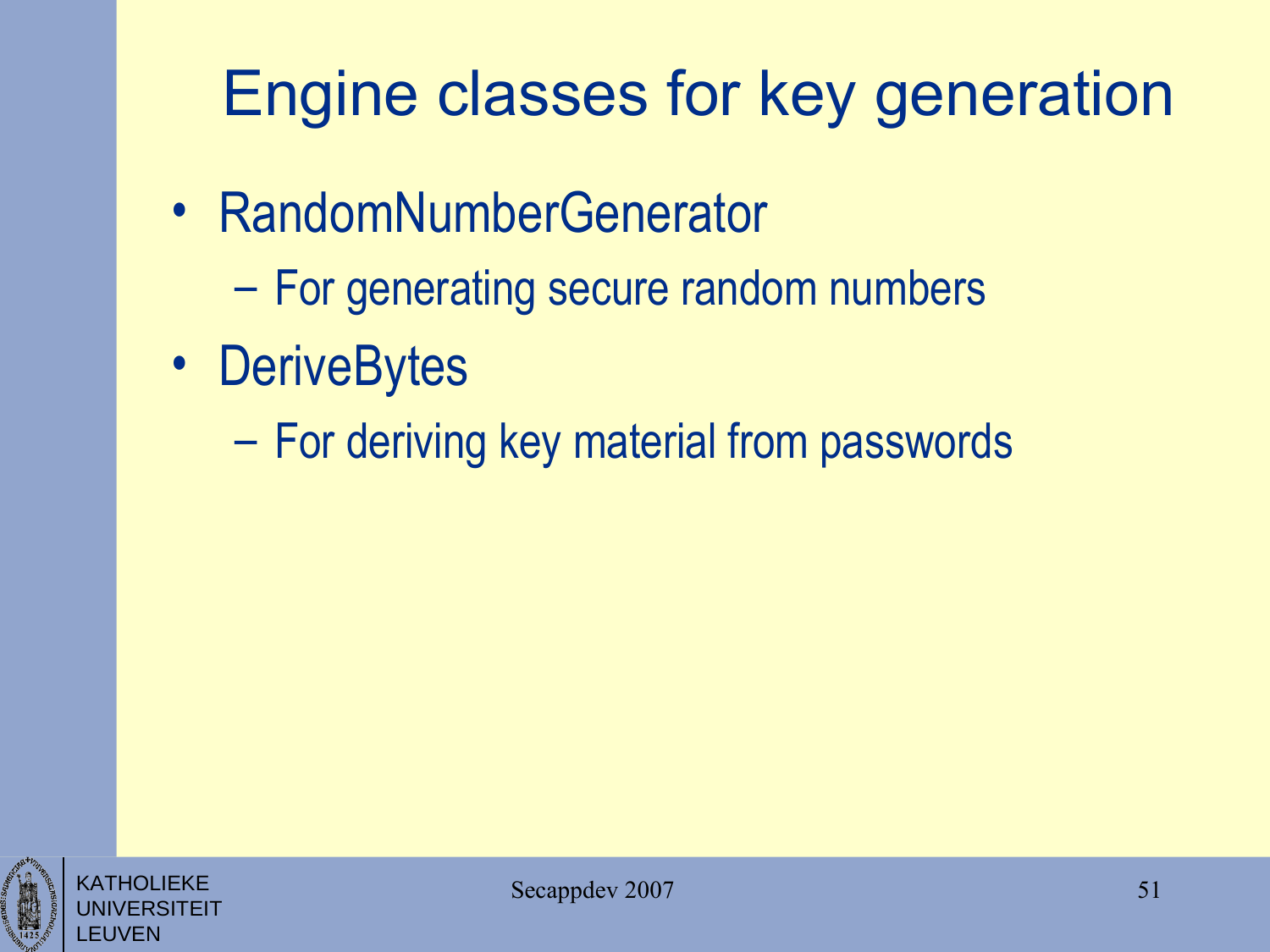# Other functionality in the .NET cryptographic library

- Facilities for interacting with Windows CryptoAPI
	- To manage CryptoAPI Key containers manually
	- To call extended functionality in CryptoAPI 2.0
- Configuration mechanism
	- The factory methods that create engine classes are driven by a configuration file that can be edited to change default algorithms and implementations
- On top of the .NET crypto API, an implementation of XML Digital Signatures is provided

![](_page_51_Picture_7.jpeg)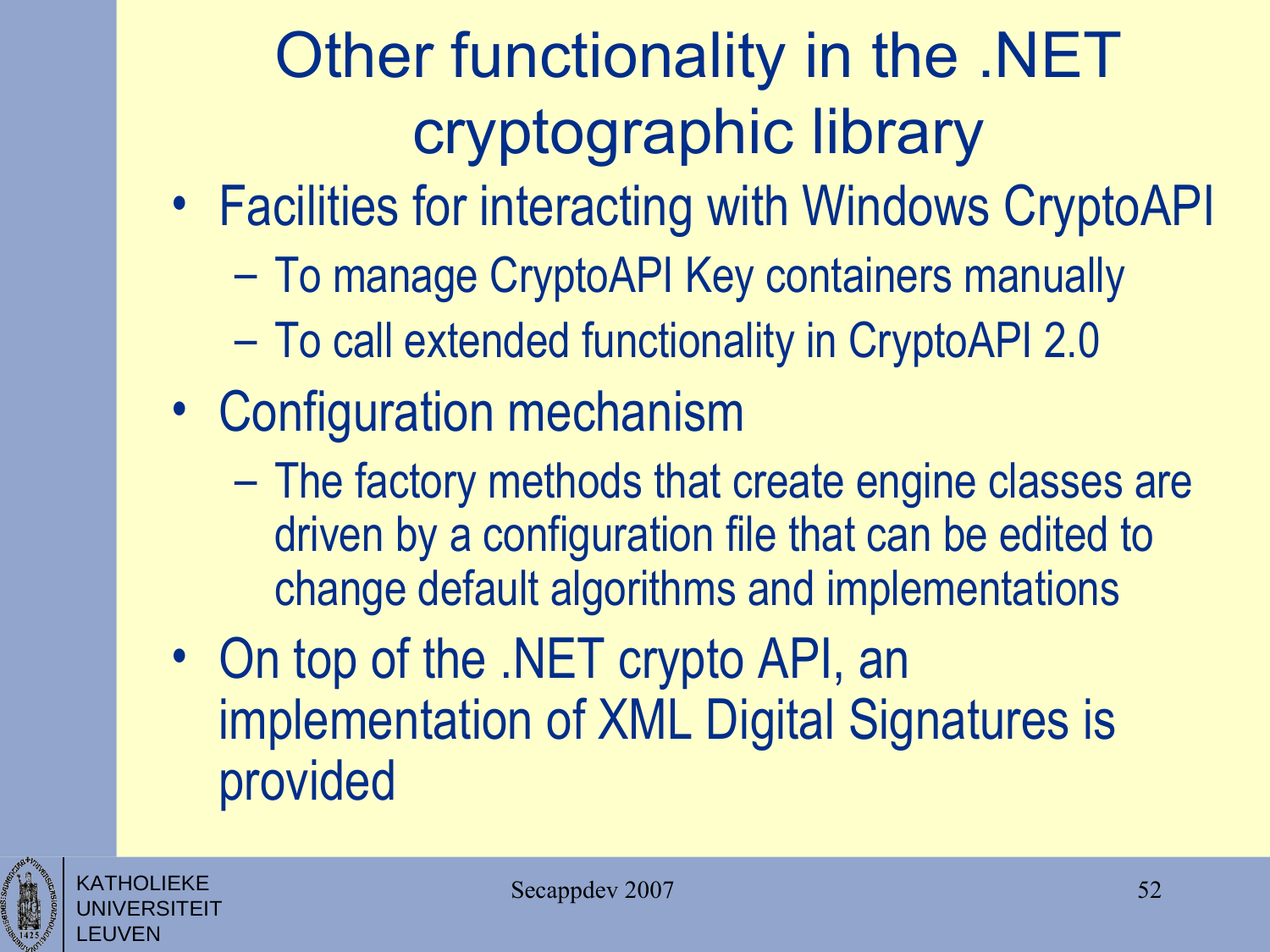# **Conclusion**

- Cryptographic mechanisms should be used in such away that they are easy to evolve
	- To deal with implementation errors
	- To deal with algorithms being broken
- By structuring a library around CSP's, this can be achieved
- Java and .NET both offer a CSP based library with similar functionalities

![](_page_52_Picture_6.jpeg)

KATHOLIEKE UNIVERSITEIT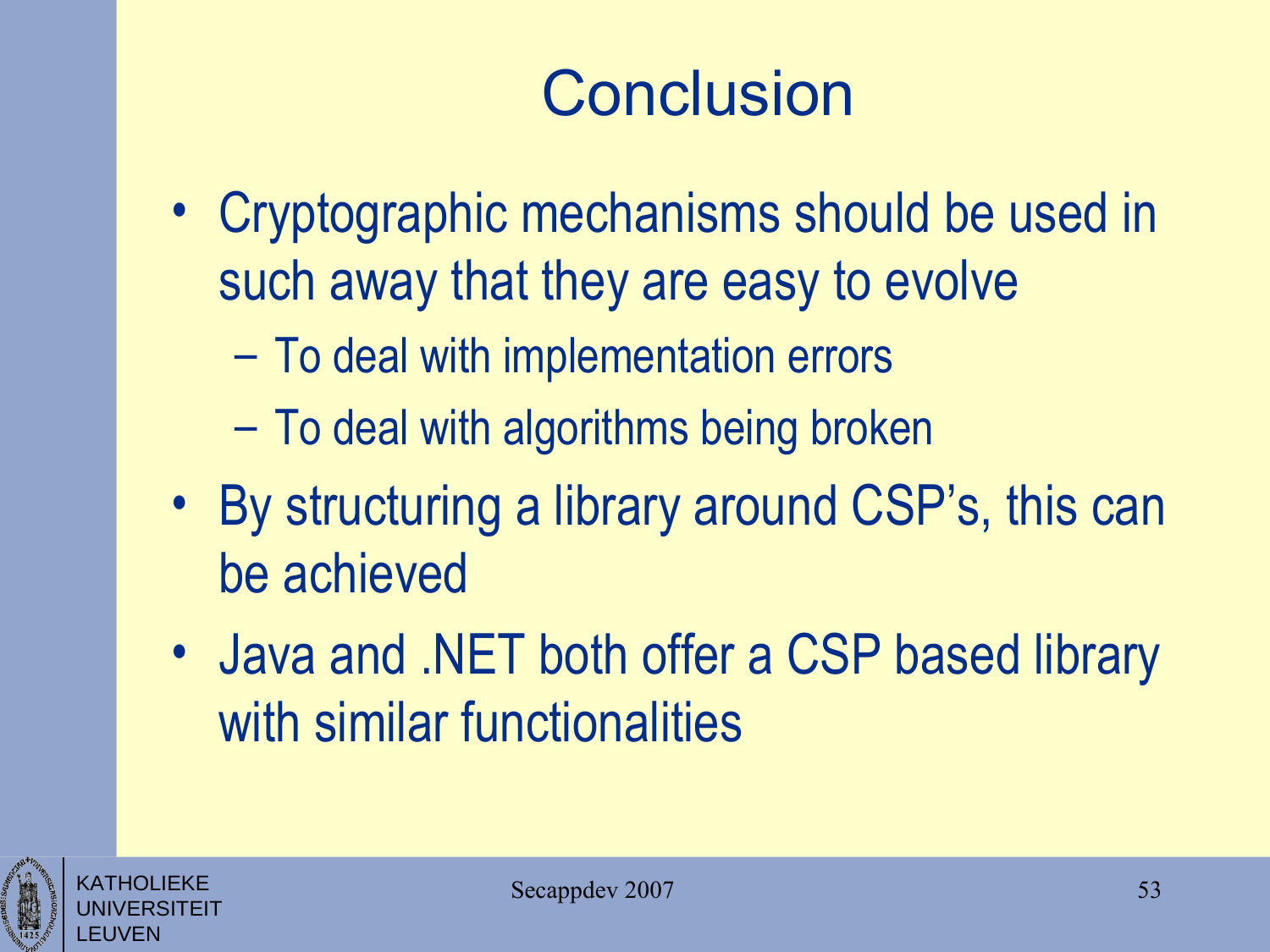#### **Overview**

- Introduction
- Cryptographic Primitives
- Cryptographic API's
- Key Management Issues
- Conclusion

![](_page_53_Picture_6.jpeg)

![](_page_53_Picture_7.jpeg)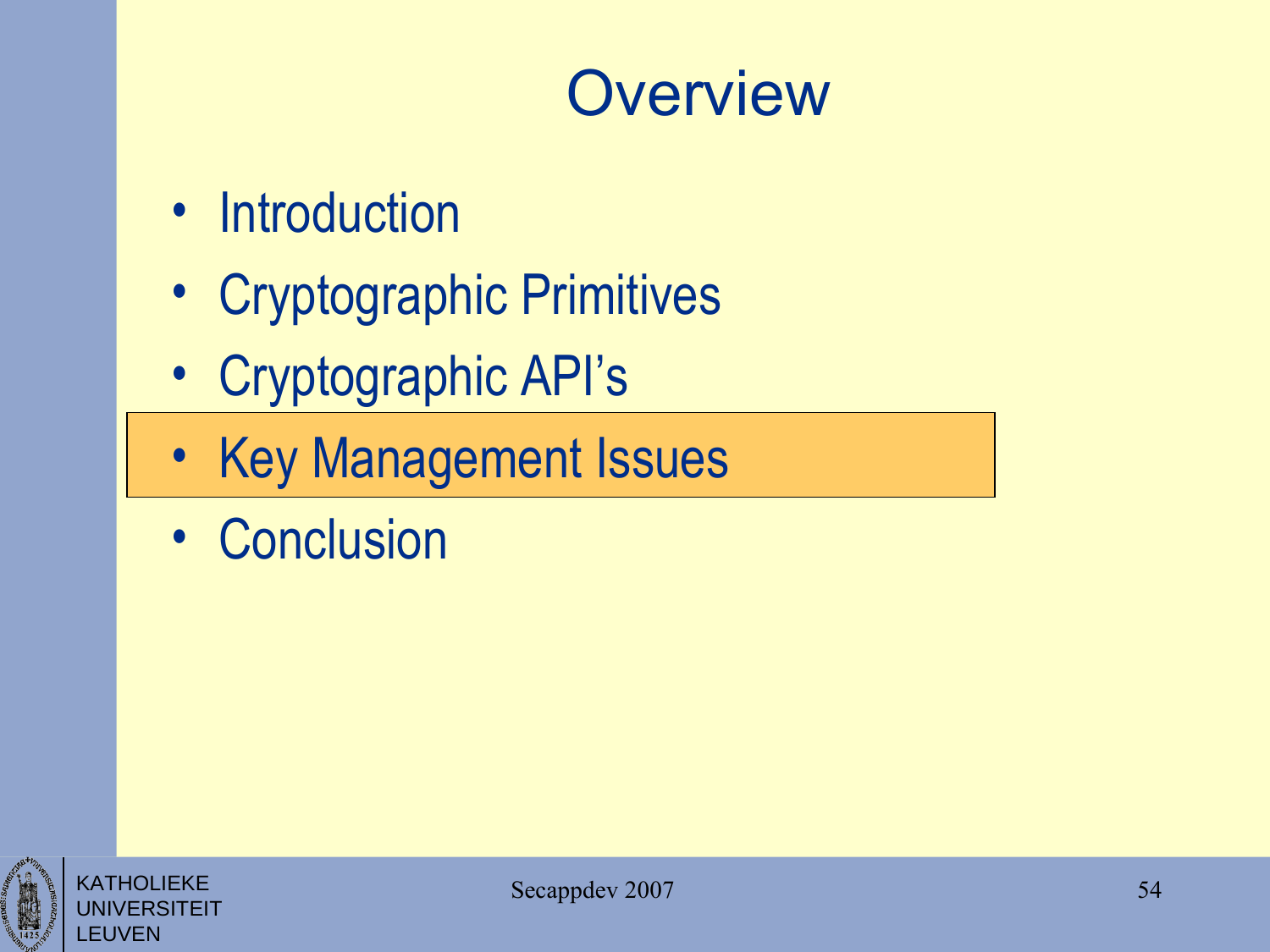# Key Management Issues

- Generating keys
- Key length
- Storing keys
- Key establishment
- Key renewal
- Key disposal

![](_page_54_Picture_7.jpeg)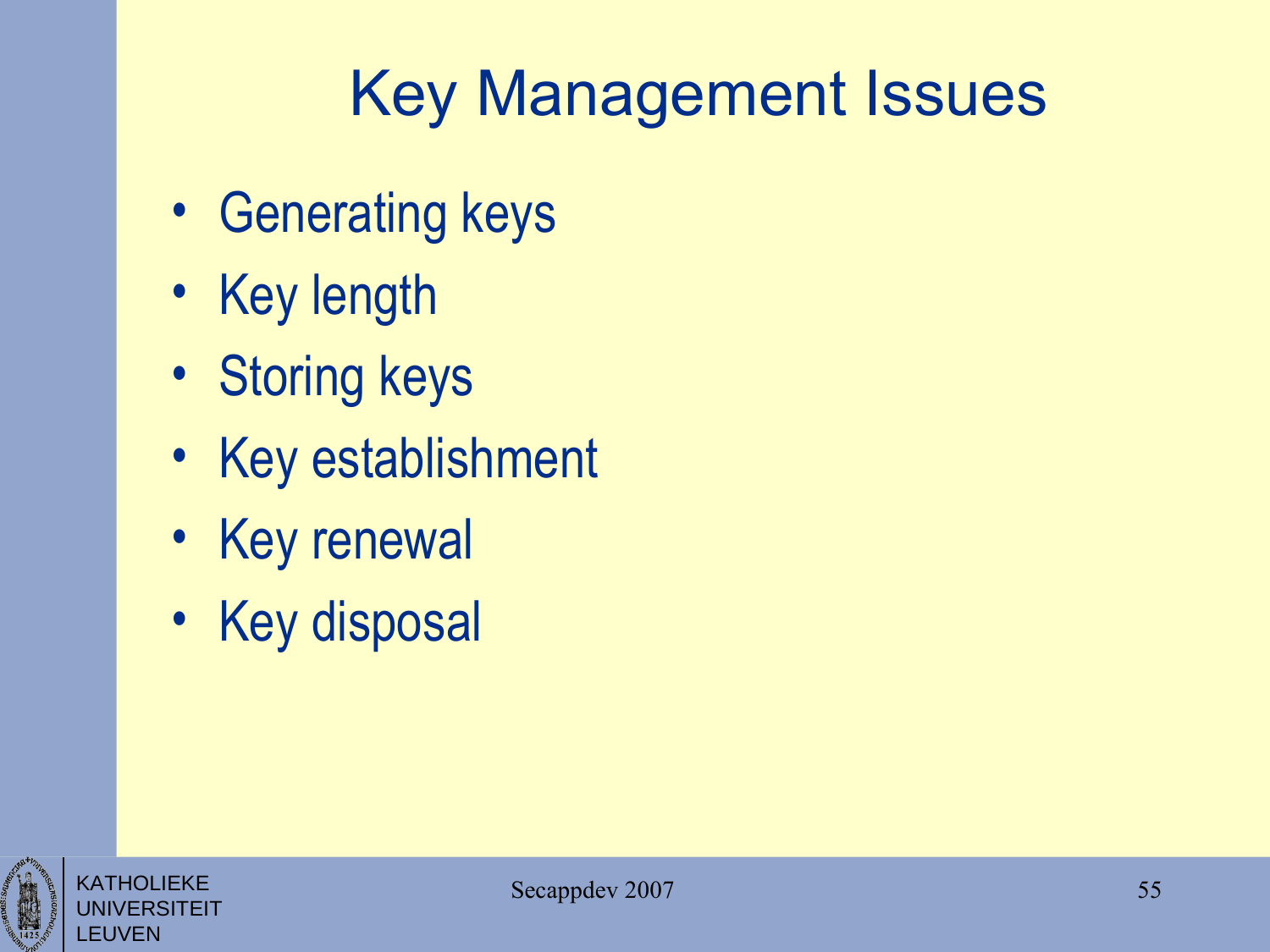# Generating Keys

- Algorithm security = key secrecy
- Key should be hard or impossible to guess
	- $-$  Human password  $\rightarrow$  dictionary attack!
	- Better: hash of entire pass-phrase
	- $-$  Machine-generated  $\rightarrow$  use cryptographically secure pseudo-random generator

![](_page_55_Picture_6.jpeg)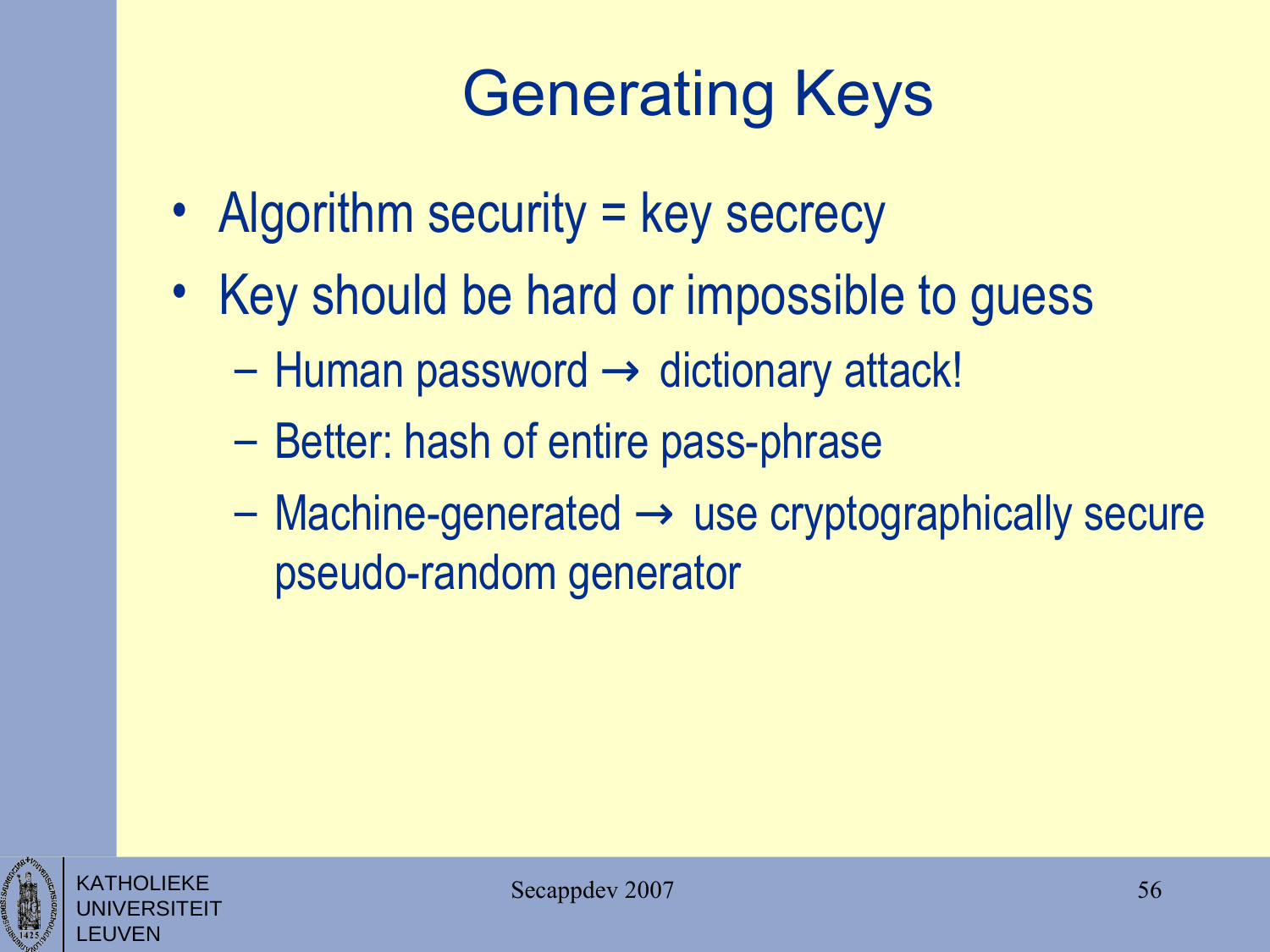# Key Length

- Trade-off: information value  $\leftrightarrow$  cracking cost
- Symmetric algorithms
	- \$1 000 000 investment in VLSI-implementation

| 56 bits | 64 bits | 128 bits        |
|---------|---------|-----------------|
| 1 hour  | 10 days | $10^{17}$ years |

• Public-key algorithms

| Year | <u>С КОНИ НИ НО</u><br>vs. Individual | vs. Corporation | vs. Government |
|------|---------------------------------------|-----------------|----------------|
| 2000 | 1024                                  | 1280            | 1536           |
| 2005 | 1280                                  | 1536            | 2048           |
| 2010 | 1280                                  | 1536            | 2048           |

![](_page_56_Picture_7.jpeg)

KATHOLIEKE UNIVERSITEIT EUVEN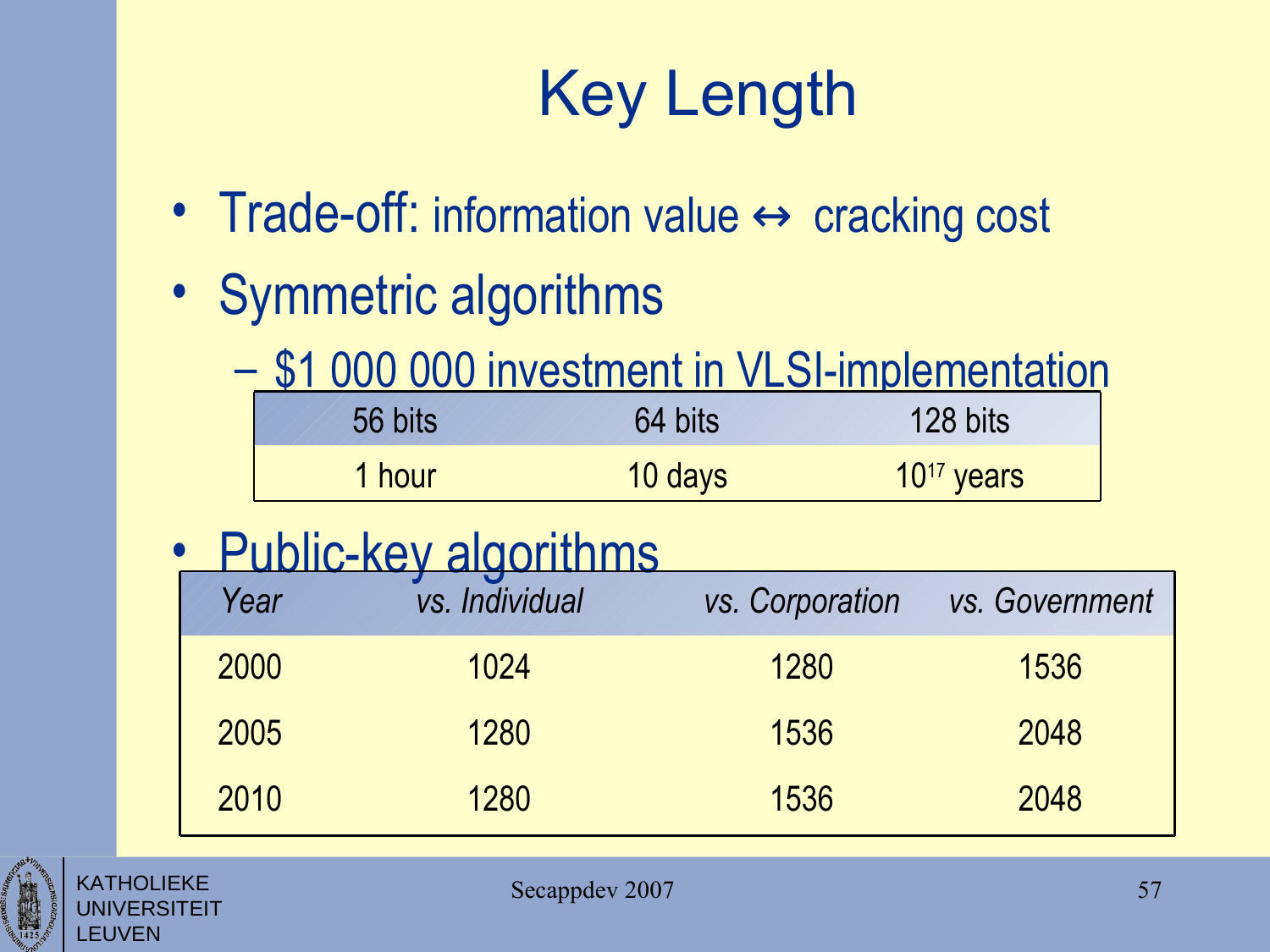# Storing Keys

- Simplest: human memory
	- Remember key itself
	- Key generated from pass-phrase
- Use Operating System access control
- Key embedded in chip on smart card
- Storage in encrypted form
	- *Key encryption* keys ↔ *data encryption* keys
- Limit key lifetime depending on
	- Value of the data
	- Amount of encrypted data

![](_page_57_Picture_11.jpeg)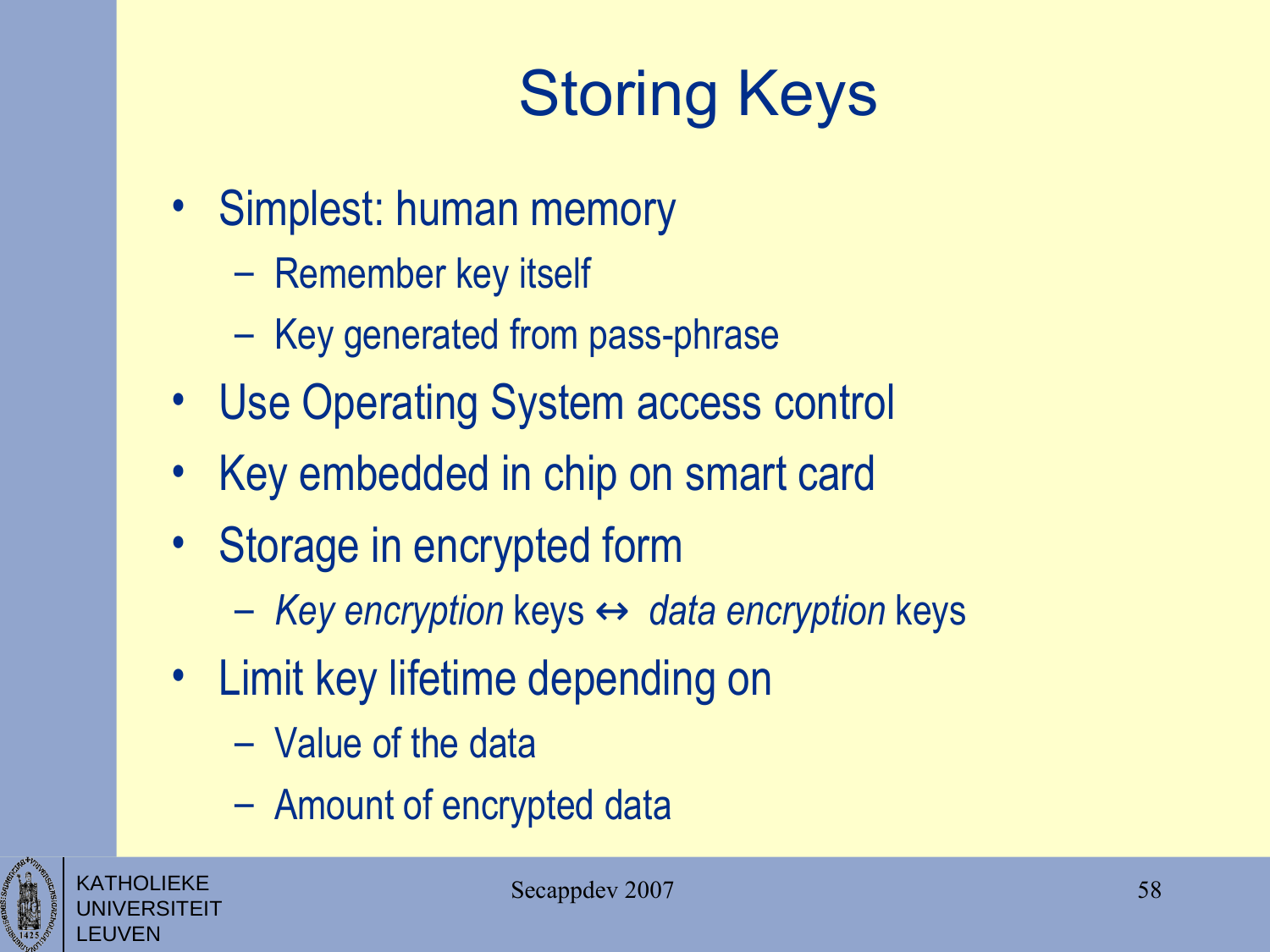# Key Establishment

- Key agreement = Two parties compute a secret key together
	- E.g. Diffie Hellman protocol
- Key distribution or transport = One party generates a key and distributes it in a secure way to all authorized parties

![](_page_58_Picture_4.jpeg)

![](_page_58_Picture_5.jpeg)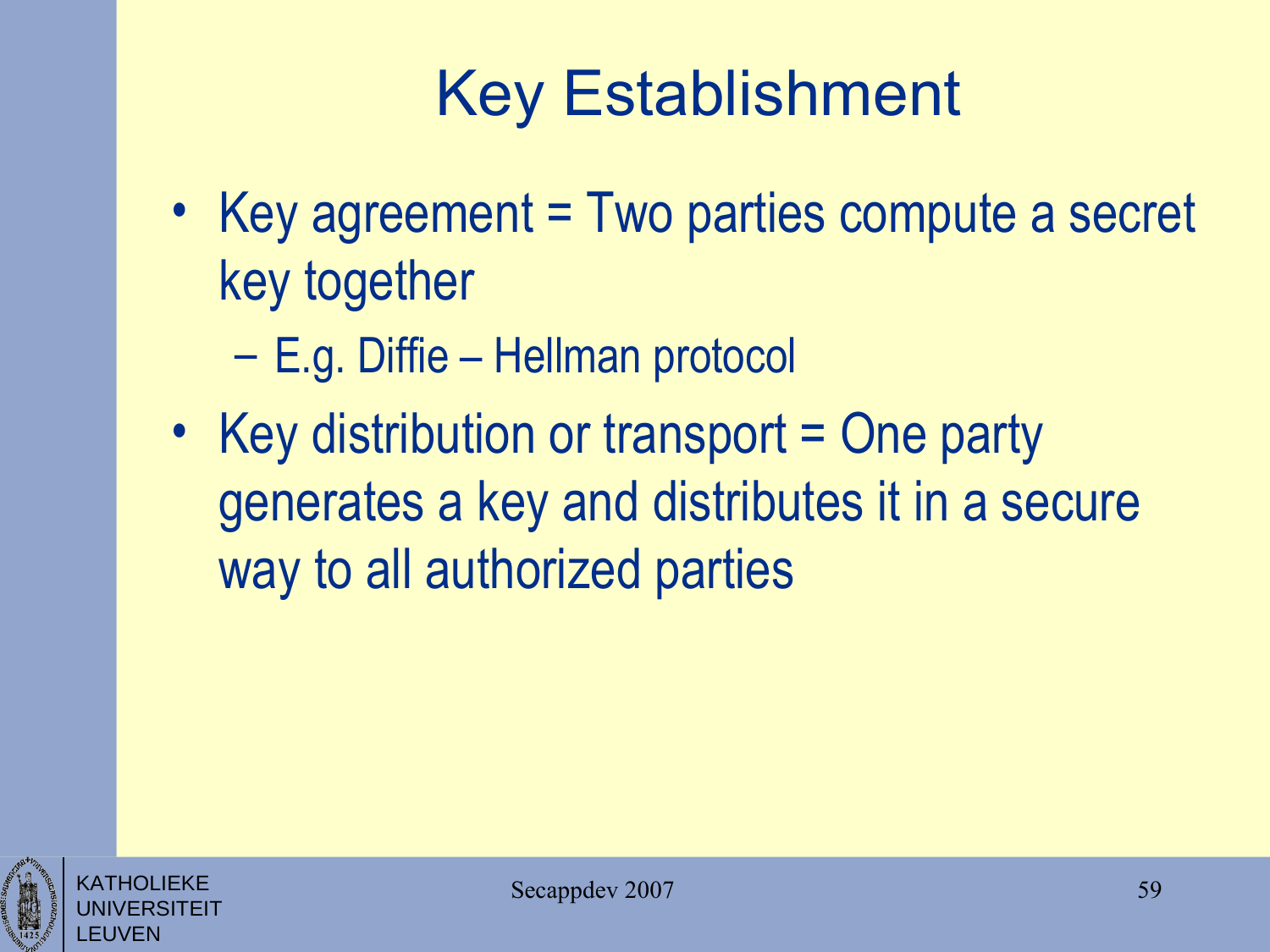# Key Distribution

- Using symmetric encryption
	- Trusted party: Key Distribution Center (KDC)
	- General idea ( oversimplified: )

![](_page_59_Figure_4.jpeg)

![](_page_59_Picture_5.jpeg)

FRSITFIT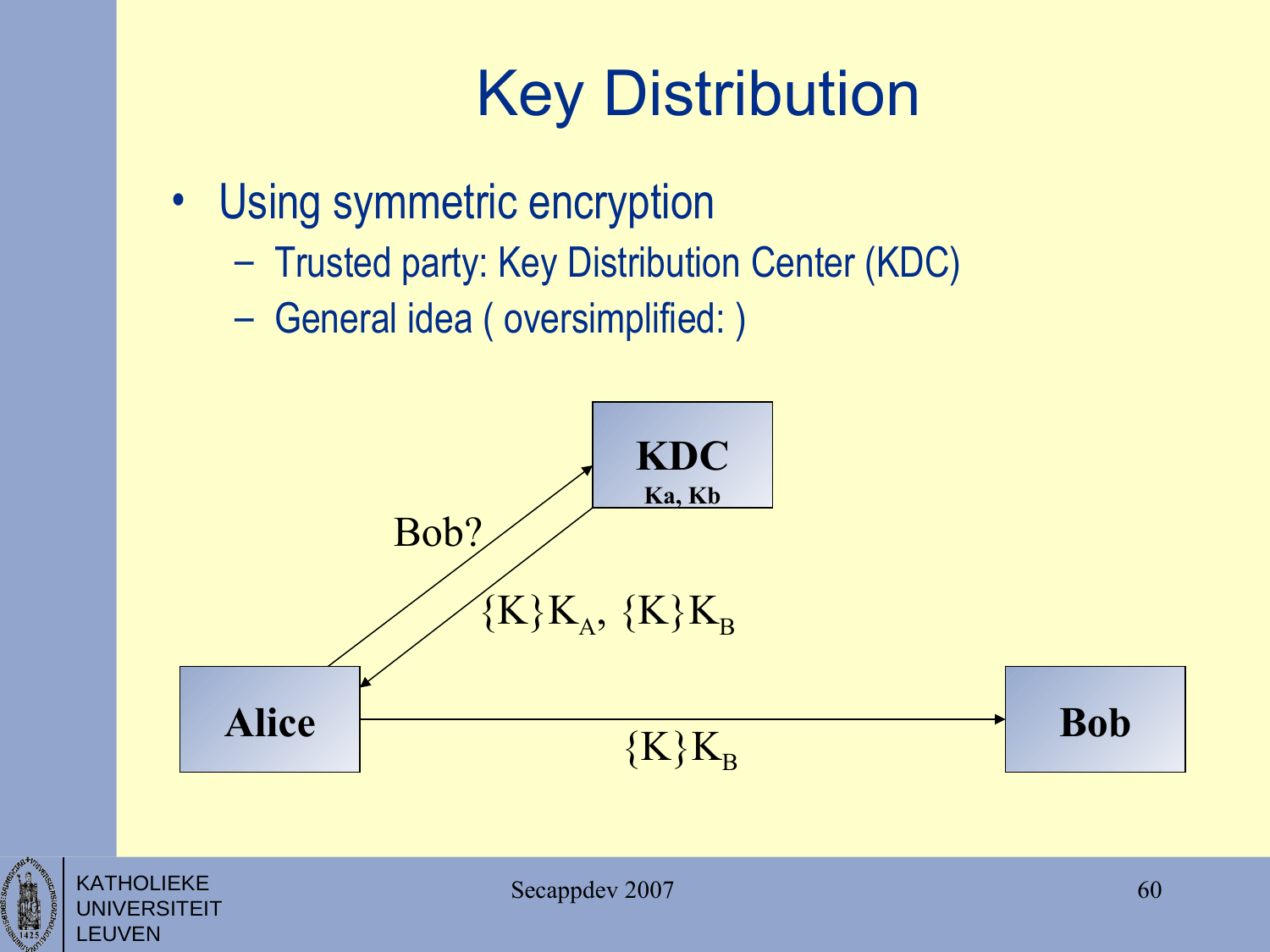![](_page_60_Figure_0.jpeg)

#### – Man-in-the-middle attack!

![](_page_60_Picture_2.jpeg)

KATHOLIEKE

LEUVEN

'FRSITFIT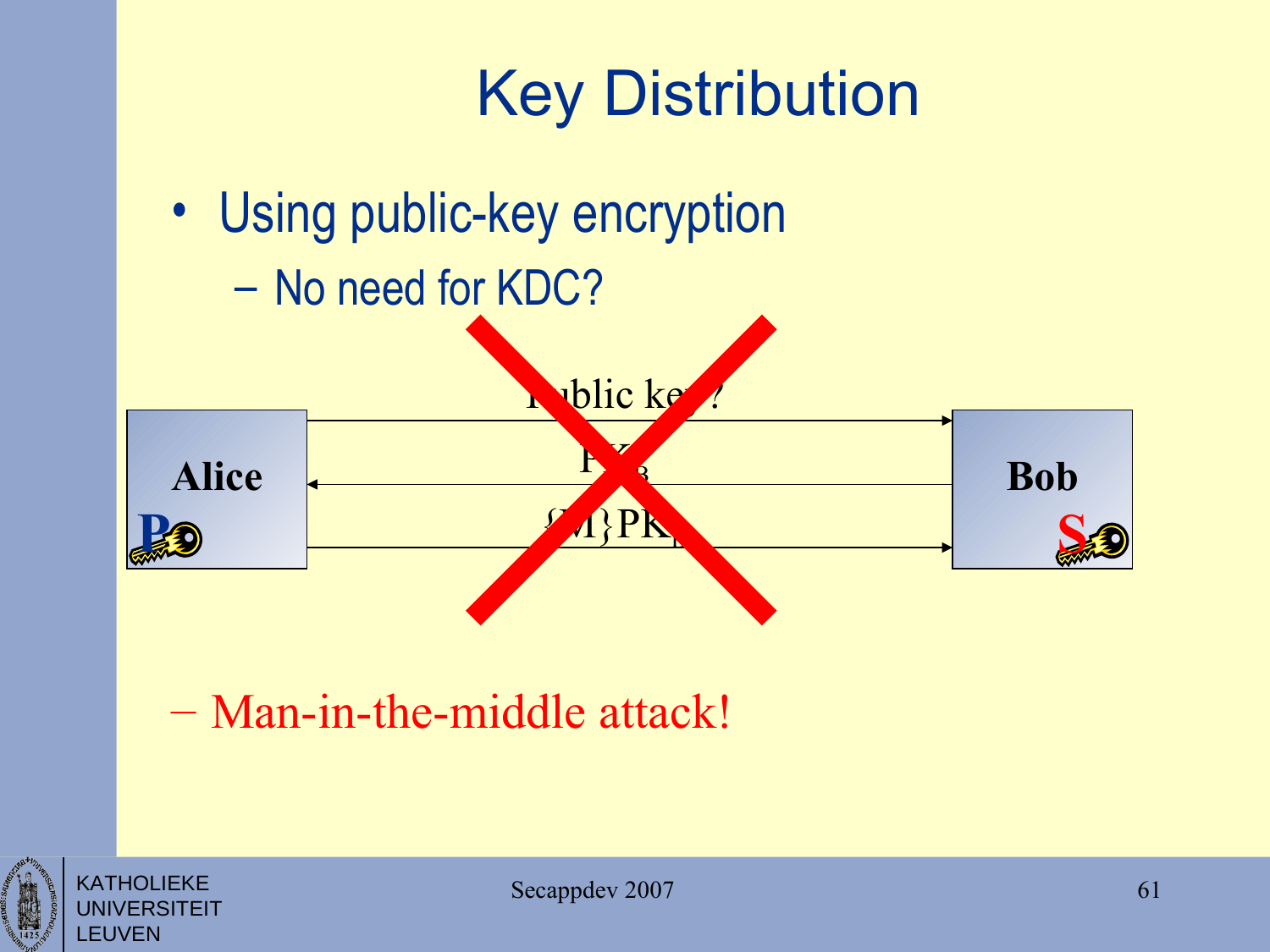#### Man-in-the-middle attack

![](_page_61_Figure_1.jpeg)

• How can Alice be sure she got Bob's public key? – Solution: Certificates Public Key Infrastructure (PKI) – Discussed later

![](_page_61_Picture_3.jpeg)

KATHOLIEKE UNIVERSITEIT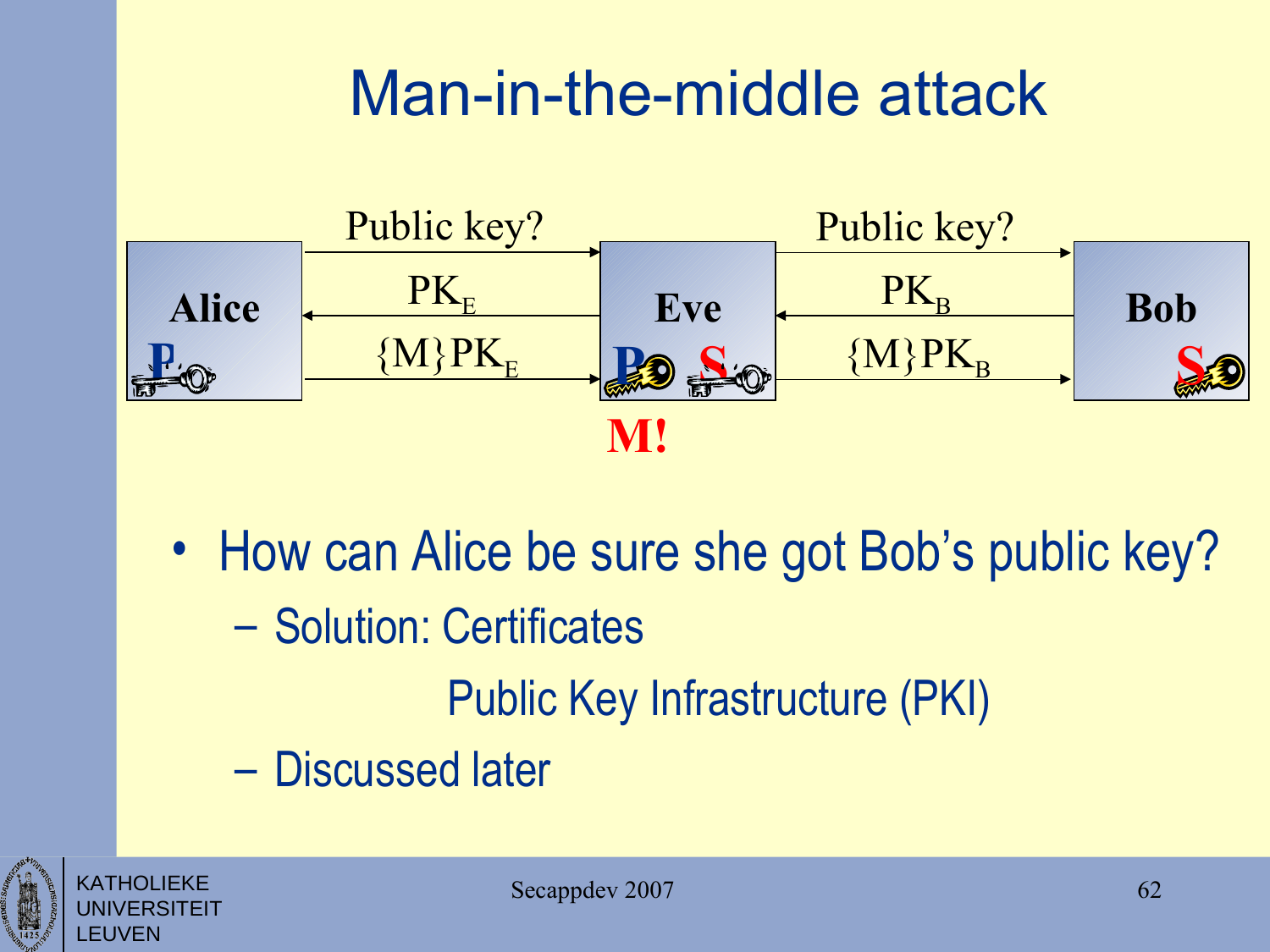# Key renewal

- Best practice:
	- Limit the amount of data encrypted with a single key
	- Limit the amount of time a key is in use
- Hence:
	- Need for mechanisms to renew keys

![](_page_62_Picture_6.jpeg)

![](_page_62_Picture_7.jpeg)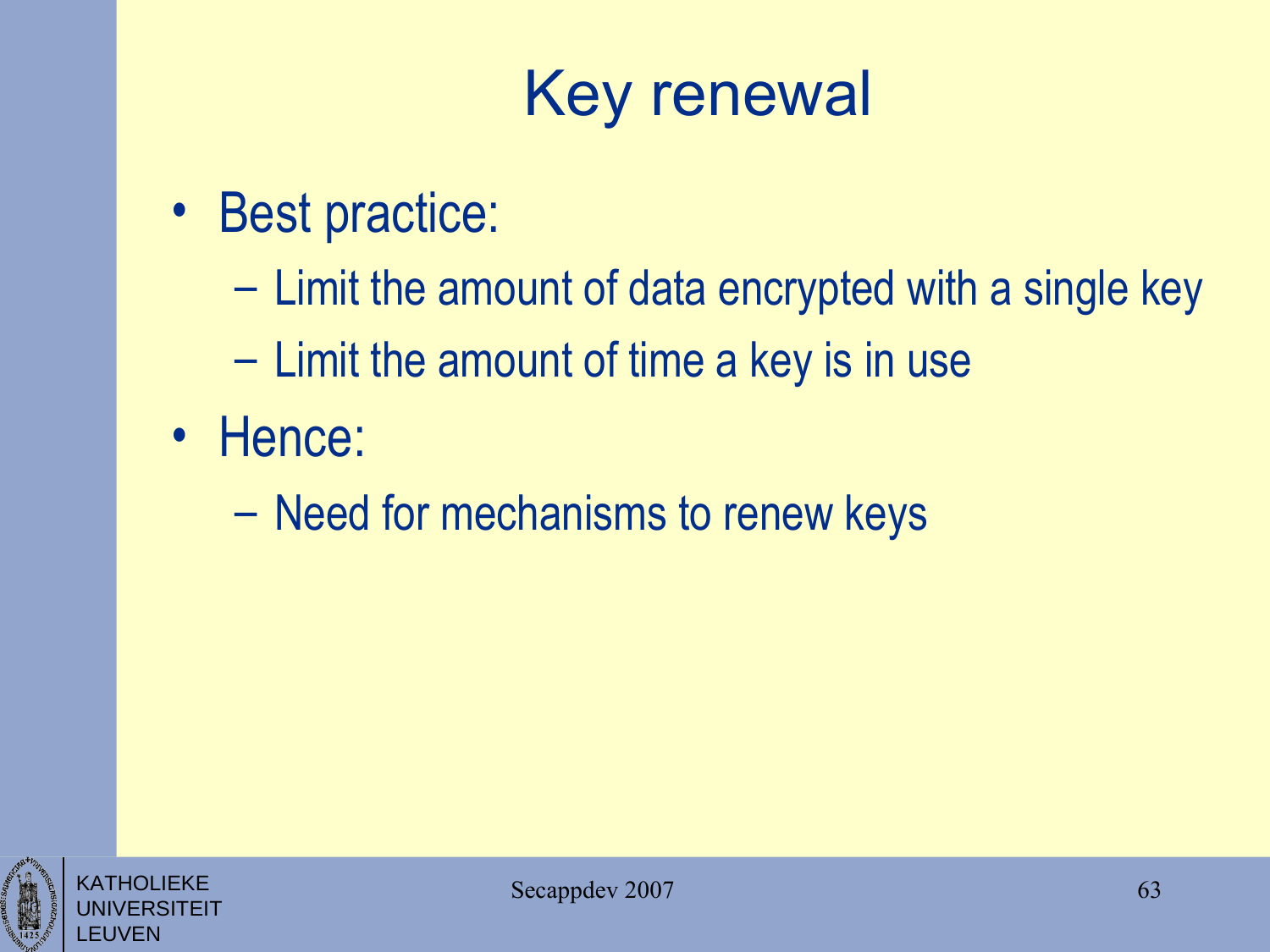# Key disposal

- Once a key is no longer used, what should happen?
	- Short-term keys:
		- Dispose in a secure way
	- Long-term keys:
		- Encryption:
			- Reencrypt old data, or store key securely
		- Signing
			- Signing key should be disposed of securely
			- Verification key should be stored securely

![](_page_63_Picture_10.jpeg)

![](_page_63_Picture_11.jpeg)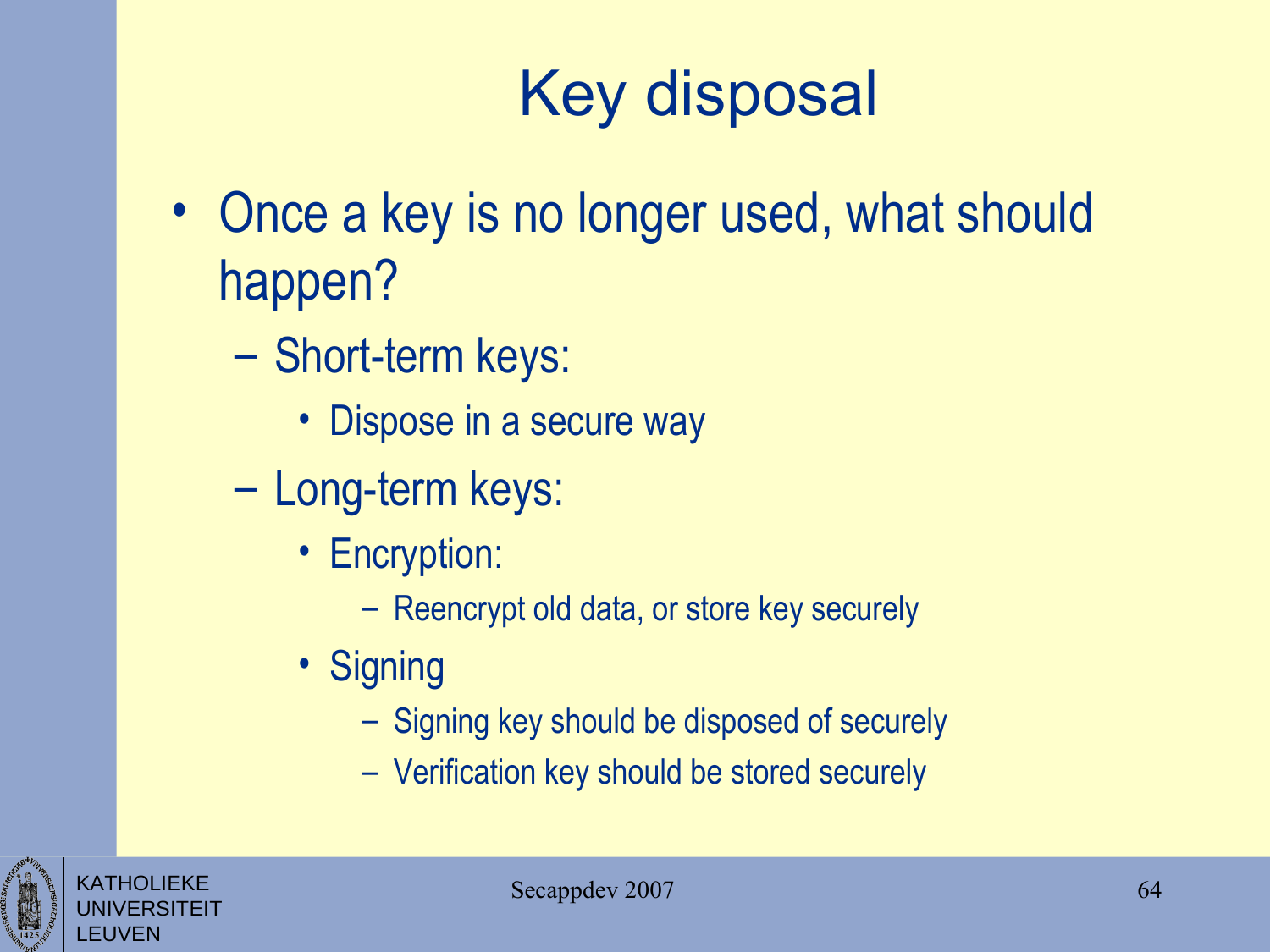## **Conclusion**

- Good key management is essential to achieve any security from cryptography
- Inappropriate
	- Key generation
	- Key storage
	- Or key establishment
	- is often the cause of security breaches

![](_page_64_Picture_7.jpeg)

KATHOLIEKE UNIVERSITEIT

![](_page_64_Picture_8.jpeg)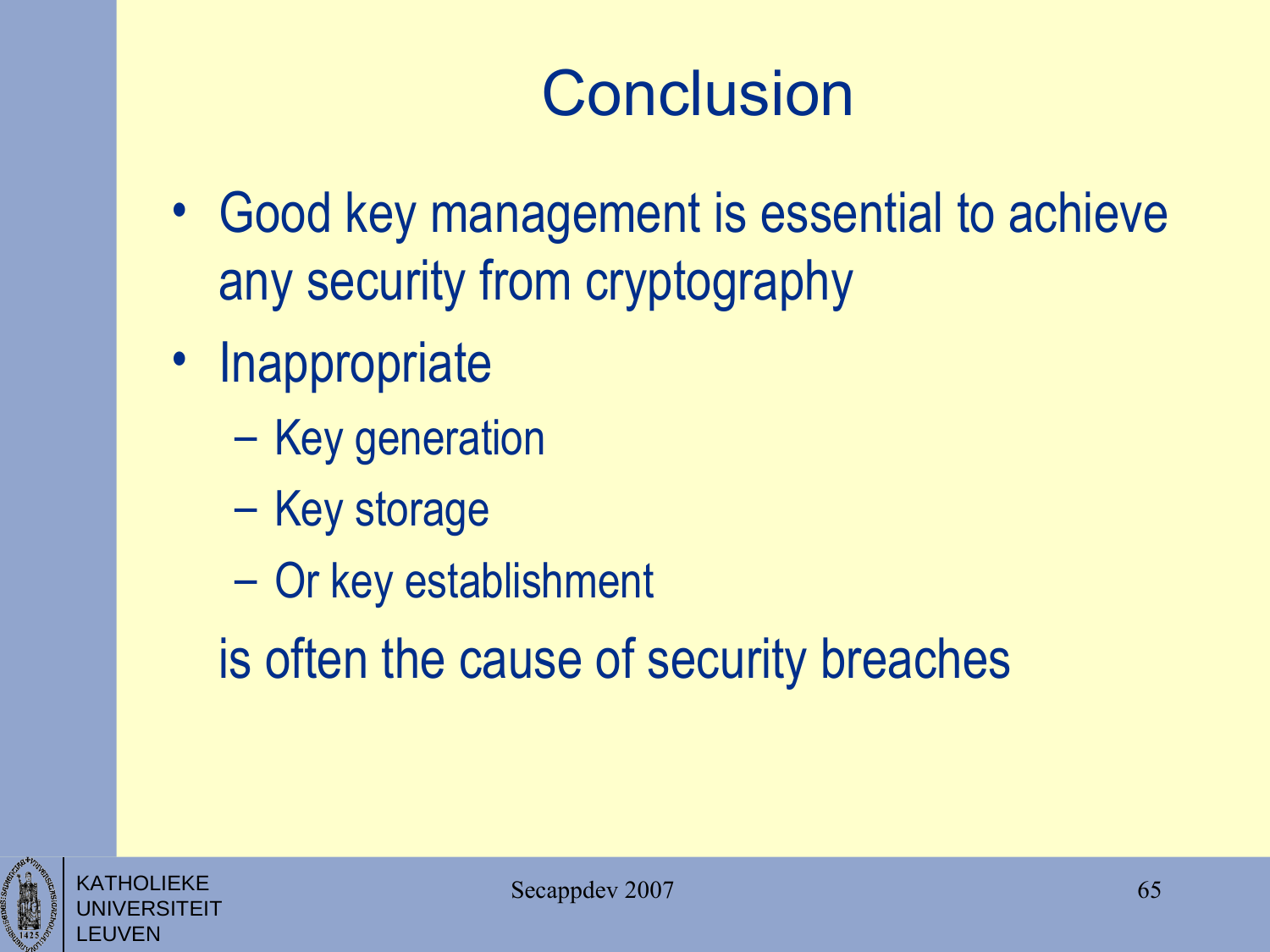#### **Overview**

- Introduction
- Cryptographic Primitives
- Cryptographic API's
- Key Management Issues
- Conclusion

![](_page_65_Picture_6.jpeg)